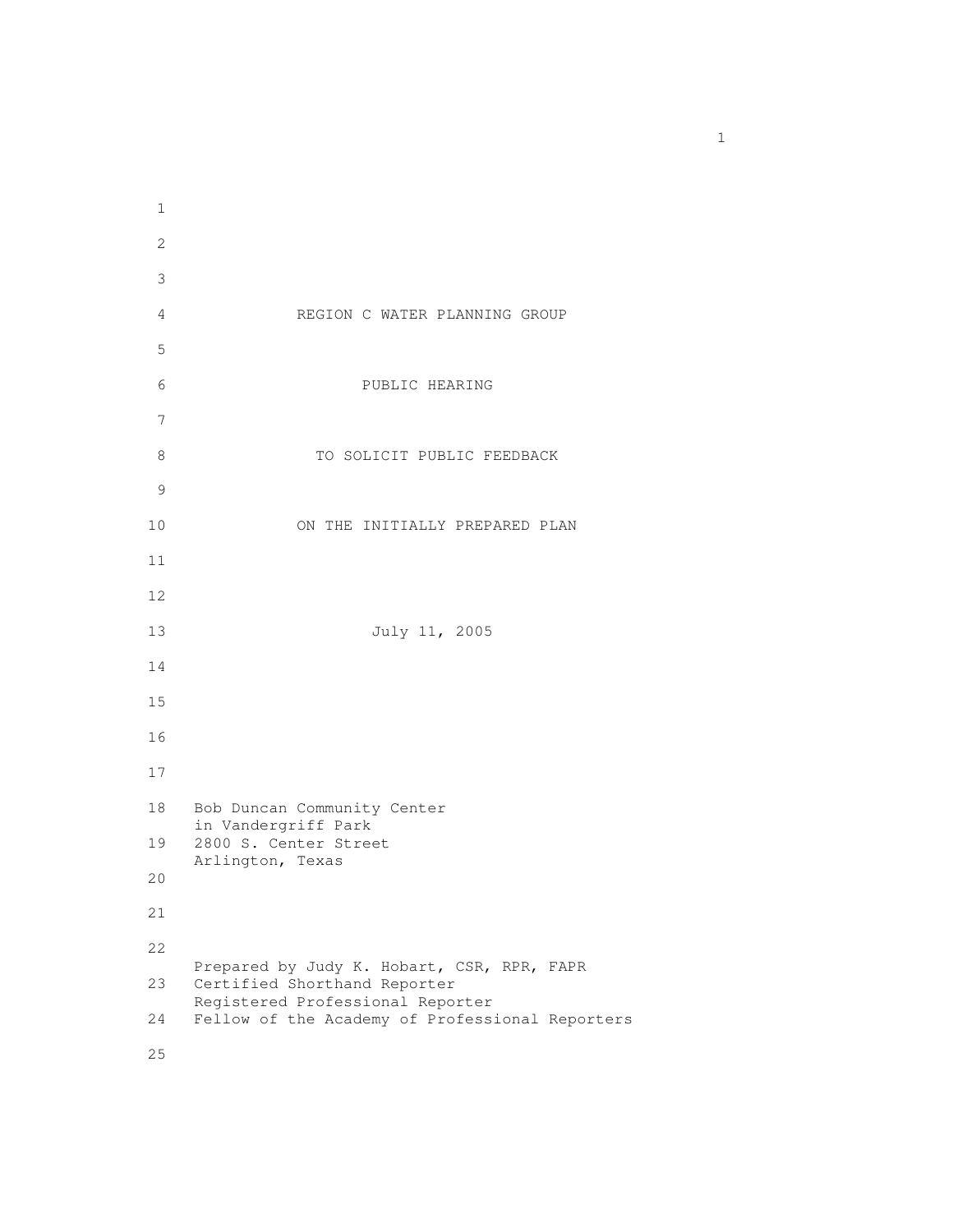| 1           | PUBLIC COMMENTS                                          |          |
|-------------|----------------------------------------------------------|----------|
| 2           | CHAIRMAN JIM PARKS: Let me see now                       |          |
| 3           | about -- start taking public comments. First let me      |          |
| 4           | just indicate to you that we had -- on the green form    | 13:42:44 |
| 5           | you filled out we had blocks on there to indicate your   | 13:42:45 |
| 6           | position if you wished to do so and not speak.           | 13:42:52 |
| 7           | We had ten folks that indicated they                     | 13:42:55 |
| 8           | opposed the plan for one reason or another and did not   | 13:42:58 |
| $\mathsf 9$ | wish to speak. We had eleven that indicated they         | 13:43:02 |
| 10          | support the plan and likewise did not wish to speak,     | 13:43:04 |
| 11          | just so you know that.                                   | 13:43:08 |
| 12          | I've got the speakers forms in two stacks                | 13:43:09 |
| 13          | right here. One stack again is individuals wishing to    | 13:43:16 |
| 14          | speak in opposition to the plan for one reason or        | 13:43:23 |
| 15          | another; and the other group, other stack, is those      | 13:43:26 |
| 16          | supporting the plan for one reason or another.           | 13:43:28 |
| 17          | And I am going to move back and forth                    | 13:43:30 |
| 18          | between those two stacks of forms so as to balance the   | 13:43:33 |
| 19          | "for" and "against" reservoir and/or plan comments.      | 13:43:39 |
| 20          | So I want to start by asking Mayor Jody                  | 13:43:44 |
| 21          | Smith, the town of Flower Mound, to come forth and speak | 13:43:50 |
| 22          | to us. And the next speaker behind Mayor Smith will be   | 13:43:54 |
| 23          | Jan Hart Black, just so you know who is coming up, which | 13:44:02 |
| 24          | may help you timewise to get up to the counter.          | 13:44:04 |
| 25          | So is Mayor Smith in the room?                           | 13:44:11 |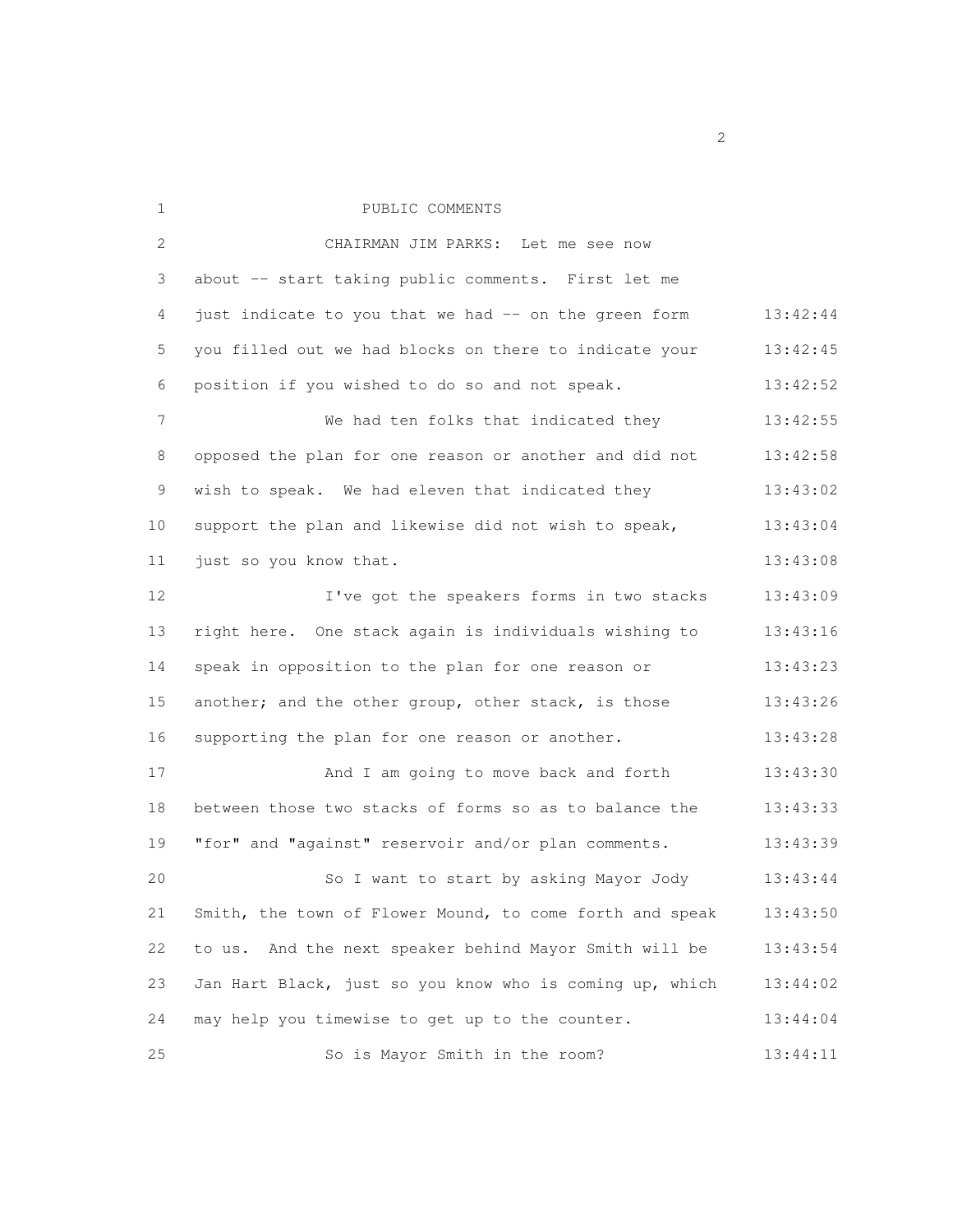UNKNOWN SPEAKER: She is outside. 13:44:22 MR. PARKS: While they are looking for 13:44:23 Mayor Smith then let me ask Jan Hart Black if you would 13:44:25 come forth and make your comments. 13:44:29 5 And again remember that there is a 13:44:30 three-minute time limit, and Mr. Johnson, you are going 13:44:33 to keep time and indicate that to the speakers. 13:44:36 8 MS. JAN HART BLACK: Thank you, Chairman. Is this the microphone that you wish me to speak from? 10 MR. PARKS: Yes, it should --11 MS. JAN HART BLACK: Thank you. MR. PARKS: And I think it's still on. You can...... 14 MS. JAN HART BLACK: Can you hear? MR. PARKS: Stand a little closer. MS. JAN HART BLACK: My name is Jan Hart 13:44:49 17 Black. I'm president of the Greater Dallas Chamber. I 13:44:52 am delighted to be here today. Thank you for holding 13:44:55 this public hearing. Over the last 18 months the 13:44:58 Greater Dallas Chamber has been a vocal supporter of the 13:45:00 City of Dallas, planning for future long-term water 13:45:01 supply, both for itself and for its customer cities, 13:45:05 which represents a large proportion of this region. 13:45:08 With your recent unanimous vote in support 13:45:10 of the initially proposed Region C 2006 plan we believe 13:45:15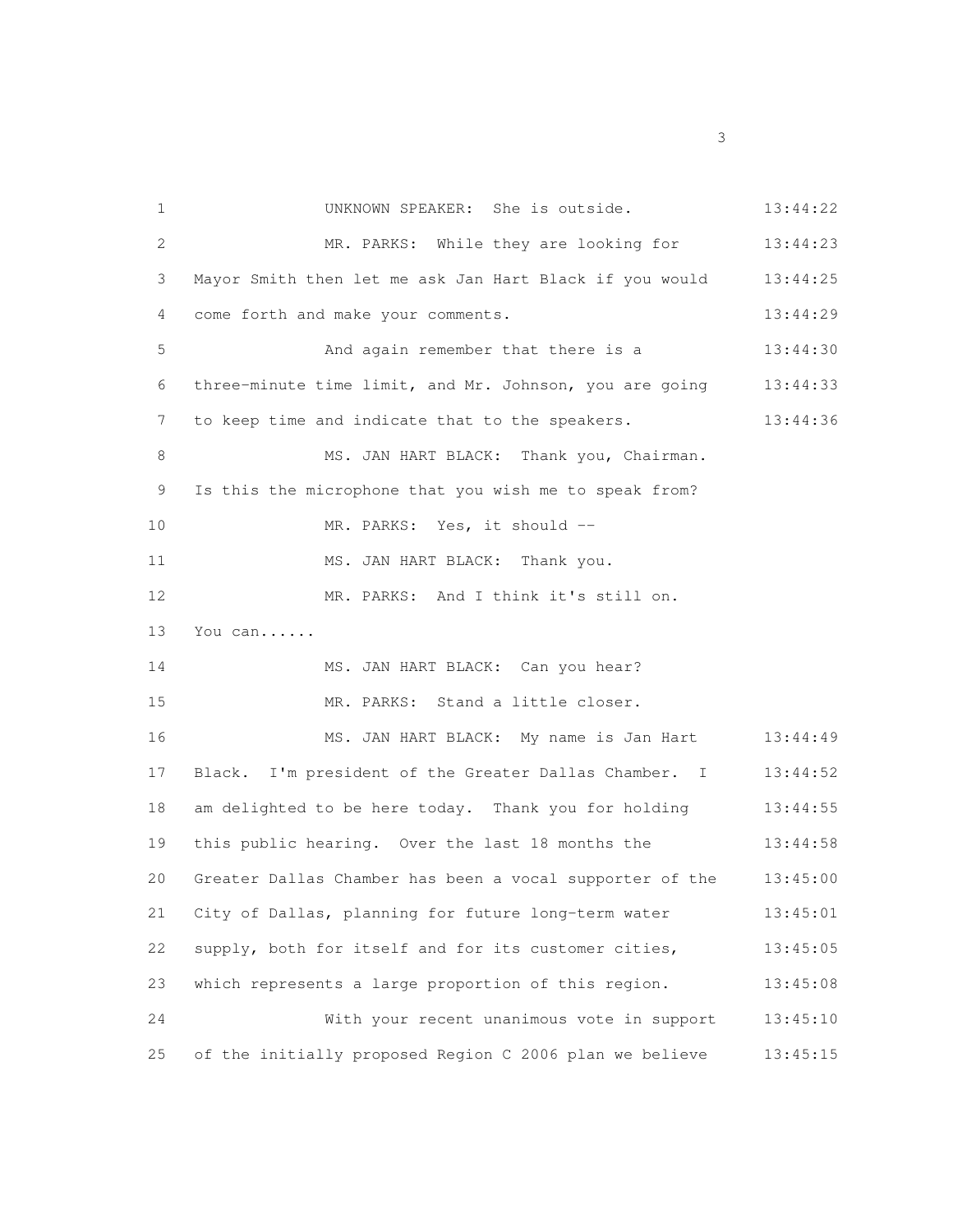| 1            | it is imperative that we continue this forward momentum  | 13:45:17 |
|--------------|----------------------------------------------------------|----------|
| 2            | in this region. We urge the Region C Water Planning      | 13:45:21 |
| 3            | Group to plan for the region's long-term water supply    | 13:45:26 |
| 4            | through conservation, water reuse, and the study of the  | 13:45:27 |
| 5            | connection of existing and proposed sources.             | 13:45:30 |
| 6            | We encourage the Water Board to keep all                 | 13:45:31 |
| 7            | options available, including participatation and funding | 13:45:34 |
| 8            | in the studies of new water sources. The Greater Dallas  | 13:45:37 |
| $\mathsf{S}$ | Chamber believes the participation in these studies, as  | 13:45:41 |
| 10           | well as conservation, research, reuse are crucial to     | 13:45:43 |
| 11           | ensuring supplemental sources of water for Dallas, and   | 13:45:47 |
| 12           | its customer cities, and for the region as a whole for   | 13:45:50 |
| 13           | the next 50 years.                                       | 13:45:52 |
| 14           | By your own accounts water use in Region C               | 13:45:53 |
| 15           | has increased dramatically in recent years due to        | 13:45:58 |
| 16           | increases in population and municipal demand, and        | 13:45:59 |
| 17           | preliminary analyses projected 17 percent reduction in   | 13:46:02 |
| 18           | employment and 21 percent reduction in projected income  | 13:46:06 |
| 19           | by 2060 if we do not meet the region's water needs.      | 13:46:10 |
| 20           | With this population increase we must                    | 13:46:16 |
| 21           | study all the options now to plan for our future.        | 13:46:16 |
| 22           | Analysts expect the population of this region to         | 13:46:21 |
| 23           | continue to develop at a rapid rate, and we must provide | 13:46:22 |
| 24           | water resources to supply that expanding population and  | 13:46:26 |
| 25           | the expanding economy.                                   | 13:46:31 |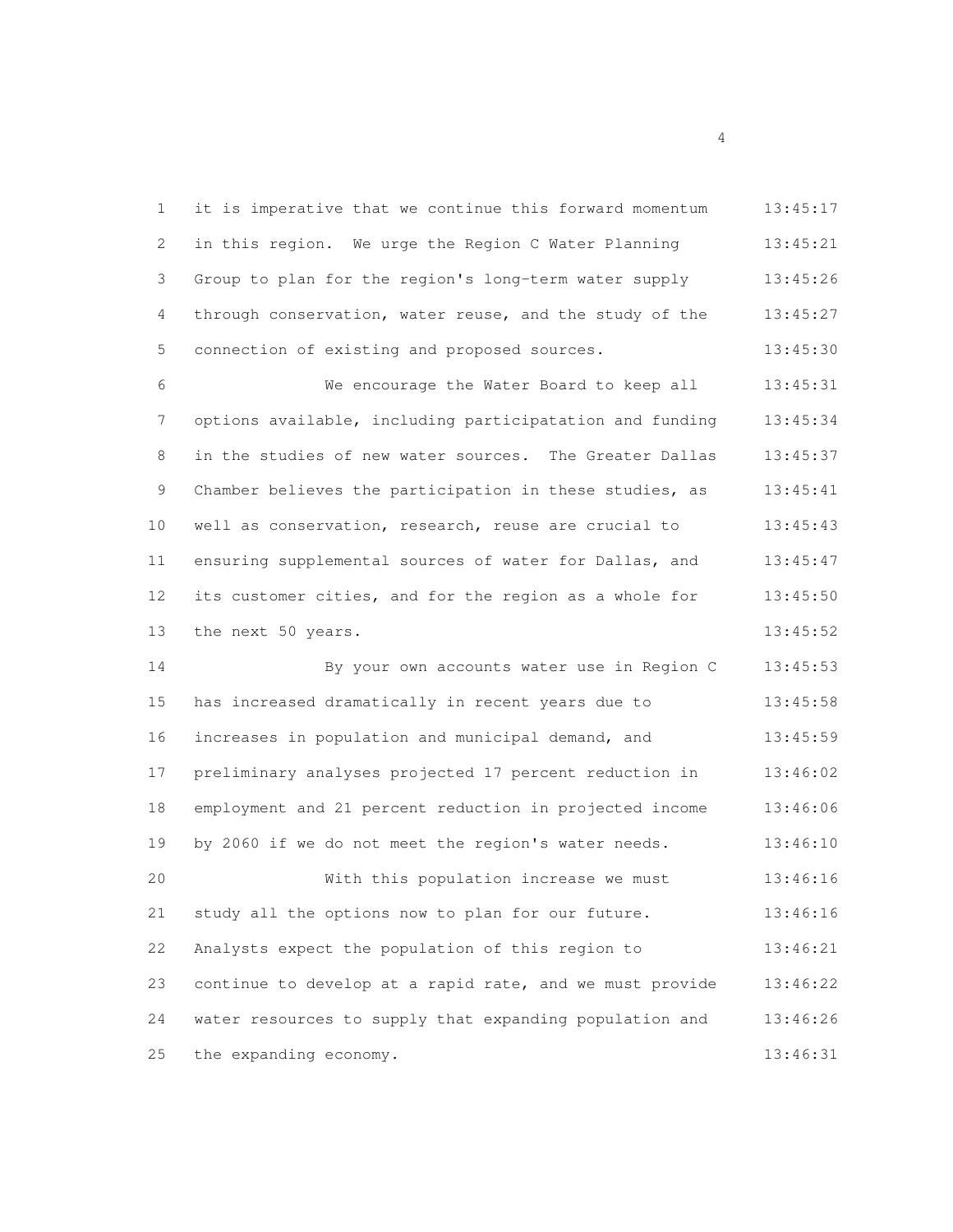| $\mathbf{1}$ | As the Chamber of Commerce we do believe                  | 13:46:33 |
|--------------|-----------------------------------------------------------|----------|
| 2            | that it is imperative that we plan for our future         | 13:46:35 |
| 3            | economic development. The industries that our region      | 13:46:38 |
| 4            | wants to invest in for our future, semiconductor and      | 13:46:41 |
| 5            | biotechnology, just to name a couple, and the highways    | 13:46:45 |
| 6            | jobs that come with them, need to feel secure about       | 13:46:47 |
| 7            | Dallas and the region's long-term water supply.           | 13:46:50 |
| 8            | This is an important consideration that                   | 13:46:54 |
| 9            | they will take into account as they consider relocating   | 13:46:56 |
| 10           | to this region.                                           | 13:46:58 |
| 11           | Please let me just say in closing, I ask                  | 13:46:59 |
| 12           | you to remember this: That we do require adequate water   | 13:47:02 |
| 13           | supplies for healthy economic growth in the future.       | 13:47:05 |
| 14           | Based on regional population projections we must secure   | 13:47:08 |
| 15           | new water sources. Economic losses from curtailed         | 13:47:12 |
| 16           | economic growth, if we do not have sufficient water,      | 13:47:16 |
| 17           | measure in the billions of dollars.                       | 13:47:19 |
| 18           | A healthy region makes for a healthy and                  | 13:47:21 |
| 19           | prosperous Texas, and we must keep all options            | 13:47:24 |
| 20           | available. Thank you for the opportunity to comment to    | 13:47:27 |
| 21           | you all today. Thank you.                                 | 13:47:29 |
| 22           | MR. PARKS: Thank you. Next speak will be                  | 13:47:32 |
| 23           | Mayor Smith, if you will come up to the speaker.<br>Thank | 13:47:36 |
| 24           | you.                                                      | 13:47:41 |
| 25           | MS. JODY SMITH: Thank you, Mr. Parks.                     | 13:47:42 |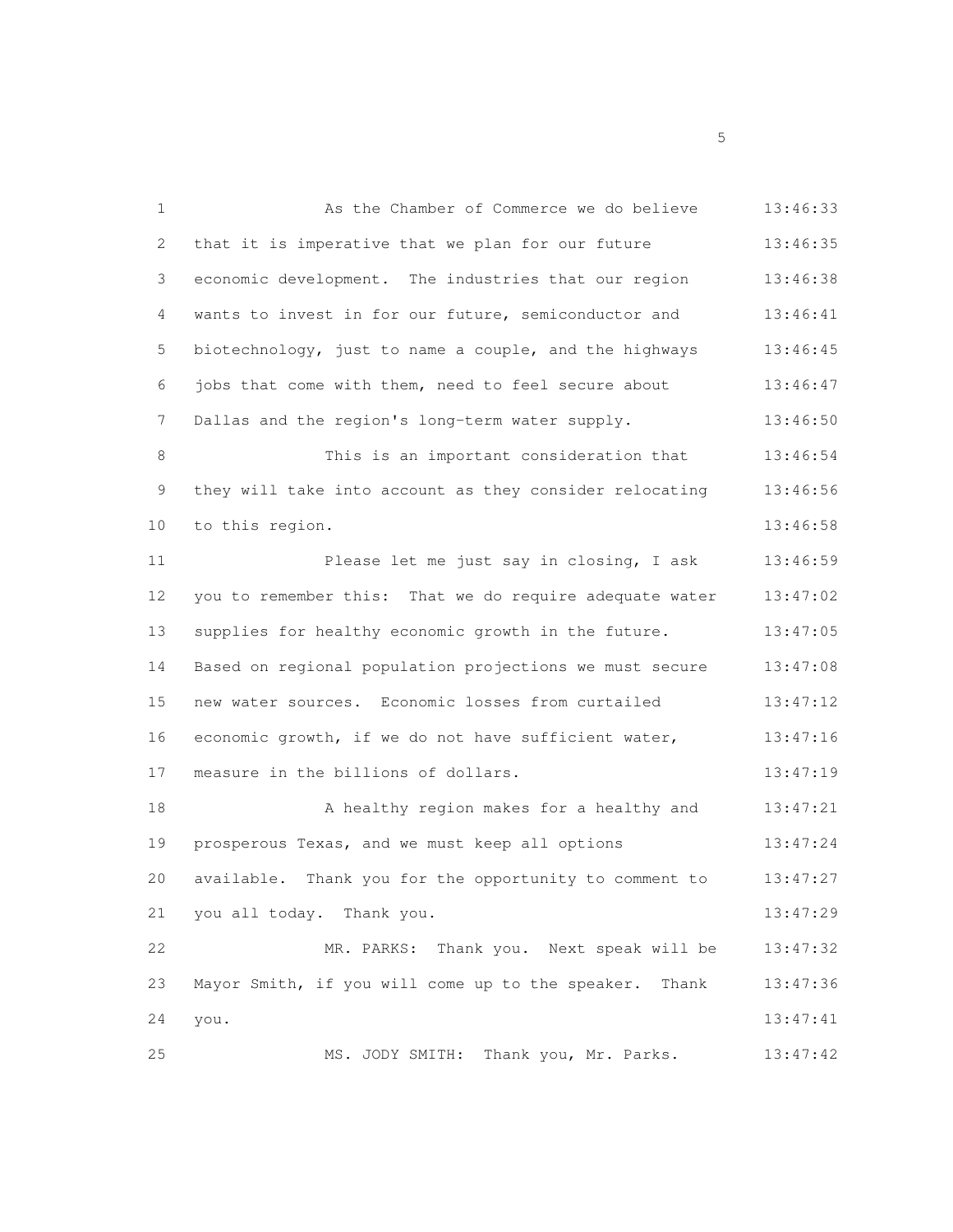Ladies and gentlemen, if I might just take 13:47:43 one minute. My grandpa used to say all work and all fun 13:47:46 is done on the ground, so why be tall, but sometimes 13:47:52 it's difficult. 13:47:53 5 Thank you all for letting us be here 13:47:54 today. Again my name is Jody Smith, and I am the Mayor 13:47:56 of Flower Mound. Thank you for all of the work you do 13:48:00 and for all of the time and effort you have dedicated to 13:48:02 planning our region's water needs. 13:48:05 As you know we are opposed to the 13:48:07 construction of Lake Ralph Hall on the timeline proposed 13:48:09 12 by the Upper Trinity Regional Water District. We 13:48:15 believe that Region C and the Texas Water Development 13:48:18 Board were correct in 2001 when they listed this as an 13:48:20 alternative water supply strategy, and nothing has 13:48:23 16 changed over the four -- past four years that would 13:48:27 warrant upgrading Lake Ralph Hall's priority status. 13:48:31 If there were a verifiable need for Lake 13:48:34 Ralph Hall or if Dallas Water Utilities were unable to 13:48:40 meet the district's future needs, we would not be here 13:48:42 today. 13:48:44 However, the lack of need, the abundance 13:48:45 of planned projects, the potential of numerous untapped 13:48:48 sources, and the regulation of Dallas Water Utilities as 13:48:52 a reliable provider all lead to the conclusion that Lake 13:48:56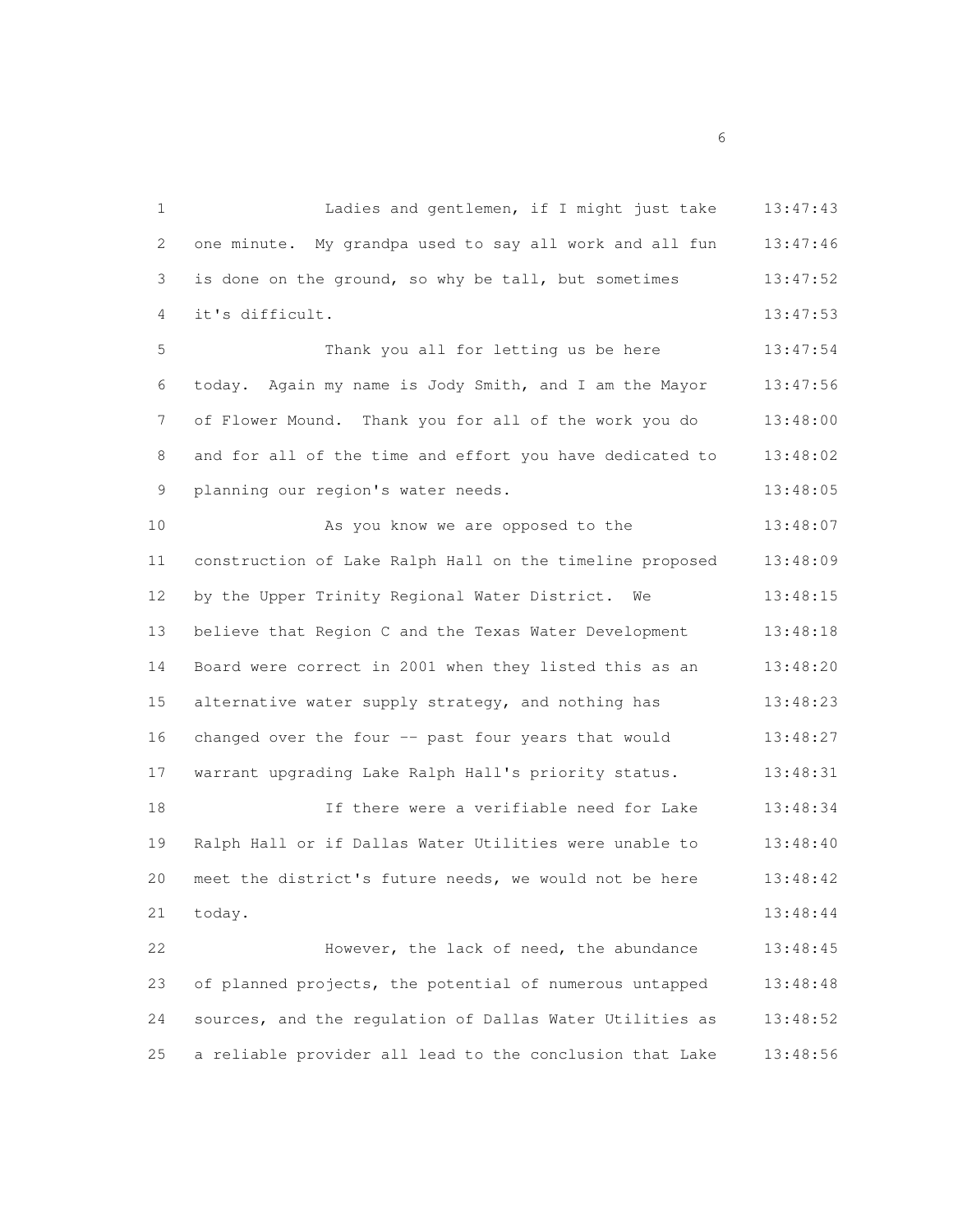Ralph Hall is not needed at this time, and should remain 13:49:01 2 as an alternative supply option. 13:49:03 More and more residents and elected 13:49:05 officials of Denton County are actively voicing their 13:49:09 concerns related to the lake. 13:49:12 The town of Double Oak recently passed a 13:49:14 resolution opposing the construction of Lake Ralph Hall, 13:49:19 8 and other cities and residents are beginning to question 13:49:19 9 the justification of this project. 13:49:22 It is important for us not to forget the 13:49:23 residents of Fannin County who also are voicing 13:49:26 opposition to the lake. They too understand that there 13:49:30 13 must be sacrifice in the name of progress; however, no 13:49:33 one has fully researched this project understands why it 13:49:37 would be necessary to prematurely drive landowners from 13:49:40 their property and increase water rates for thousands of 13:49:46 residences and businesses when other reliable and more 13:49:49 cost effective water sources exist. 13:49:52 The reality is that Dallas Water Utilities 13:49:55 can meet the district's future water needs in a fiscally 13:49:59 responsible manner, and Lake Ralph Hall is a gratuitous 13:50:01 project that will unnecessarily force the residents and 13:50:05 businesses of Denton County to pay two and a half to 13:50:08 three times more than is necessary for their water 13:50:11 bills. 13:50:13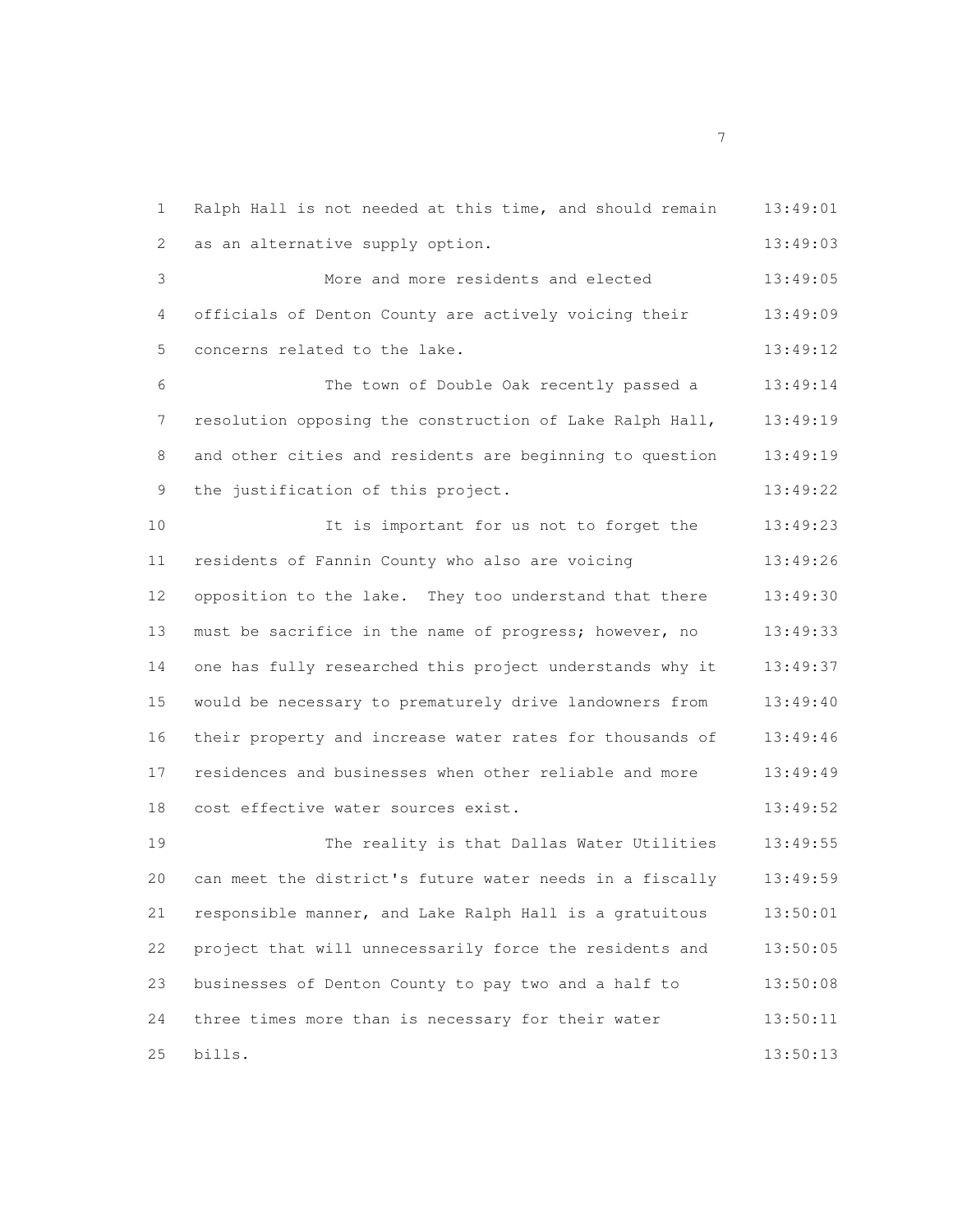| $\mathbf{1}$ | We are not asking you to disregard Lake                  | 13:50:14 |
|--------------|----------------------------------------------------------|----------|
| 2            | Ralph Hall altogether. We are simply requesting that     | 13:50:19 |
| 3            | you recognize it as an alternative water strategy,       | 13:50:20 |
| 4            | rather than a recommended reservoir, until it does       | 13:50:24 |
| 5            | become a viable and necessary project.                   | 13:50:28 |
| 6            | TIMEKEEPER: 30 seconds, Ms. Smith.                       | 13:50:28 |
| 7            | MS. SMITH: Thank you, ladies and                         | 13:50:30 |
| 8            | gentlemen for your time. Appreciate it.                  | 13:50:31 |
| $\mathsf 9$  | MR. PARKS: Thank you, Mayor.                             | 13:50:37 |
| 10           | The next speaker will be Mary Decker, and                | 13:50:38 |
| 11           | then following Mary will be Walt Humann, I think is      | 13:50:43 |
| 12           | Okay.                                                    | 13:50:43 |
| 13           | MS. MARY DECKER: My name is Mary Decker.                 | 13:50:43 |
| 14           | I'm from Jacksonville, Texas, which is in Cherokee       | 13:50:55 |
| 15           | County, which is one of the counties that the Fastrill   | 13:50:58 |
| 16           | Reservoir would be placed in. I want to thank the Mayor  | 13:51:02 |
| 17           | of Flower Mound for her statement because we feel very   | 13:51:05 |
| 18           | much like she did.                                       | 13:51:06 |
| 19           | And I was listening to the woman from the                | 13:51:07 |
| 20           | Dallas City Council I felt like a third world county,    | 13:51:10 |
| 21           | and that's the way we feel when a place like Dallas      | 13:51:12 |
| 22           | feels that it has the right to come and take our major   | 13:51:15 |
| 23           | resource, which is our water.                            | 13:51:18 |
| 24           | And I can tell you that the people of the                | 13:51:19 |
| 25           | two counties, Anderson and Cherokee, are very opposed to | 13:51:22 |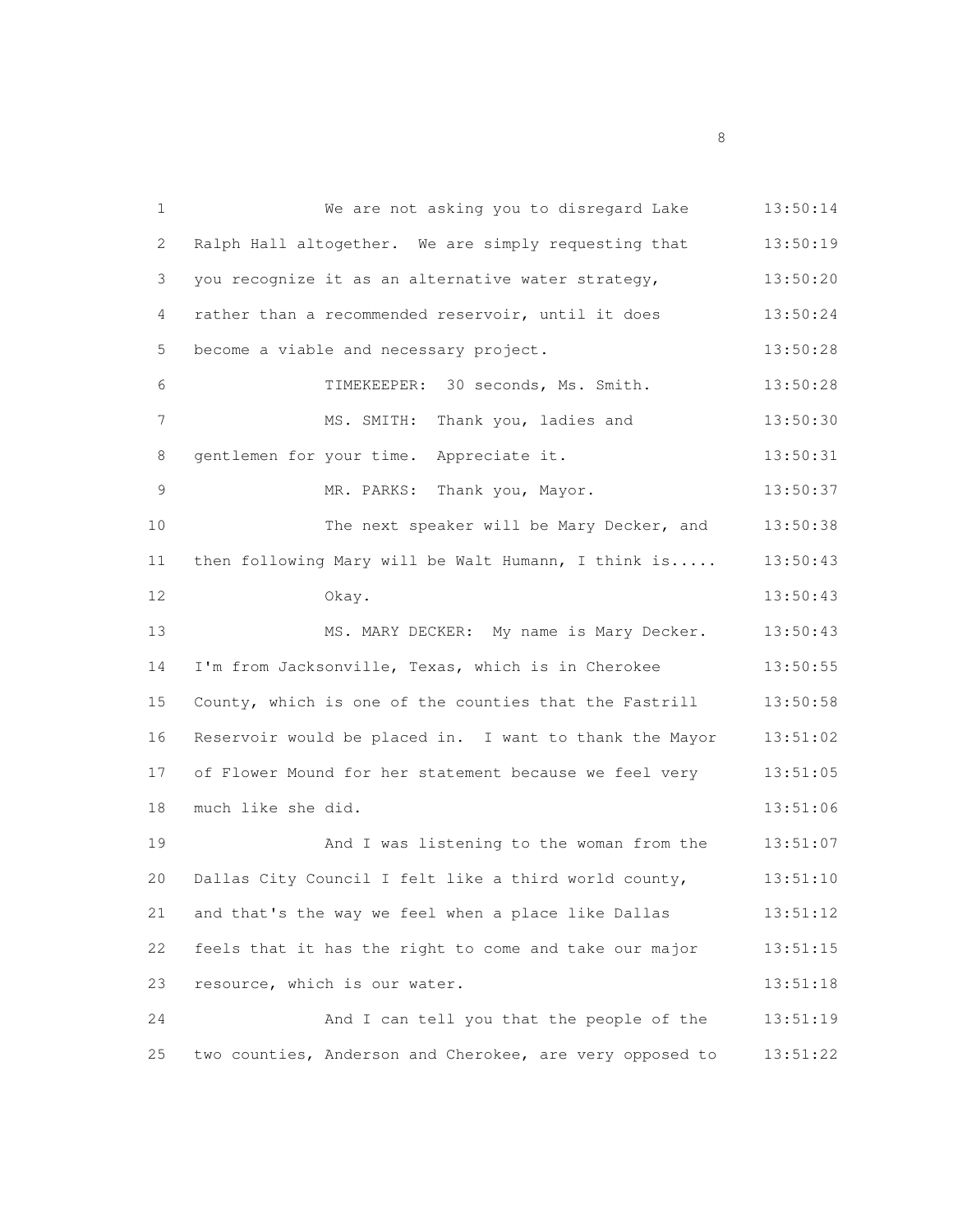this. And we might fight like cats and dogs as 13:51:27 Republicans and Democrats, but we are not fighting when 13:51:30 it comes to trying to keep the Fastrill Reservoir from 13:51:33 being built. Thank you. 13:51:37 MR. PARKS: Thank you. 13:51:38 Mr. Walt Humann. 13:51:43 7 MR. WALT HUMANN: Good afternoon. Thank 13:52:02 you for your public service. My name is Walt Humann. I 13:52:03 am a member of the Fort Worth Chamber of Commerce; serve 13:52:07 as the chairman of their environmental committee, and a 13:52:09 11 board member, and executive committee member. 13:52:12 12 12 I appreciate the opportunity to appear 13:52:15 before you today. The chamber represents about 25,000 13:52:16 businesses in the greater Fort Worth area. We strongly 13:52:20 endorse the Region C plan, and like very much the 13:52:23 16 balance that it provides. 13:52:29 17 17 I put up on the podium there one bottle of 13:52:31 water to the left. In many parts of the world that one 13:52:35 bottle of water represents the entire daily usage for 13:52:39 food, drinking, and other personal uses. 13:52:45 Now, if you join those three bottles, that 13:52:48 is what I use when I bush my teeth in the morning that 13:52:52 runs down the drain. The point I am trying to get at is 13:52:56 that for too long we as Americans have become very, very 13:53:00 complacent about water. 13:53:06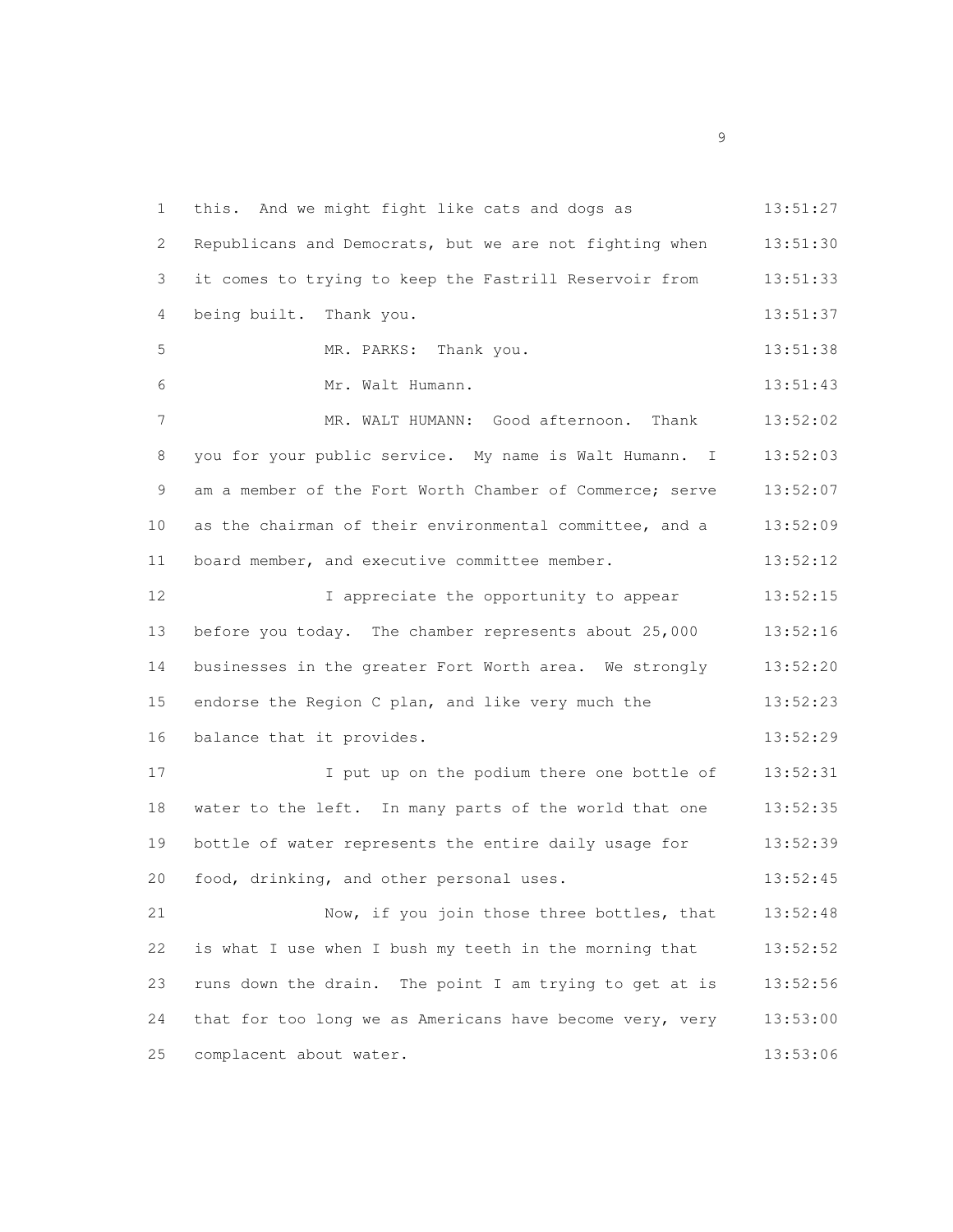1 1 If you talk to people in Colorado, water 13:53:07 2 is gold. Texas, it will become that way. 13:53:10 My parents told me in the 1950s the crisis 13:53:15 4 that we endured. When you turned on the water faucet it 13:53:19 ran red because of the high saline content where they 13:53:23 were drawing the water, and we said never again. 13:53:27 7 And so at that time there was an 13:53:29 8 aggressive effort to satisfy water needs. I think we 13:53:32 9 need this balanced plan that you have thoughtfully 13:53:36 pulled together taking a strong advantage of 13:53:40 conservation and reuse. 13:53:44 And I would urge you to consider not only 13:53:45 governmental programs to reuse it, but also investigate 13:53:48 present day technologies where that reuse can occur 13:53:56 actually on the individual household level, so it never 13:53:57 gets back into the general system but is recirculated 13:54:00 17 just as they are talking about the possibility of fuel 13:54:07 cells powering some of our energy needs at home. 13:54:10 Second was the reuse and the conservation, 13:54:13 and I am trying to illustrate that here; connecting to 13:54:15 existing supplies and then finally creating new 13:54:19 supplies. 13:54:22 It is always difficult and you have to 13:54:23 balance interests. 13:54:26 THE TIMEKEEPER: 30 seconds, Mr. Humann. 13:54:28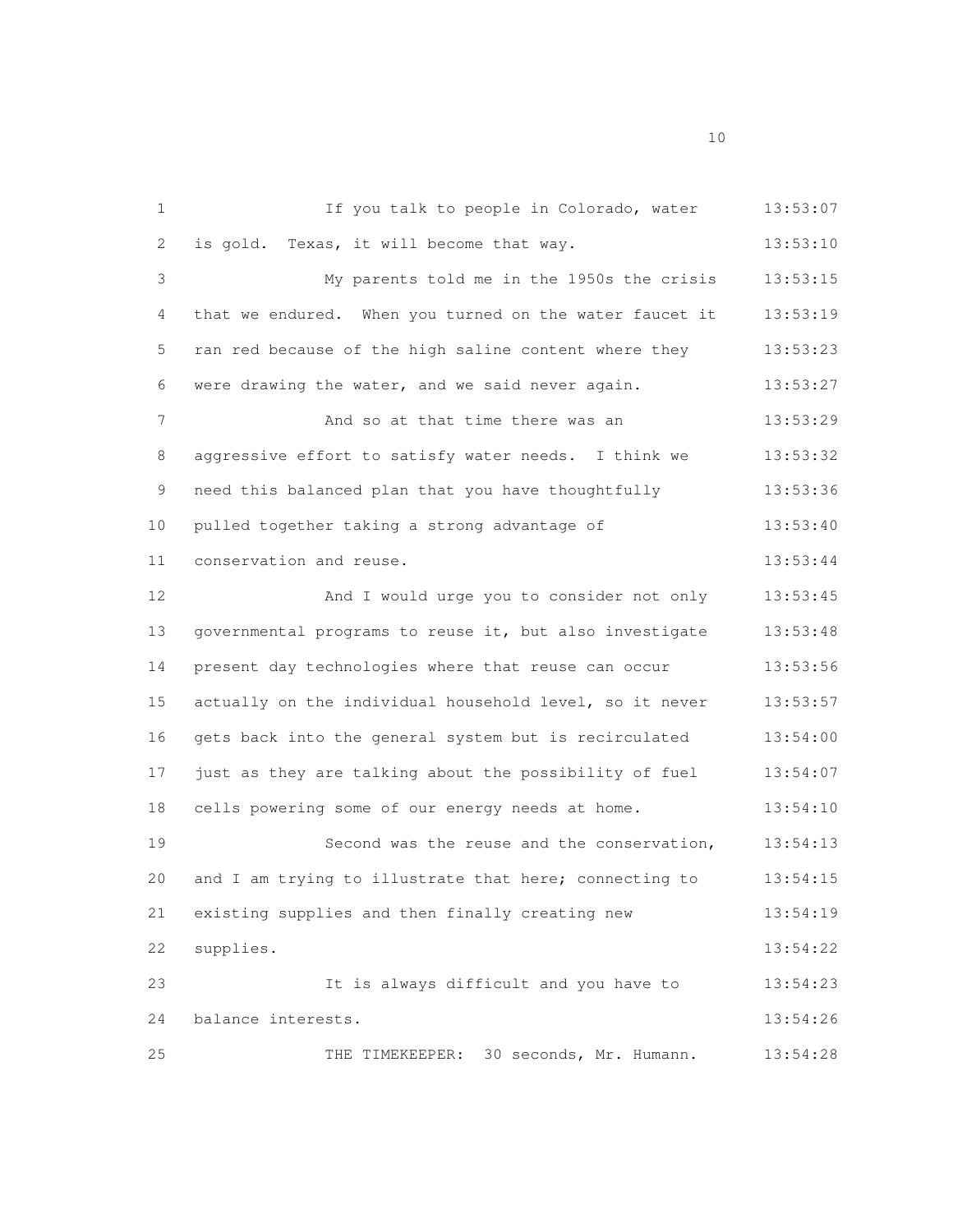MR. HUMANN: In the long term interest we 13:54:31 absolutely cannot afford to run out of water. It is the 13:54:33 life blood of this community and will adversely impact 13:54:37 4 the entire economy, and that means jobs. 13:54:40 Now, it is not right for us to pound the 13:54:42 table and say we need new reservoirs and new activity 13:54:45 7 when we don't also hit those other two key items that 13:54:48 you've so thoughtfully come up with; and that is reuse, 13:54:52 9 conservation, and connecting to existing facilities.  $13:54:55$  We applaud what you're doing; we support 13:54:59 11 what you're doing. 13:55:00 12 THE TIMEKEEPER: Time. 13:55:00 MR. HUMANN: Thank you for your time. 13:55:01 MR. PARKS: Thank you. 13:55:04 Arthur Kuehne. 13:55:04 MR. ARTHUR KUEHNE: Thank you. 13:55:04 MR. PARKS: And the next speaker will be 13:55:11 Julie Hunt. 13:55:13 MR. ARTHUR KUEHNE: Thank you. My name is 13:55:13 20 Arthur Kuehne, and I am a resident of Dallas, Texas. 13:55:17 The four new unneeded reservoirs that you 13:55:19 are recommending, Marvin Nichols, Fastrill, Ralph Hall, 13:55:22 Lower Bois D'Arc Creek, will drown approximately 125,000 13:55:27 acres of increasingly rare Texas floodland habitat. 13:55:29 They would also take at least 375,000 acres of 13:55:38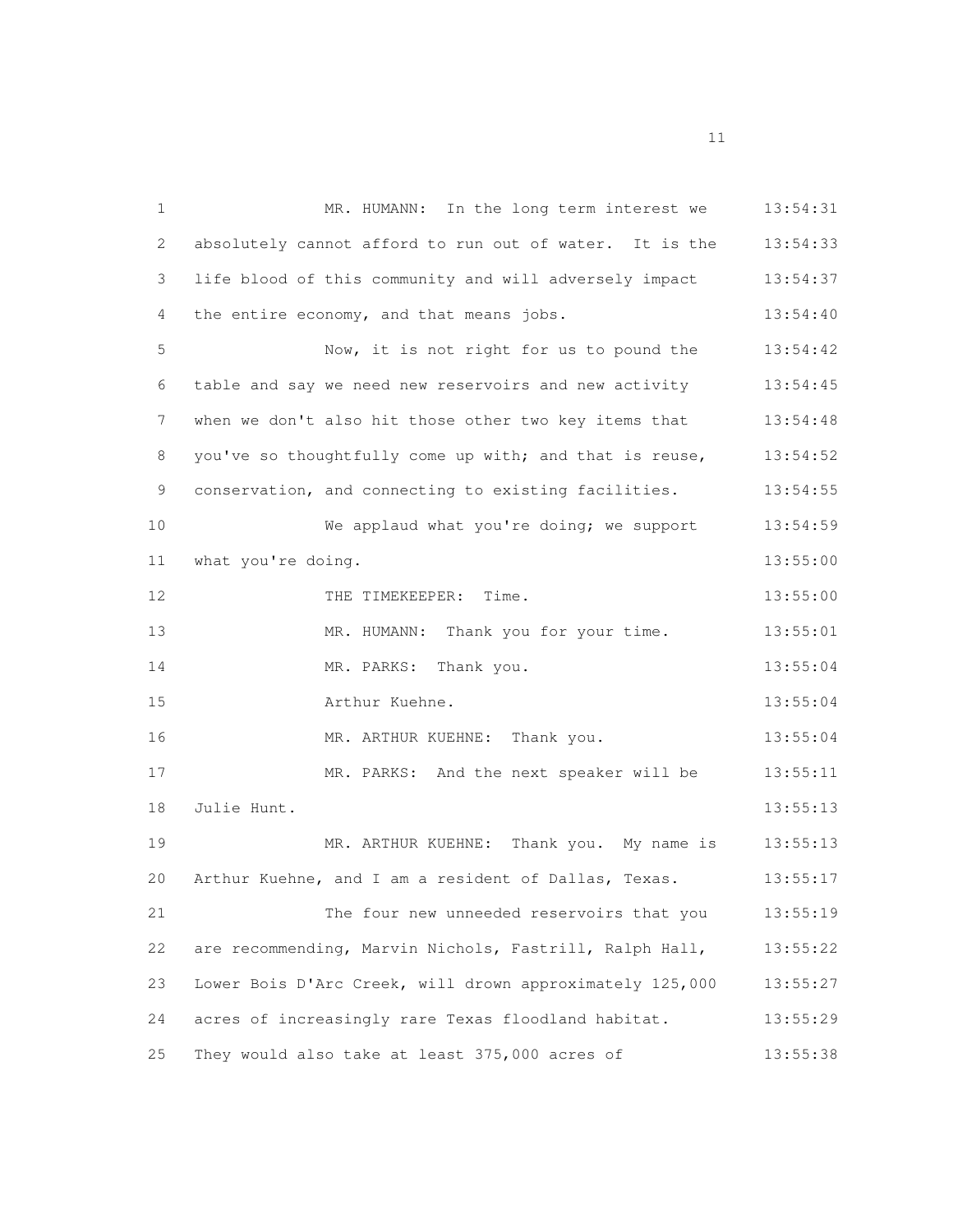| $\mathbf{1}$ | productive private land from thousands of mostly         | 13:55:38 |
|--------------|----------------------------------------------------------|----------|
| 2            | unwilling sellers and would devastate ranching, farming, | 13:55:41 |
| 3            | and timber industries in large areas of Texas.           | 13:55:44 |
| 4            | Some of Texas best remaining bottomland                  | 13:55:47 |
| 5            | hardwood forest and critical wildlife habitat would be   | 13:55:50 |
| 6            | lost forever, including the extremely high quality       | 13:55:53 |
| 7            | proposed Neches River National Wildlife Refuge.          | 13:55:56 |
| 8            | You've also chosen three other new                       | 13:55:59 |
| 9            | needless reservoirs as alternative strategies:           | 13:56:02 |
| 10           | Parkhouse, Columbia, and Tawakoni, that would drown an   | 13:56:06 |
| 11           | additional 41,000 acres and condemn an additional        | 13:56:08 |
| 12           | 123,000 acres.                                           | 13:56:13 |
| 13           | I ask that you eliminate these new                       | 13:56:13 |
| 14           | reservoirs from your consideration. I say to the         | 13:56:15 |
| 15           | individuals who sit on this appointed body that I can    | 13:56:18 |
| 16           | not fathom why you would want to associate your name, or | 13:56:20 |
| 17           | on your behalf, or on your company's behalf, your        | 13:56:27 |
| 18           | organization's behalf, or the interest group that you    | 13:56:32 |
| 19           | represent with a plan that needlessly devastates our     | 13:56:33 |
| 20           | Texas environment and the rural neighbors and            | 13:56:37 |
| 21           | industries.                                              | 13:56:40 |
| 22           | Such a plan would be a shameful,                         | 13:56:40 |
| 23           | uncalled-for way for North Texas to treat fellow Texans, | 13:56:43 |
| 24           | literally with no good reason. This is not who we are    | 13:56:48 |
| 25           | in North Texas, I don't think.                           | 13:56:51 |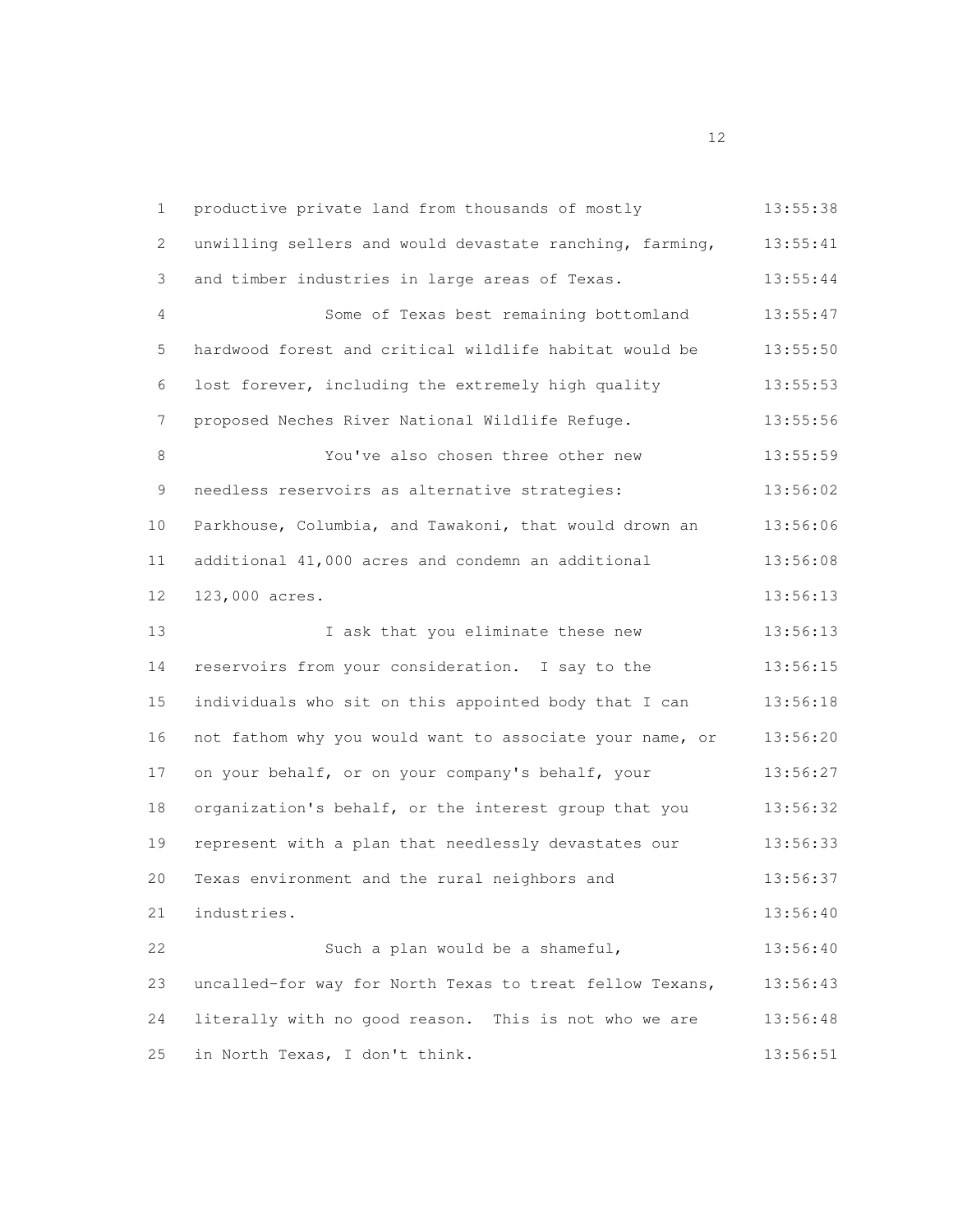| $\mathbf{1}$  | This should not be the way we act on our                 | 13:56:53 |
|---------------|----------------------------------------------------------|----------|
| 2             | behalf -- you act on our behalf. You do not have my      | 13:56:57 |
| 3             | support in this behalf in this approach, and I hope you  | 13:57:01 |
| 4             | won't imply that you're representing the public's wishes | 13:57:06 |
| 5             | in this matter. Please don't sign your name to this      | 13:57:09 |
| 6             | plan that chooses destructive and illogical new          | 13:57:12 |
| 7             | reservoirs before fully explaining -- before fully       | 13:57:15 |
| 8             | utilizing the existing ones.                             | 13:57:18 |
| $\mathcal{G}$ | If you insist on choosing this route, at                 | 13:57:20 |
| 10            | least have the guts to tell me and everyone else in this | 13:57:23 |
| 11            | audience, and everyone else around here in North Texas,  | 13:57:26 |
| 12            | why in writing you want to do this and contradict all of | 13:57:30 |
| 13            | the evidence of existing available developed water       | 13:57:34 |
| 14            | resources that your consultants have brought to you.     | 13:57:36 |
| 15            | I hope you will tell me now why you want                 | 13:57:39 |
| 16            | to do this and why you want to drown these people out.   | 13:57:42 |
| 17            | I would ask a couple of you, just picking a couple at    | 13:57:45 |
| 18            | random here: Mr. Fisseler, Mr. Martin --                 | 13:57:48 |
| 19            | THE TIMEKEEPER: 30 seconds, Mr. Kuehne.                  | 13:57:48 |
| 20            | MR. ARTHUR KUEHNE: -- with the cities of                 | 13:57:51 |
| 21            | Fort Worth and Denton, I know you wouldn't drown your    | 13:57:52 |
| 22            | own residents for this, so why is it okay to drown the   | 13:57:55 |
| 23            | residents in East Texas. Is cheap water for St. -- to    | 13:57:59 |
| 24            | green up our St. Augustine more important than the       | 13:58:07 |
| 25            | Neches River Wildlife Refuge? I don't think so.          | 13:58:11 |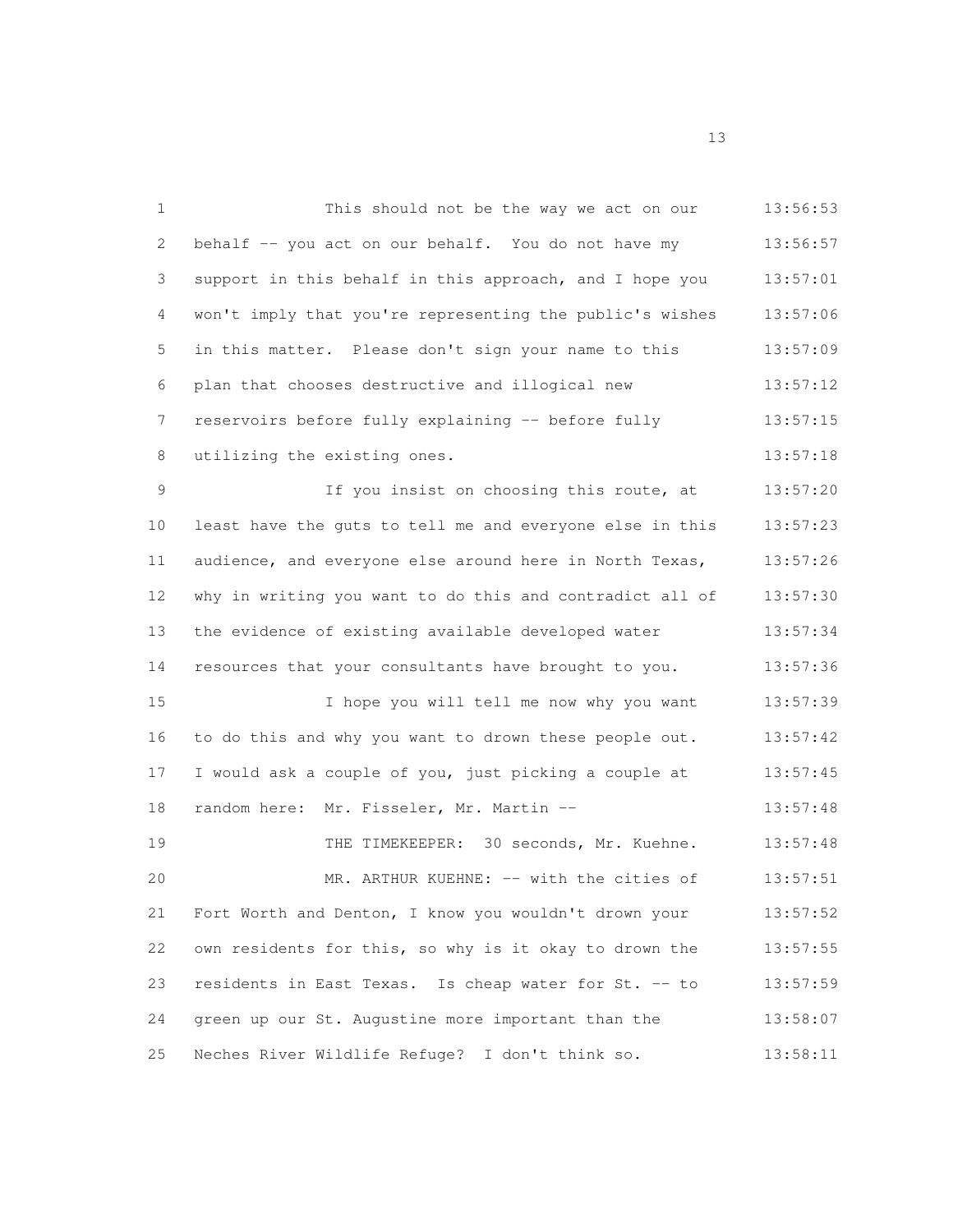For the rest of you I wish you would 13:58:14 2 answer that same question for yourselves. For instance, 13:58:16 Mr. Zweiacker -- 13:58:19 MR. PARKS: Mr. Kuehne, your time is up, 13:58:21 sir. 13:58:23 MR. KUEHNE: Okay. Thank you. 13:58:23 7 MR. PARKS: Thank you. Julie Hunt? 13:58:23 8 MS. JULIE HUNT: Good afternoon. My name 13:58:28 9 is Julie Hunt, and I am Acting Director of Water 13:58:32 Utilities for the City of Arlington. I appreciate the 13:58:35 opportunity to appear on behalf of Arlington Water 13:58:38 Utilities this afternoon, and I welcome the members of 13:58:42 the Region C Regional Water Planning Group to the City 13:58:45 14 of Arlington. 13:58:48 The City of Arlington continues to thrive 13:58:50 largely due to its success in providing water and 13:58:53 wastewater services to residential and commercial 13:58:56 customers. 13:58:58 Our population currently approaches 13:58:59 360,000. We currently have more than 100,000 retail 13:59:02 water accounts. Arlington Water Utilities is committed 13:59:07 to the principles of effective water conservation. 13:59:11 Through a recently adopted landscape management 13:59:16 ordinance Arlington now requires rain and pre-sensors on 13:59:19 irrigation systems and has implemented inclining block 13:59:22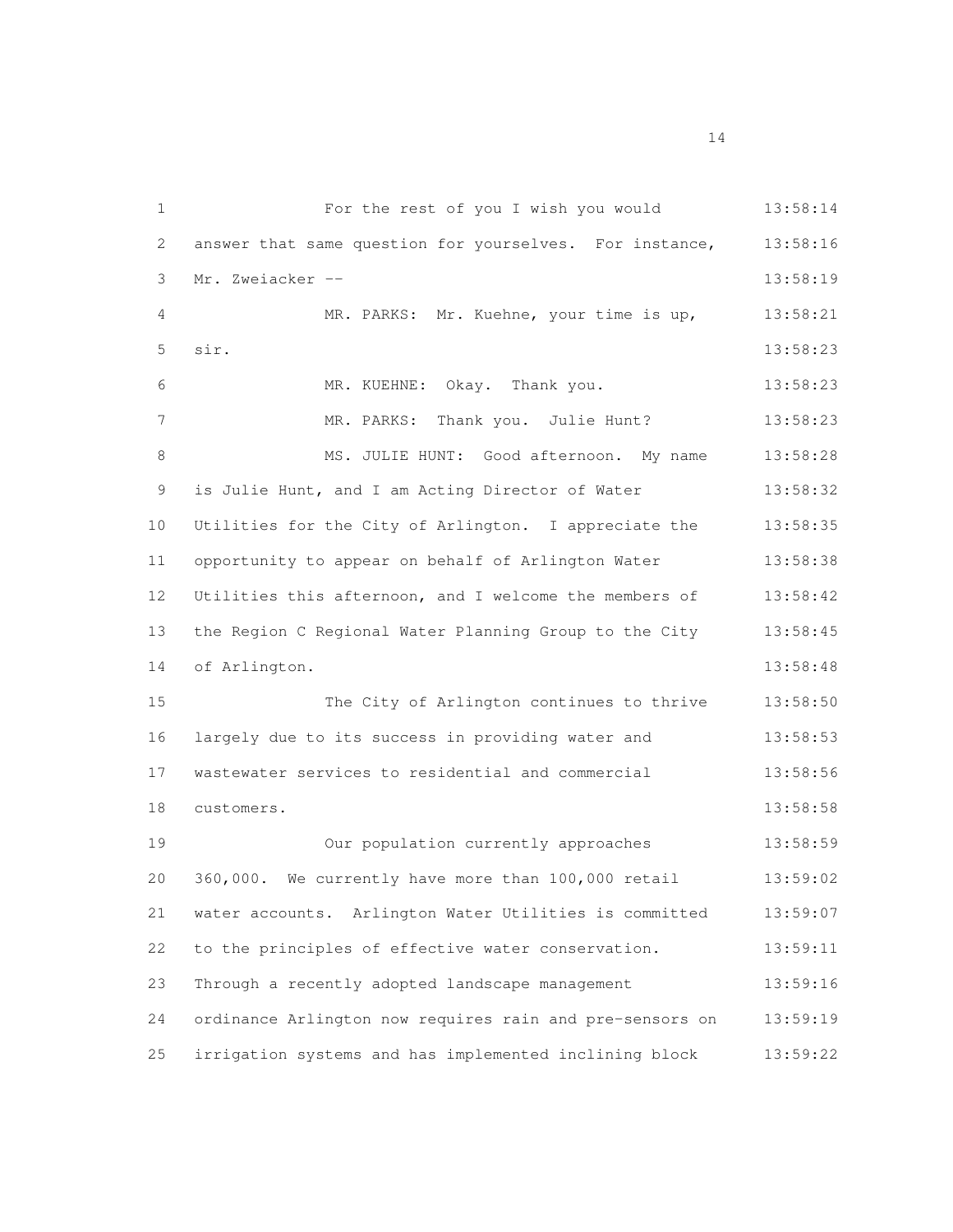| 1           | rates to encourage wise water usage.                     | 13:59:25 |
|-------------|----------------------------------------------------------|----------|
| 2           | On June 1st, 2005, the City of Arlington                 | 13:59:29 |
| 3           | initiated time-of-day restrictions on outdoor irrigation | 13:59:36 |
| 4           | and launched extensive outreach to inform the public of  | 13:59:38 |
| 5           | those restrictions.                                      | 13:59:41 |
| 6           | As the second largest customer of the                    | 13:59:42 |
| 7           | Tarrant Regional Water District the City of Arlington    | 13:59:47 |
| 8           | benefits from the planning conducted by its wholesale    | 13:59:49 |
| $\mathsf 9$ | water provider Tarrant Regional Water District.          | 13:59:54 |
| 10          | Arlington Water Utilities closely monitors               | 13:59:57 |
| 11          | water supply planning and development efforts of the     | 14:00:00 |
| 12          | district and supports the management strategies that     | 14:00:03 |
| 13          | have been identified by the Regional Water Planning      | 14:00:05 |
| 14          | Group.                                                   | 14:00:05 |
| 15          | Since 1997 the District has coordinated                  | 14:00:10 |
| 16          | with the regional water planning process to accurately   | 14:00:11 |
| 17          | project population and water demands, as well as to      | 14:00:14 |
| 18          | identify management strategies to meet those water       | 14:00:17 |
| 19          | supply demands.                                          | 14:00:20 |
| 20          | Arlington Water Utilities supports the                   | 14:00:21 |
| 21          | regional water supply plan and management strategies     | 14:00:23 |
| 22          | that are currently being implemented by our wholesale    | 14:00:24 |
| 23          | water provider, and these include enhanced water         | 14:00:28 |
| 24          | conservation, education programs, raw water transmission | 14:00:31 |
| 25          | system improvements, water reuse projects, as well as    | 14:00:34 |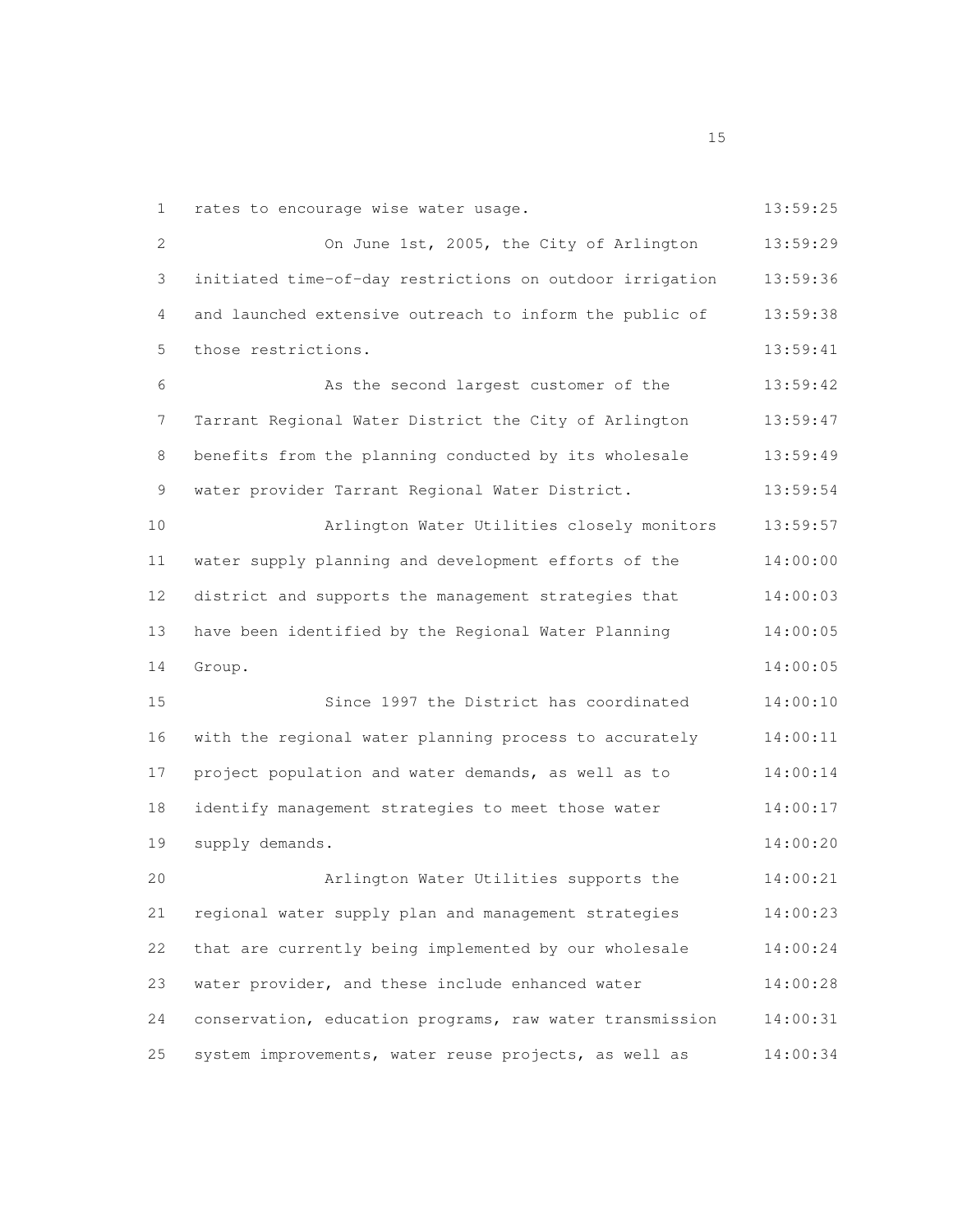efforts to access existing as well as proposed surface 14:00:38 water supply projects. 14:00:41 Again, thank you for coming to Arlington 14:00:42 to share the progress of the Region C Regional Water 14:00:44 Planning Group. 14:00:47 MR. PARKS: Thank you, Ms. Hunt. 14:00:50 Beth Johnson is the next speaker, and then 14:00:53 8 following Ms. Johnson, Dan Petty. 14:00:57 MS. BETH JOHNSON: Thank you, 14:01:19 Mr. Chairman. 14:01:22 My name is Beth Johnson, and I'm a 14:01:23 consultant representing the Lone Star chapter of the 14:01:23 13 Sierra Club and the Texas Committee on Natural 14:01:27 Resources. 14:01:28 And what should be finding its way to you 14:01:29 at the tables at this time is the latest version of the 14:01:31 chart that we have dialogued with you a couple of times 14:01:34 on. This is taken from the latest figures in the Region 14:01:38 C draft plan. 14:01:40 And basically you see there on the left 14:01:42 side the gap you are trying to fill between supply and 14:01:45 demand in 2060, and the colored stack there of water are 14:01:47 all supplies available in existing, developed 14:01:54 reservoirs. 14:01:58 And as you will notice the height of that 14:01:59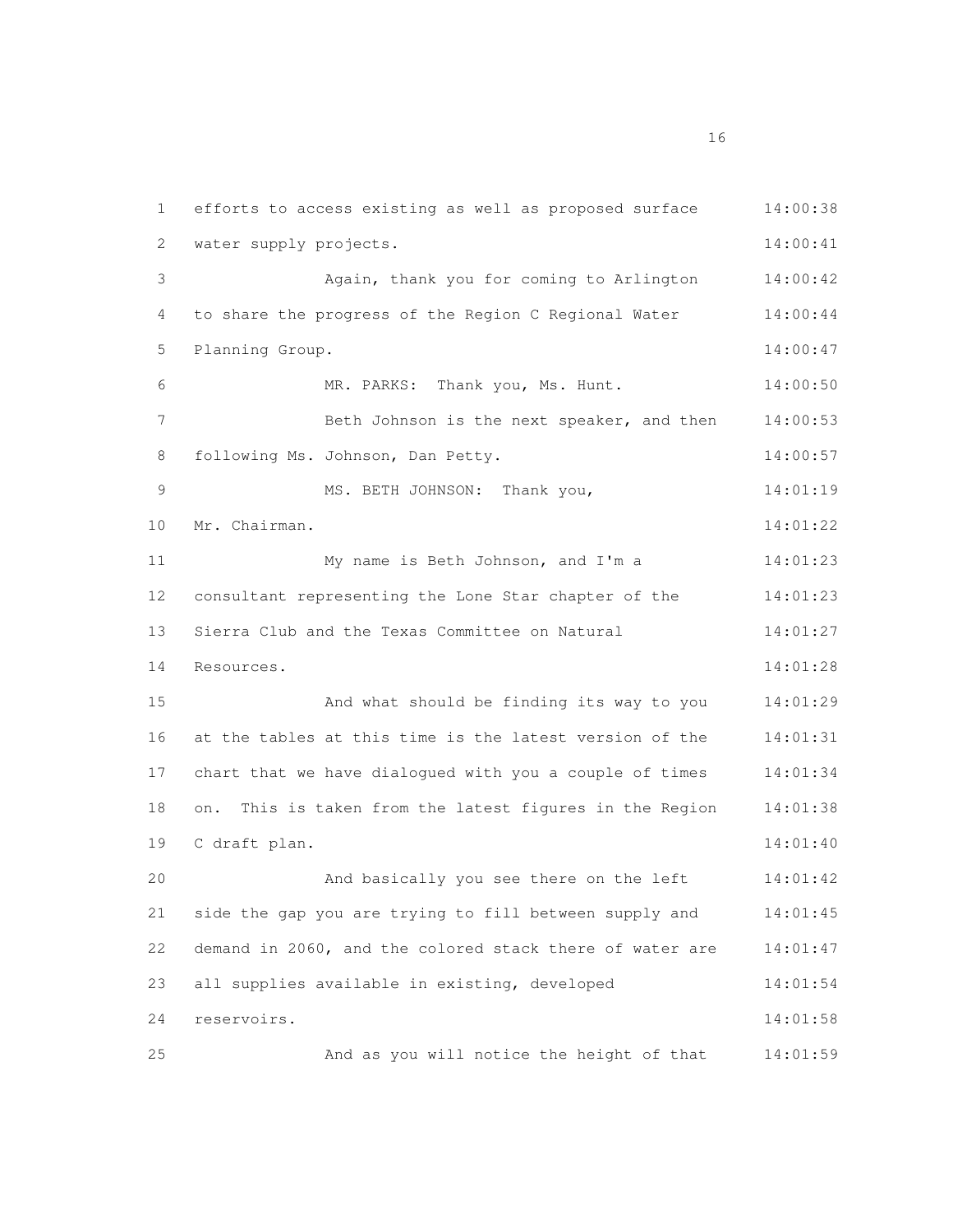stack is 98% higher than the gap you are trying to fill, 14:02:02 so as you know you have a lot of options to work with. 14:02:07 And you've chosen conservation, reuse, 14:02:10 return flows, Texoma authorized, a portion of the Patman 14:02:14 flood pool reallocation, a portion of Toledo Bend, and a 14:02:19 portion of Oklahoma as your recommended strategies from 14:02:23 7 the existing supplies. And as you can see, that alone 14:02:26 exceeds your gap you are trying to fill. 14:02:30 So you are off to a good start, and I know 14:02:32 that you want to have a reserve supply on top of that. 14:02:36 So we wanted to bring to your attention the figures that 14:02:39 are embedded in your plan. Again these are all Tom 14:02:42 Gooch's figures, the ones you've been working with. 14:02:42 These are -- this is just our graphical depiction of 14:02:47 15 your figures. 14:02:49 Now, Texoma, not yet authorized, begins 14:02:51 that next stack there. These are in the alternatives 14:02:55 18 that your -- that you've got in your plan. That's 14:02:58 220,000 acre-feet available from Texoma that no one is 14:03:01 choosing as recommended. We don't know why. We feel 14:03:04 that there has not been a good thorough explanation yet. 14:03:07 Secondly, the next little piece there is 14:03:11 the Patman flood pool. It's mysterious that Dallas did 14:03:15 not choose this 68,000 acre-feet when it chose the other 14:03:16 112,000 acre-feet in that particular mechanism from 14:03:22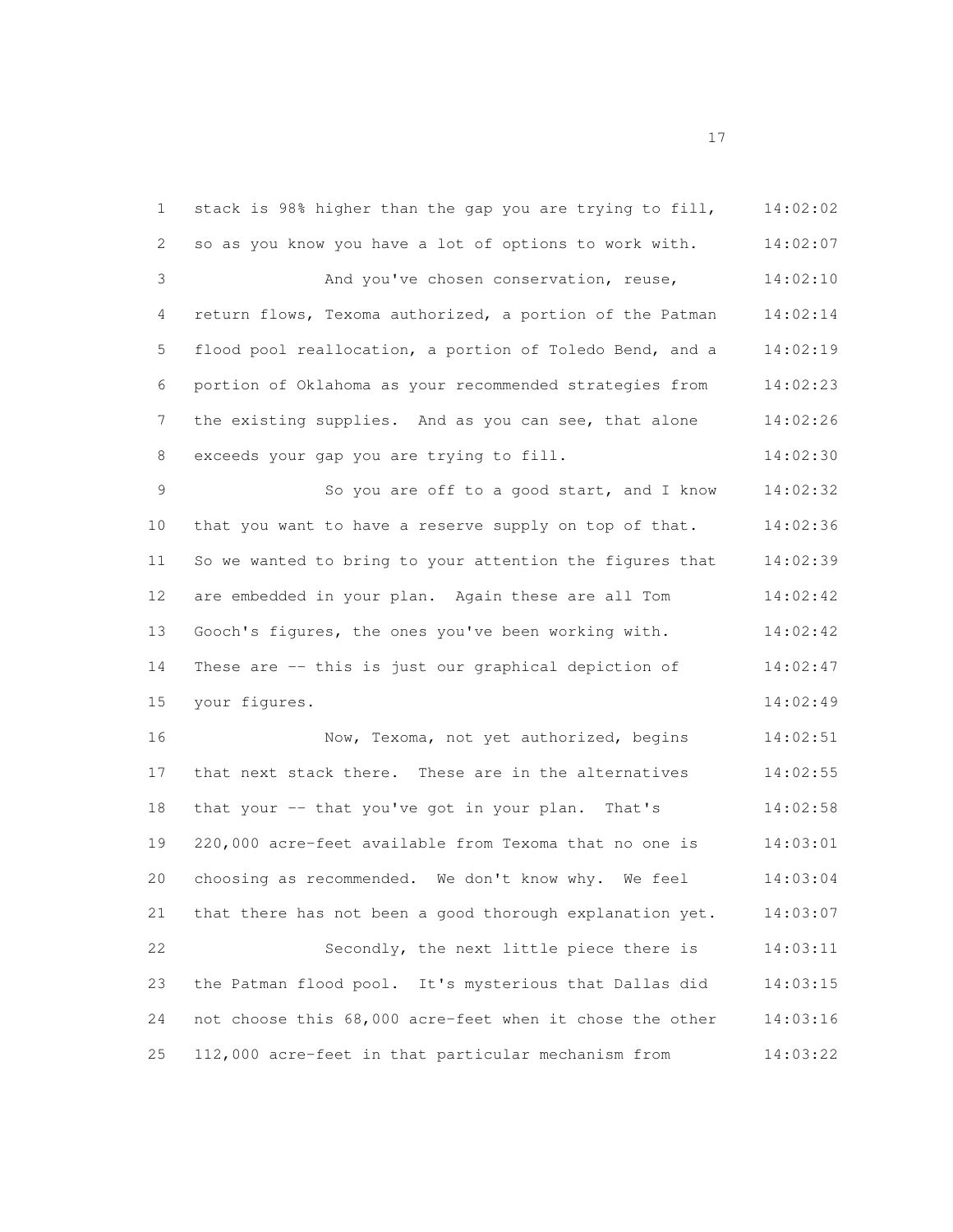Patman. It would seem as if that would simply run up 14:03:24 the cost. If you are going to do Patman flood pool, do 14:03:28 Patman flood pool. 14:03:28 The two other slices right above that, 14:03:32 Patman Texarkana and the Patman system operation, are 14:03:34 also unclaimed as a recommended strategy. Well, there 14:03:37 7 again if one major supplier is going to this source, 14:03:41 wouldn't it be better to cooperate and bring all of that 14:03:44 9 in at a more cost effective way. 14:03:47 Next we get up into the itty-bitty yellow 14:03:50 one there. That is a slice of Oklahoma, an additional 14:03:53 50,000 that no one has claimed, but it's listed as 14:03:56 available. You would think if you are counting the 14:03:59 other Oklahoma as a recommended strategy you would go on 14:04:02 and count this, too, so you would get the full amount. 14:04:04 So we work on up through Toledo Bend, 14:04:06 through these other things. When you get to the top of 14:04:09 18 the colored ones, that is the end of the existing 14:04:11 supply. In our view these are innocent until proven 14:04:14 unworkable and should be your first choices; but as you 14:04:17 can see, you've left lying on the table unutilized about 14:04:21 22 half of that supply. 14:04:26 We feel that when you start getting into 14:04:27 the Neches, the gray, which are new unneeded reservoirs, 14:04:30 that there's a burden of proof on you. You should be 14:04:34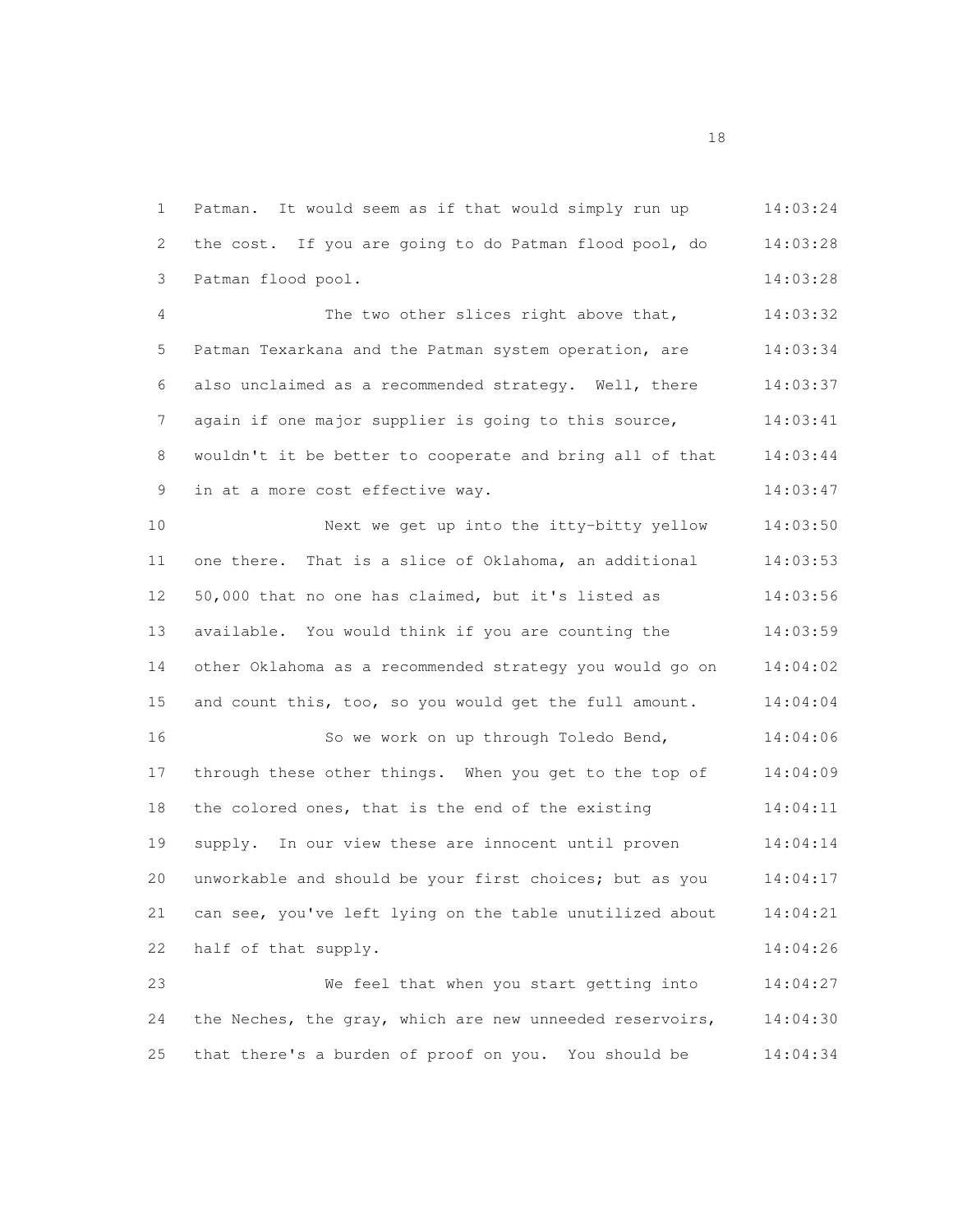| 1           | telling the public, and showing, and understanding      | 14:04:37 |
|-------------|---------------------------------------------------------|----------|
| 2           | yourselves why you are doing that. We feel that those   | 14:04:39 |
| 3           | gray ones are guilty until proven absolutely necessary. | 14:04:42 |
| 4           | As we go on up through there --                         | 14:04:46 |
| 5           | THE TIMEKEEPER: 30 seconds, Mr. Johnson.                | 14:04:47 |
| 6           | MS. JOHNSON: -- the new reservoirs that                 | 14:04:49 |
| 7           | you are recommending would drown 125,000 acres of       | 14:04:51 |
| 8           | beautiful flood plain habitat, bottomland, and other    | 14:04:58 |
| $\mathsf 9$ | pastures, etc., condemning 375,000 acres again unneeded | 14:05:00 |
| 10          | and not proven that it is absolutely necessary.         | 14:05:04 |
| 11          | The four new, alternative new, reservoirs               | 14:05:07 |
| 12          | you are putting in your plan would drown 41,000 acres   | 14:05:11 |
| 13          | and condemn a 120,000 acres of people's land.           | 14:05:15 |
| 14          | TIMEKEEPER: Ms. Johnson, your time has                  | 14:05:17 |
| 15          | expired.                                                | 14:05:17 |
| 16          | MS. JOHNSON: So again -- I'm sorry.<br>Was              | 14:05:20 |
| 17          | that time?                                              | 14:05:22 |
| 18          | TIMEKEEPER: Yes.                                        | 14:05:22 |
| 19          | MS. JOHNSON: Okay.                                      | 14:05:22 |
| 20          | MR. PARKS: Thank you.                                   | 14:05:26 |
| 21          | Next speaker is Dan Petty, and following                | 14:05:26 |
| 22          | Mr. Petty will be George Frost.                         | 14:05:36 |
| 23          | MR. DAN PETTY: Mr. Chairman, members,                   | 14:05:37 |
| 24          | good afternoon. My name is Dan Petty, and I am          | 14:05:37 |
| 25          | President and CEO of the North Texas Commission, a      | 14:05:38 |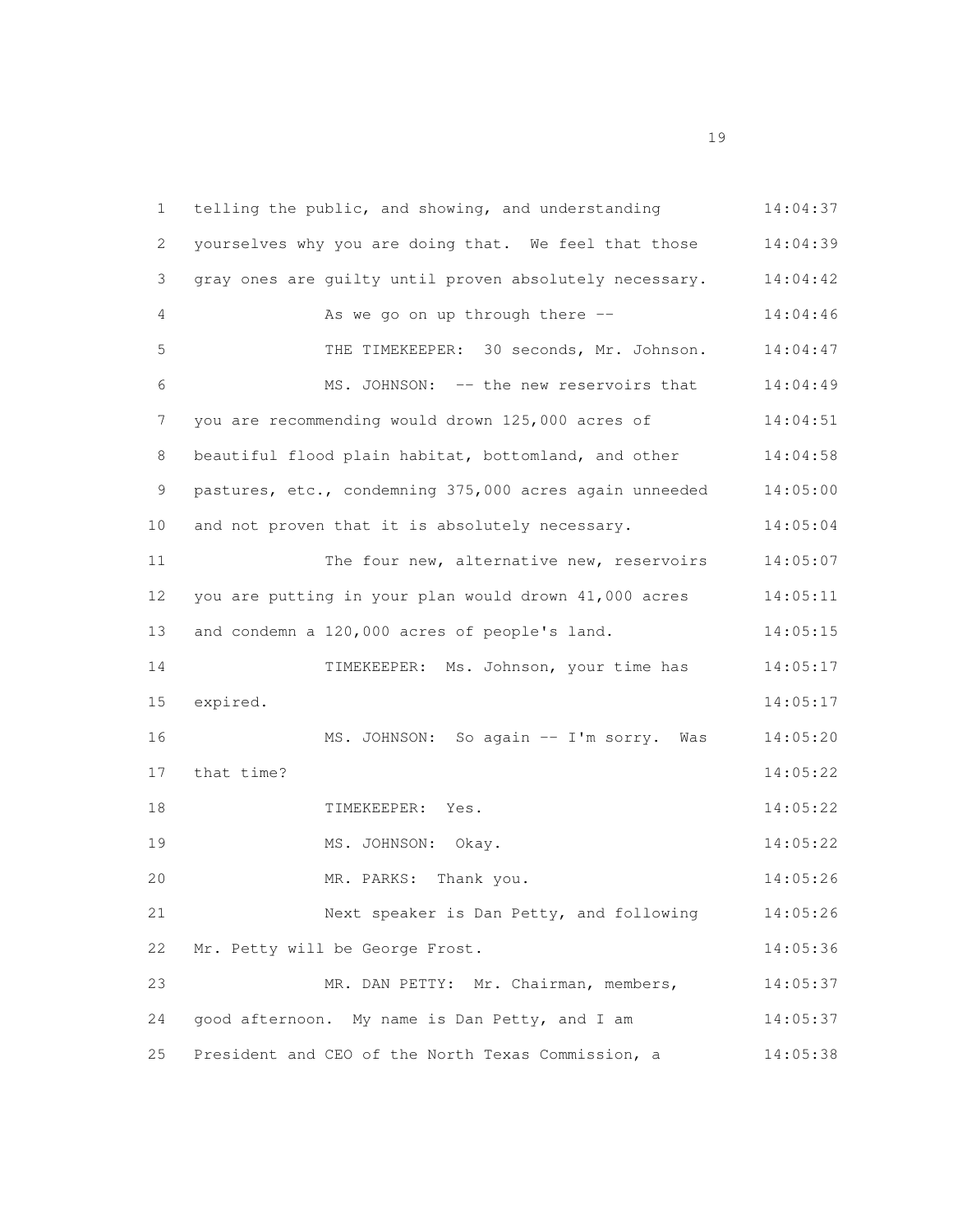member regional organization of businesses, counties, 14:05:42 cities, higher education institutions, and economic 14:05:44 development agencies founded in 1971. 14:05:48 We have followed closely the work of the 14:05:50 Region C Planning Group since its beginning because we 14:05:52 believe that careful planning for the future water 14:05:56 7 supply needs is critical to the quality of life and 14:05:59 8 prosperity of the North Texas region. 14:06:03 We have had representation at most of your 14:06:05 meetings during phase one and phase two cycles. The 14:06:08 North Texas Commission commends you for your excellent 14:06:09 service to the region. You have devoted many hours to 14:06:13 this important water planning effort. You should be 14:06:16 14 proud of your product. 14:06:18 The initially prepared plan is one that 14:06:20 the North Texas Commission can wholeheartedly endorse. 14:06:22 It carefully balances conservation, reuse, and 14:06:24 development of new supplies in addressing the Region's 14:06:28 19 future water needs. 14:06:31 As Mr. Gooch presented earlier, the Texas 14:06:32 Water Development Board has conducted a preliminary 14:06:36 analysis of the impacts of not meeting the Region's 14:06:38 projected water demands, and those failures would result 14:06:40 in a reduction of population by 7%, reduction of 14:06:45 employment or jobs by 17%, and a reduction in projected 14:06:51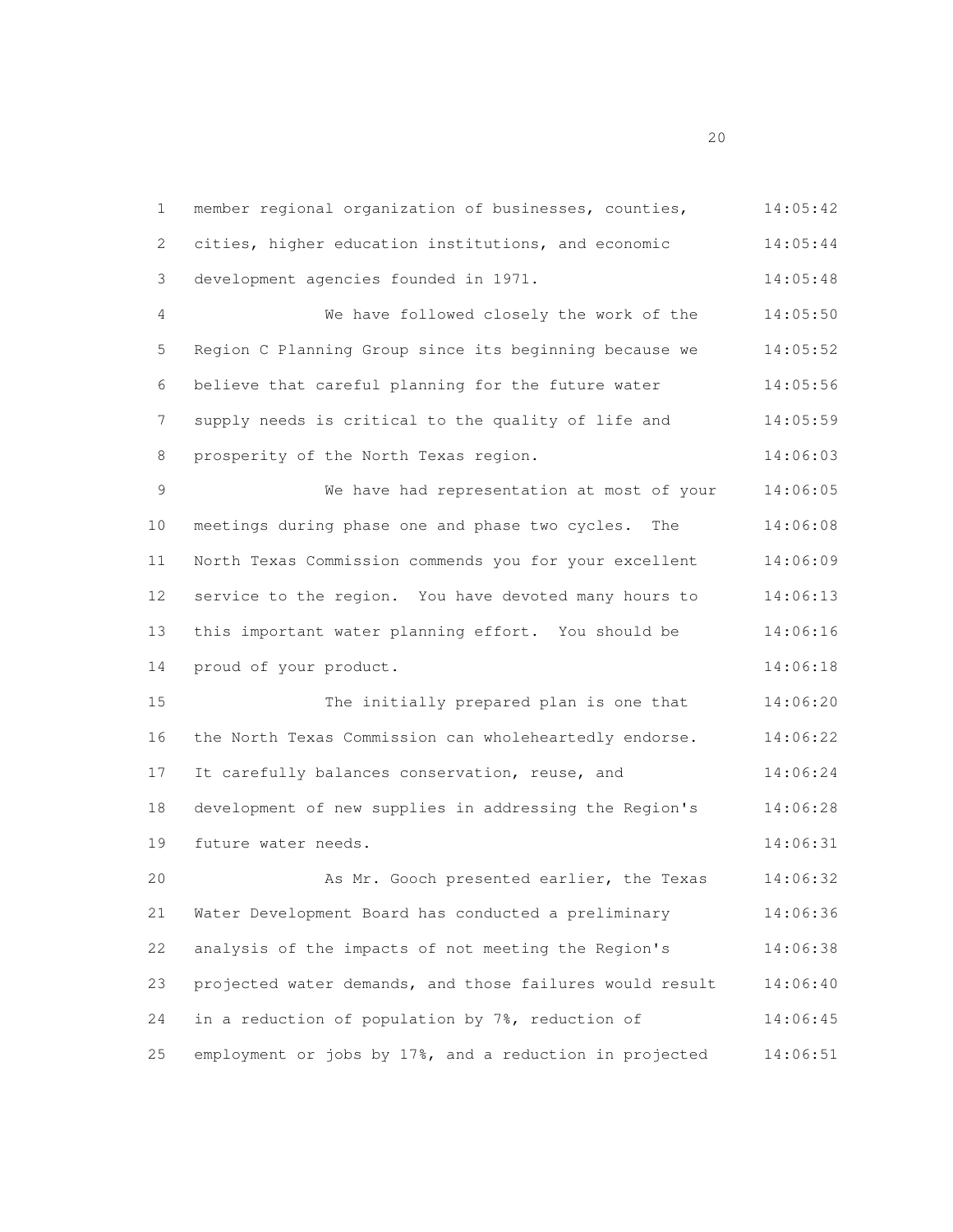income in 2060 by \$58 billion dollars. 14:06:56

2 These are adverse consequences which all  $14:06:59$  of us should see unacceptable. We urge you, the 14:07:02 Regional C Planning Group, to retain in the plan all of 14:07:06 the options you have identified as recommended water 14:07:10 management strategies. We do not agree with those who 14:07:13 would suggest eliminating all new reservoir options from 14:07:16 your recommended strategies. 14:07:21 Estimates indicate that replacing the 14:07:24 volume of water by transporting water from more distant 14:07:26 existing reservoirs would add more than \$7 billion 14:07:30 dollars to the cost of implementation. Moreover you 14:07:33 have increased from the previous plan the proportion of 14:07:35 future water supply from conservation, which we applaud, 14:07:39 and from reuse, which we applaud. 14:07:43 Your plan now shows 26% of the region's 14:07:46 2060 water supply coming from conservation and reuse, 14:07:50 and only 18 percent from new reservoirs. We believe 14:07:53 that the proposed new plan reflects a reasonable balance 14:07:57 of sources of supply. 14:08:00 Eliminating any one of these -- 14:08:03 THE TIMEKEEPER: 30 seconds, Mr. Petty. 14:08:05 MR. PERRY: -- from your recommended water 14:08:07 management strategies we believe would be unwise. Thank 14:08:10 you for the opportunity to comment, and again thank you 14:08:12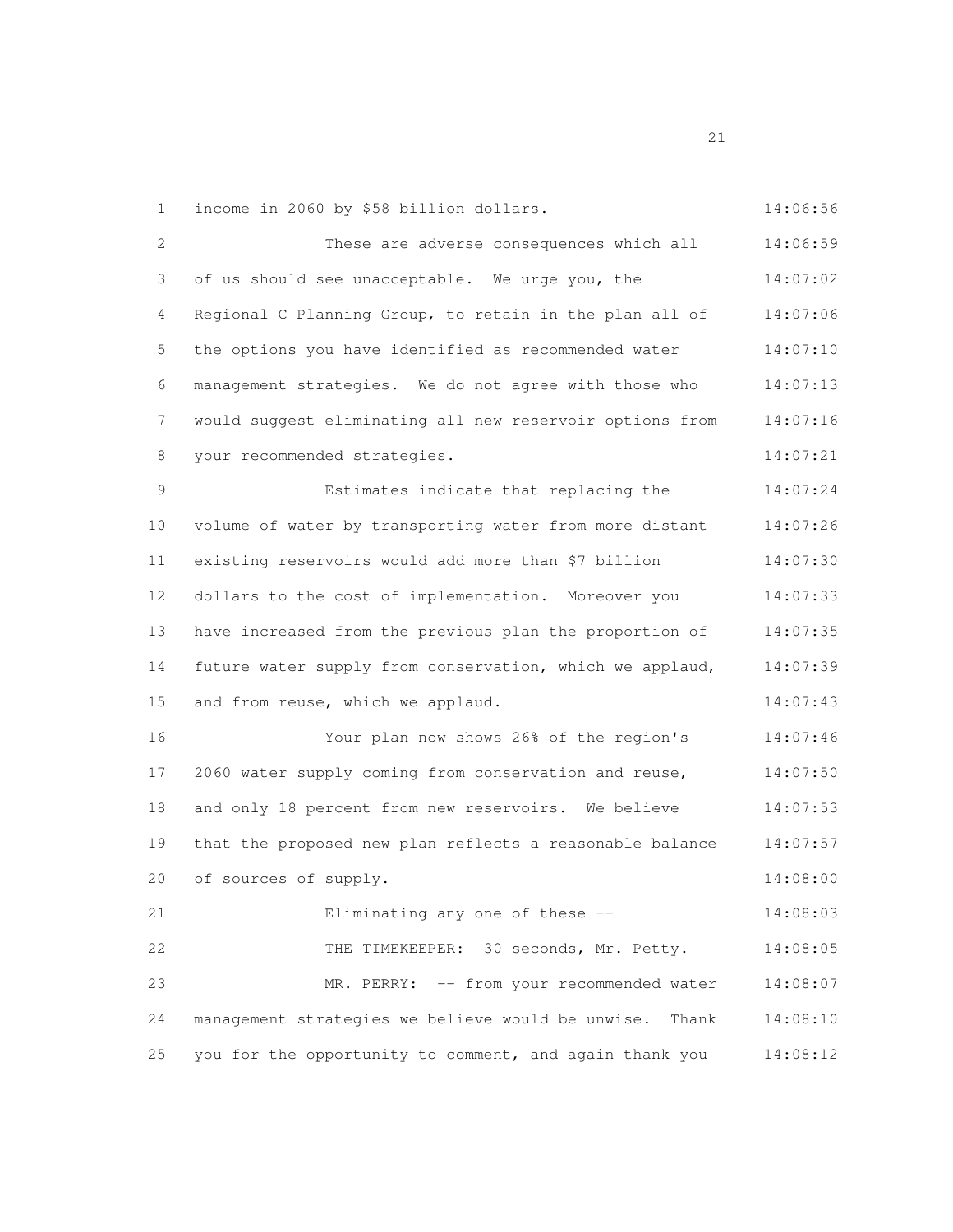| 1           | for your dedicated service and your quality work.        | 14:08:14 |
|-------------|----------------------------------------------------------|----------|
| 2           | MR. PARKS: Thank you, Mr. Petty.                         | 14:08:18 |
| 3           | Next speaker is Mr. George Frost. The                    | 14:08:20 |
| 4           | speaker behind Mr. Frost will be Martha Mason.           | 14:08:23 |
| 5           | MR. GEORGE FROST: My name is George                      | 14:08:23 |
| 6           | Frost. I am on the Region D Water Board representing     | 14:08:28 |
| 7           | the public, and I'm at great pleasure here today         | 14:08:32 |
| 8           | representing the common man, the man that is out there   | 14:08:35 |
| $\mathsf 9$ | working that can't be here. Seems that big shots can     | 14:08:37 |
| 10          | take care of themselves, but the little man can't.       | 14:08:41 |
| 11          | With that in mind I would like to read one               | 14:08:44 |
| 12          | little quick statement, the last in our Region D water   | 14:08:46 |
| 13          | plan on Marvin Nichols. We passed it last month and it   | 14:08:50 |
| 14          | states "Due to significant negative impact upon          | 14:08:55 |
| 15          | environmental factors, agricultural resources, rural     | 14:08:59 |
| 16          | areas, other natural resources, and third parties Marvin | 14:09:04 |
| 17          | Nichols I reservoir should not be included as a water    | 14:09:09 |
| 18          | management strategy in the 2006 Regional Water Plan or   | 14:09:13 |
| 19          | the 2000 State 7 Water Plan."                            | 14:09:16 |
| 20          | Accordingly, and in conclusion --                        | 14:09:20 |
| 21          | inclusing (sic) Marvin Nichols Reservoir and any         | 14:09:24 |
| 22          | regional water plan would be inconsistent with the       | 14:09:26 |
| 23          | region's effort to ensure long-term protection of the    | 14:09:29 |
| 24          | region's water resources, agricultural resources, and    | 14:09:32 |
| 25          | natural resources.                                       | 14:09:36 |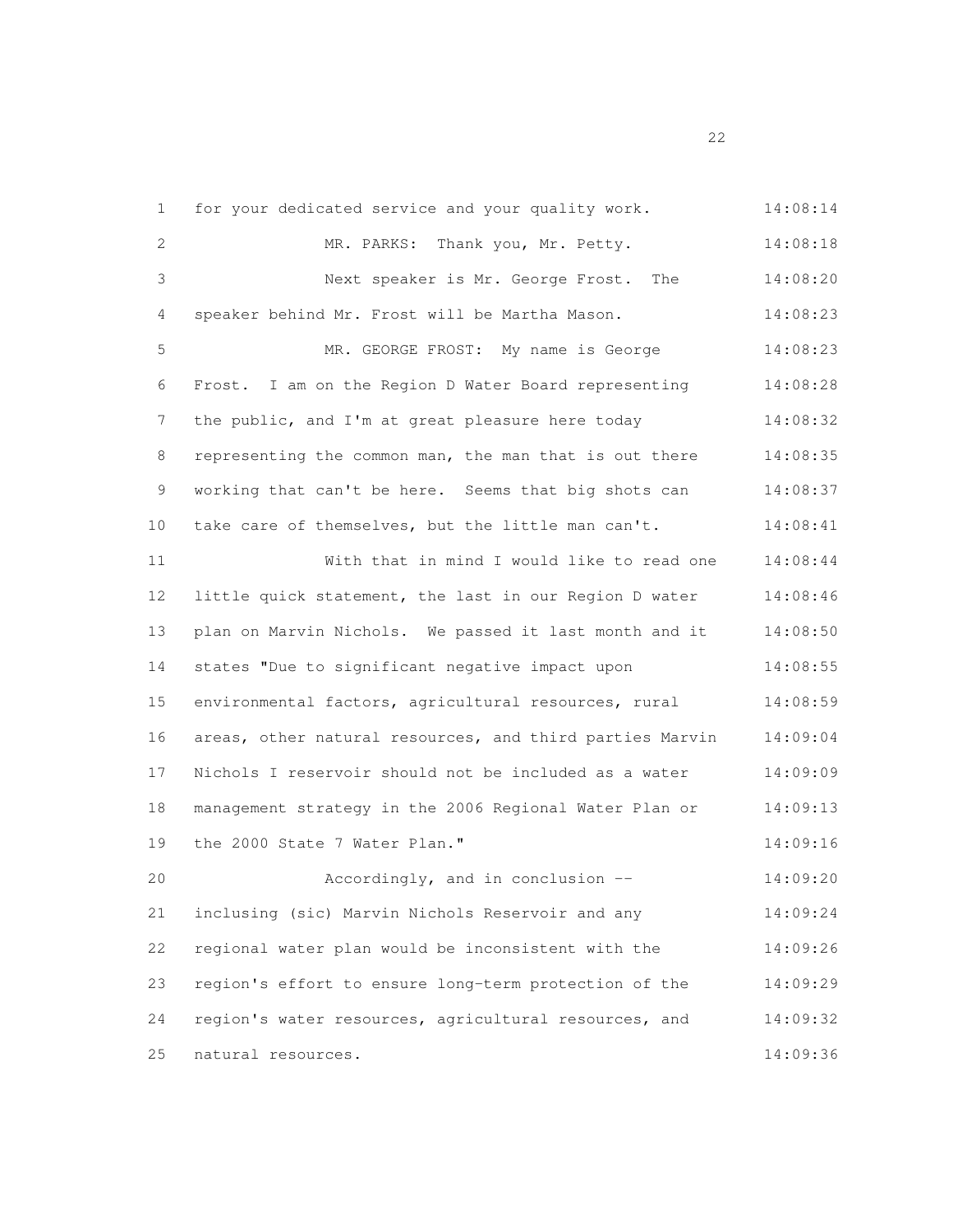1 I have heard your people say here what 14:09:36 would happen if you did not get enough water in your 14:09:40 region. Flip the coin over. What is going to happen 14:09:43 4 when you take Marvin Nichols out of our region? I 14:09:48 promise you it is going to be more than 17 percent. We 14:09:51 6 have the figures here. 14:09:56 7 Another question I would like to ask the 14:09:57 Board: If Region C can trump Region D, why are we in 14:09:59 Region D having any planning at all? I would like you 14:10:04 to think about that. If might makes right, well then 14:10:08 that's what it's all about then; but if you stand for 14:10:14 12 what is right, and I think most of you will, you'll 14:10:17 13 reevaluate this. 14:10:17 My son, Steven Frost, is a State 14:10:21 representative, and he has written several letters to 14:10:24 you; but one of the little things that I would like for 14:10:26 17 you to read, which we are in sympathy with you, is that 14:10:29 we in Northeast Texas are sympathetic to the ever 14:10:34 growing needs of the Dallas metroplex. There are many 14:10:37 ways the people in Northeast Texas can help without 14:10:41 creation of new reservoirs. We would be glad to work 14:10:45 with Region C in exploring these options in order to 14:10:48 23 have a relationship beneficial to all. 14:10:52 That's very important, people. If you 14:10:54 look at your water plan with Marvin Nichols, 14:10:55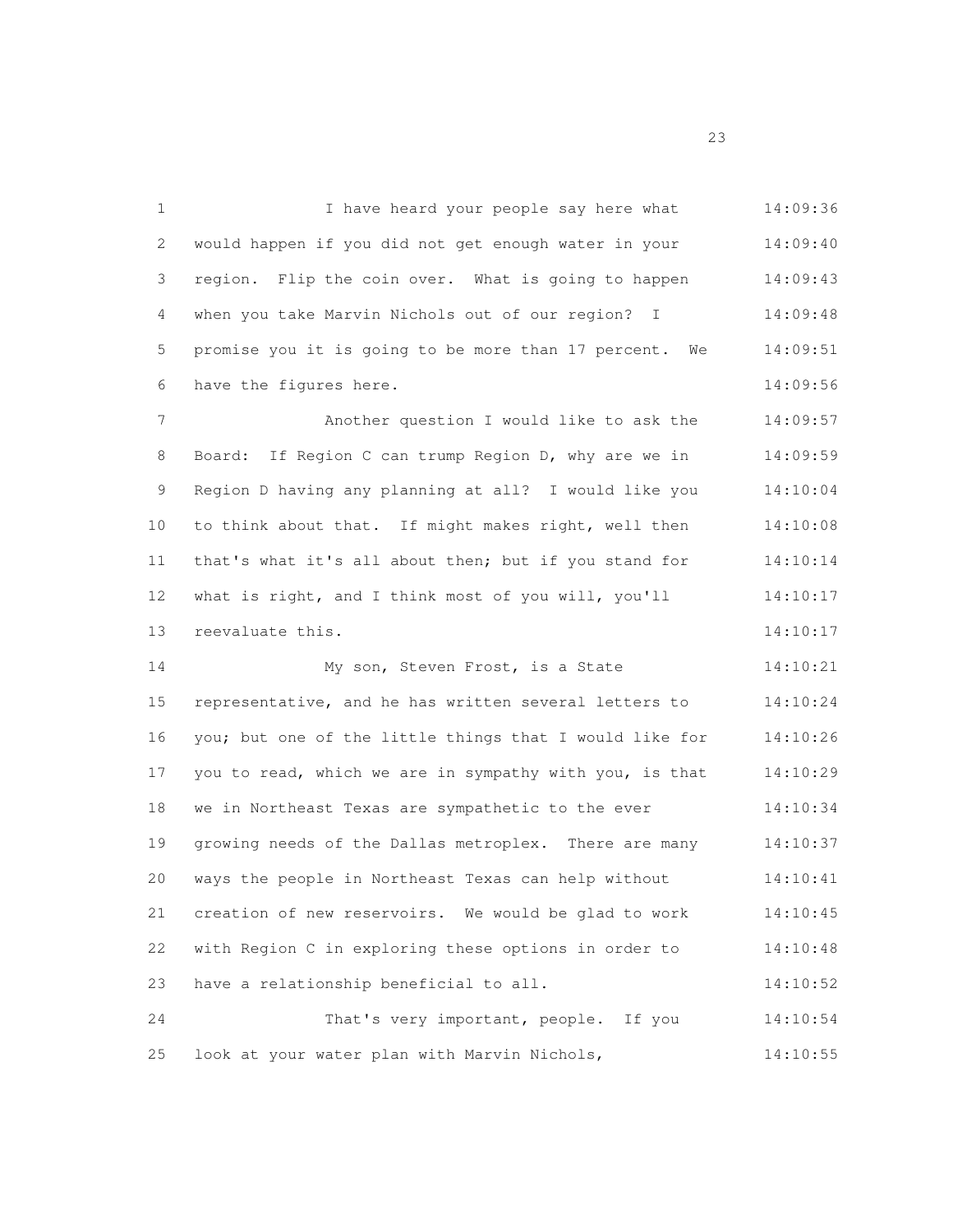Parkhouse -- 14:10:59 TIMEKEEPER: 30 seconds, Mr Frost. 14:11:00 MR. FROST: -- Parkhouse I or II, and then 14:11:02 4 you look at what litigation it's going to take, then 14:11:04 think to yourself "What is it going to do to our area?" 14:11:10 I tell you it will be devastating, so if 14:11:10 7 you want to just do that, then go ahead because that is 14:11:13 exactly what you will be doing, destroying Northeast 14:11:15 Texas when you can get options elsewhere. 14:11:18 10 MR. PARKS: Thank you, Mr. Frost. Next 14:11:23 speaker is Martha Mason, and following Ms. Mason will be 14:11:26 Sharron Nabors. 14:11:33 MS. MARTHA MASON: My name is Martha 14:11:36 14 Mason, and I represent the -- can you hear me? I 14:11:37 represent the town of Argyle and the Board of Directors 14:11:39 of the Upper Trinity Regional Water District. 14:11:42 17 1 1 am a member of the Defenders of 14:11:45 Wildlife, National Wildlife Federation, National Park 14:11:48 Commission, and TCNR, so I am concerned about the 14:11:53 environment, and about the status of water. 14:12:00 21 I want to commend your work and your 14:12:02 effort and what you have presented for the plan that you 14:12:06 have. It covers a great deal of area and it has many 14:12:10 options, and unfortunately I believe that we are going 14:12:16 to need every option available for the years to come in 14:12:20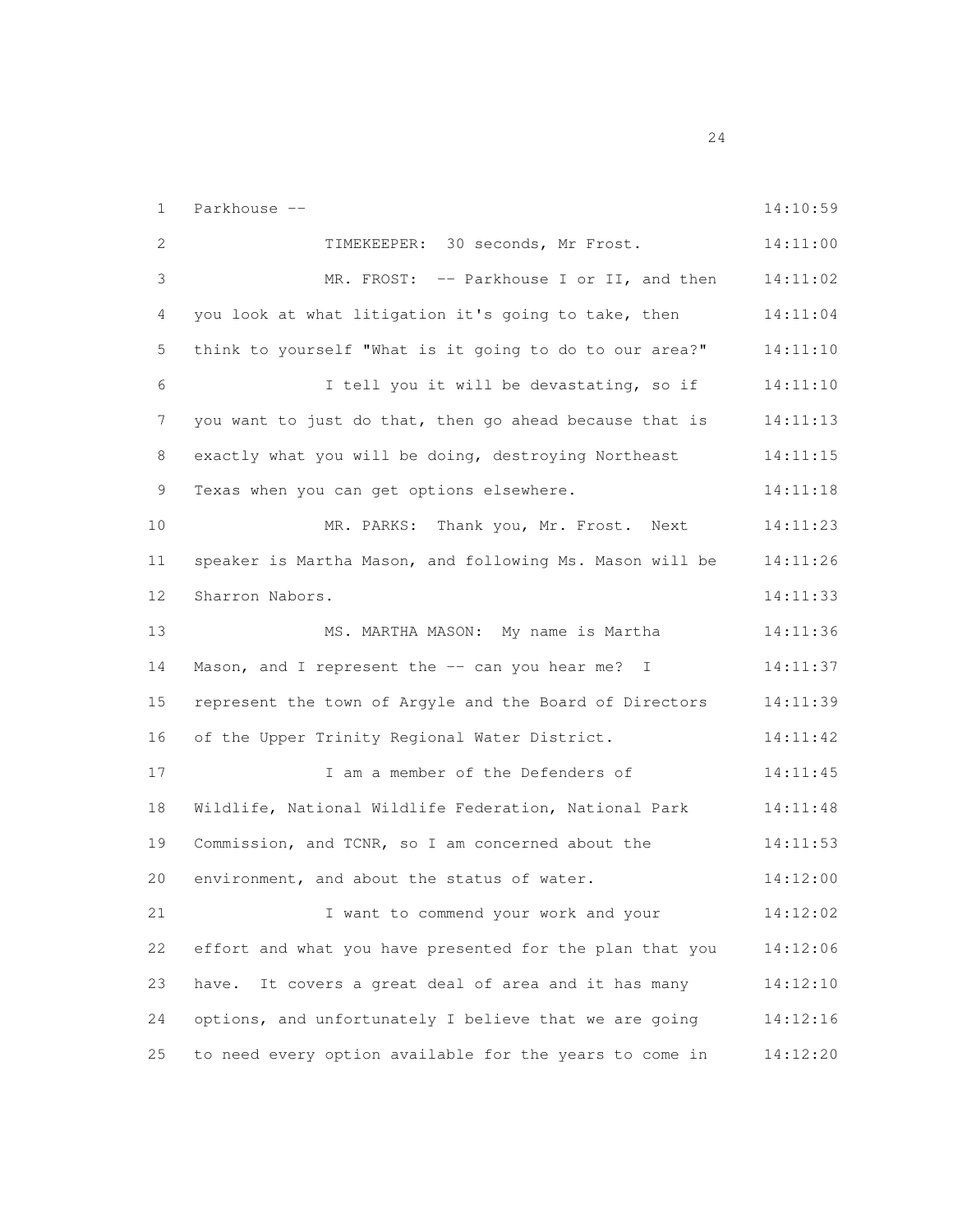1 providing adequate water. 14:12:25

| 2             | So I do appreciate what you have -- the                  | 14:12:27 |
|---------------|----------------------------------------------------------|----------|
| 3             | emphasis you have placed on water conservation, water    | 14:12:30 |
| 4             | reuse with the reservoirs as needed. Upper Trinity's     | 14:12:34 |
| 5             | reservoir that they have proposed, Lake Ralph Hall, is a | 14:12:42 |
| 6             | needed backup because even though we do plan on water    | 14:12:47 |
| 7             | conservation, and as much water reuse as the state will  | 14:12:52 |
| 8             | allow, it is not going to be enough to supply the people | 14:12:57 |
| $\mathcal{G}$ | in our area in the next few decades.                     | 14:13:02 |
| 10            | So with Lake Ralph Hall we would be                      | 14:13:08 |
| 11            | providing a water supply source that has the least       | 14:13:13 |
| 12            | environmental detrimental impact, and yet at the same    | 14:13:18 |
| 13            | time it would help the financial impact, the health of   | 14:13:23 |
| 14            | the Fannin County; not just for us, but for the people   | 14:13:27 |
| 15            | that will be around that lake.                           | 14:13:31 |
| 16            | I do appreciate your time, your effort,                  | 14:13:34 |
| 17            | and your commitment to planning for water for the state  | 14:13:38 |
| 18            | of Texas, and I do appreciate your courtesy today.       | 14:13:43 |
| 19            | Thank you.                                               | 14:13:45 |
| 20            | MR. PARKS: Thank you, Ms. Mason.                         | 14:13:49 |
| 21            | Next speaker is Ms. Sharron Nabors, and                  | 14:13:52 |
| 22            | then Todd Madison.                                       | 14:13:56 |
| 23            | MS. SHARRON NABORS: Sharron Nabors from                  | 14:14:00 |
| 24            | Paris, Texas.                                            | 14:14:01 |
| 25            | I'd like to list some concerns of many                   | 14:14:01 |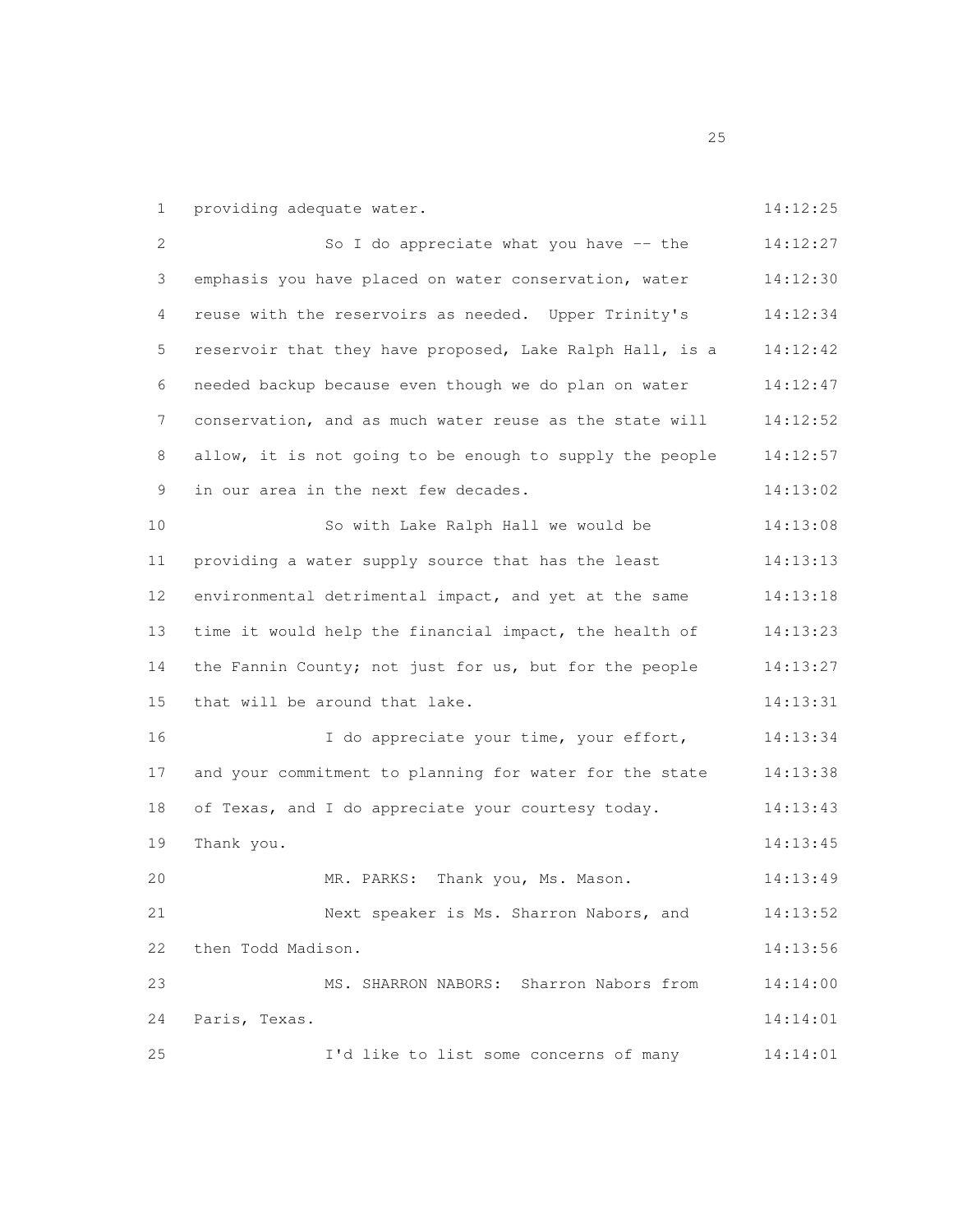people like myself, the landowners, the farmers, 14:14:04 ranchers, history buff, and others at the proposal to 14:14:06 build more reservoirs in Northeast Texas; for instance, 14:14:10 Marvin Nichols, Parkhouse, Ralph Hall, Bois d'Arc. 14:14:10 If this proposal is carried out to the end 14:14:15 it will destroy up to one million acres of farm and 14:14:15 timber lands, land that will be sorely needed for food 14:14:22 8 and fiber production within the next 30 to 40 years. 14:14:26 9 This production will replace lost 14:14:30 production in West Texas and the Rio Grande Valley due 14:14:32 to the cost of irrigation water that will severely limit 14:14:36 farming in these areas. 14:14:39 According to the State water plan we have 14:14:40 in this state over 41 million acre-feet of water 14:14:43 currently in over 400 reservoirs. In addition we in 14:14:46 Texas have almost 15 million acre-feet of water in 14:14:50 underground aquifers. 14:14:54 Granted, some of the aquifers has a water 14:14:55 problem, salinity, et cetera; but this can be overcome 14:14:59 by treatment, either desalinization or filtering. 14:15:03 Also, according to the State water plan, 14:15:06 it is estimated that we will need approximately 22 to 25 14:15:08 million acre-feet of water in 2060 and past. We now use 14:15:13 about 17 million acre-feet per year. With 55 million 14:15:16 acre-feet already why do we need to build more 14:15:21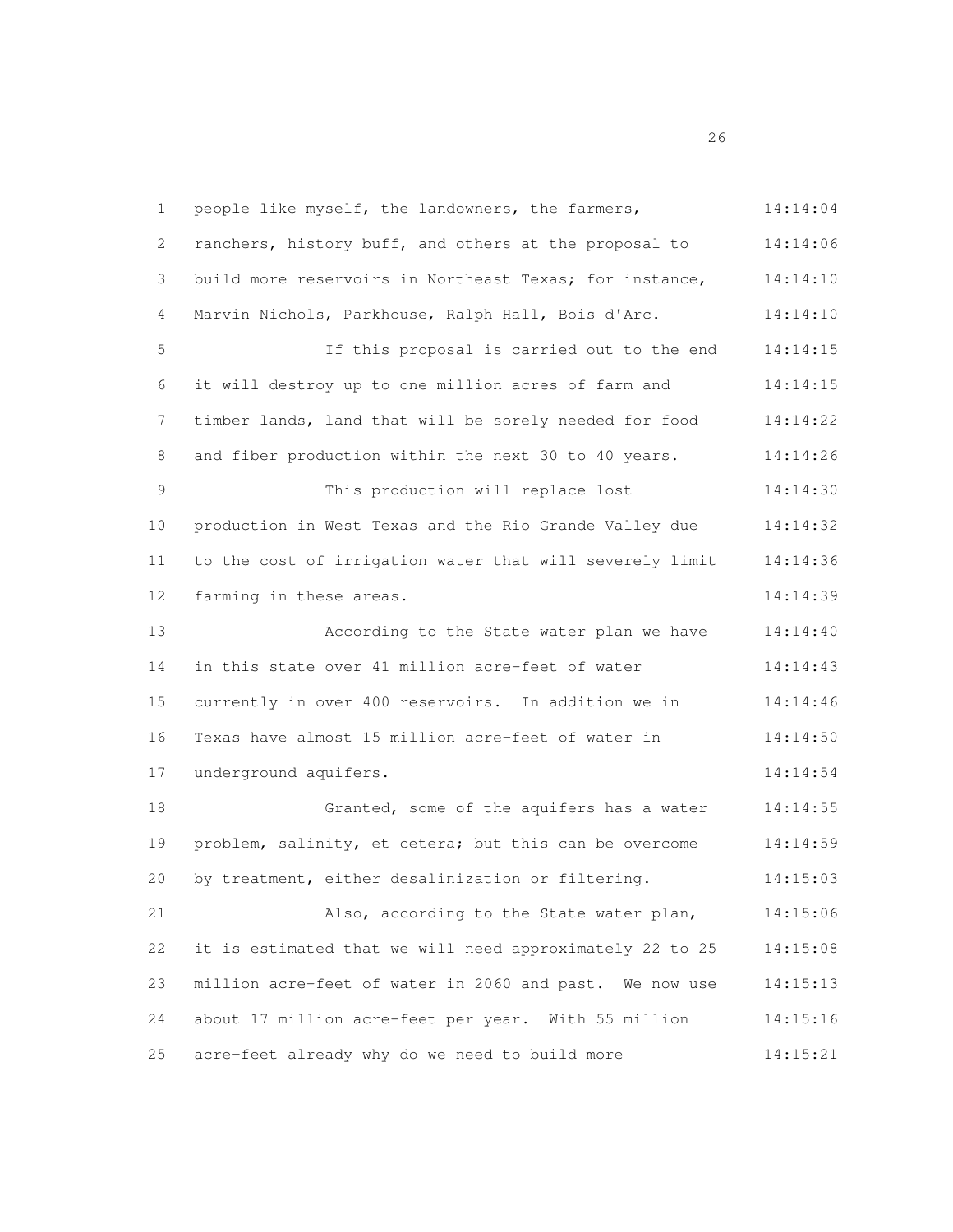reservoirs and destroy valuable farmland, timber 14:15:23 resources, and a rapidly disappearing wildlife habitat? 14:15:28 I agree the Dallas-Fort Worth complex will 14:15:33 need more water, but you can purchase water from the 14:15:35 existing reservoirs; for example, Toledo Bend, Wright 14:15:38 Patman, underground aquifers, and other existing water. 14:15:42 This will require a network of pipelines, 14:15:45 8 but building new reservoirs will require a netline of 14:15:48 pipelines anyway. 14:15:53 Governor Perry proposed two years ago that 14:15:55 Texas begin a major desalinization project. The 14:15:59 Legislature and Governor appropriated \$238 million 14:16:03 dollars for this project, and it will be almost drought 14:16:06 proof. 14:16:11 Current costs of desalinization is not yet 14:16:12 less than existing water surfaces, but is much less 14:16:15 costly than building new surface water resources such as 14:16:19 lakes and reservoirs. 14:16:24 Dr. Jorge Arroya of the Texas Water 14:16:25 Development Board has submitted a report to the Texas 14:16:29 Legislature entitled The Future of Desalinization in 14:16:32 Texas, which details research studies -- 14:16:34 THE TIMEKEEPER: 30 seconds, Ms. Nabors. 14:16:34 MS. SHARRON NABORS: 30 seconds. Okay. 14:16:34 25 1 had a lot, you see, to -- left out that 14:16:50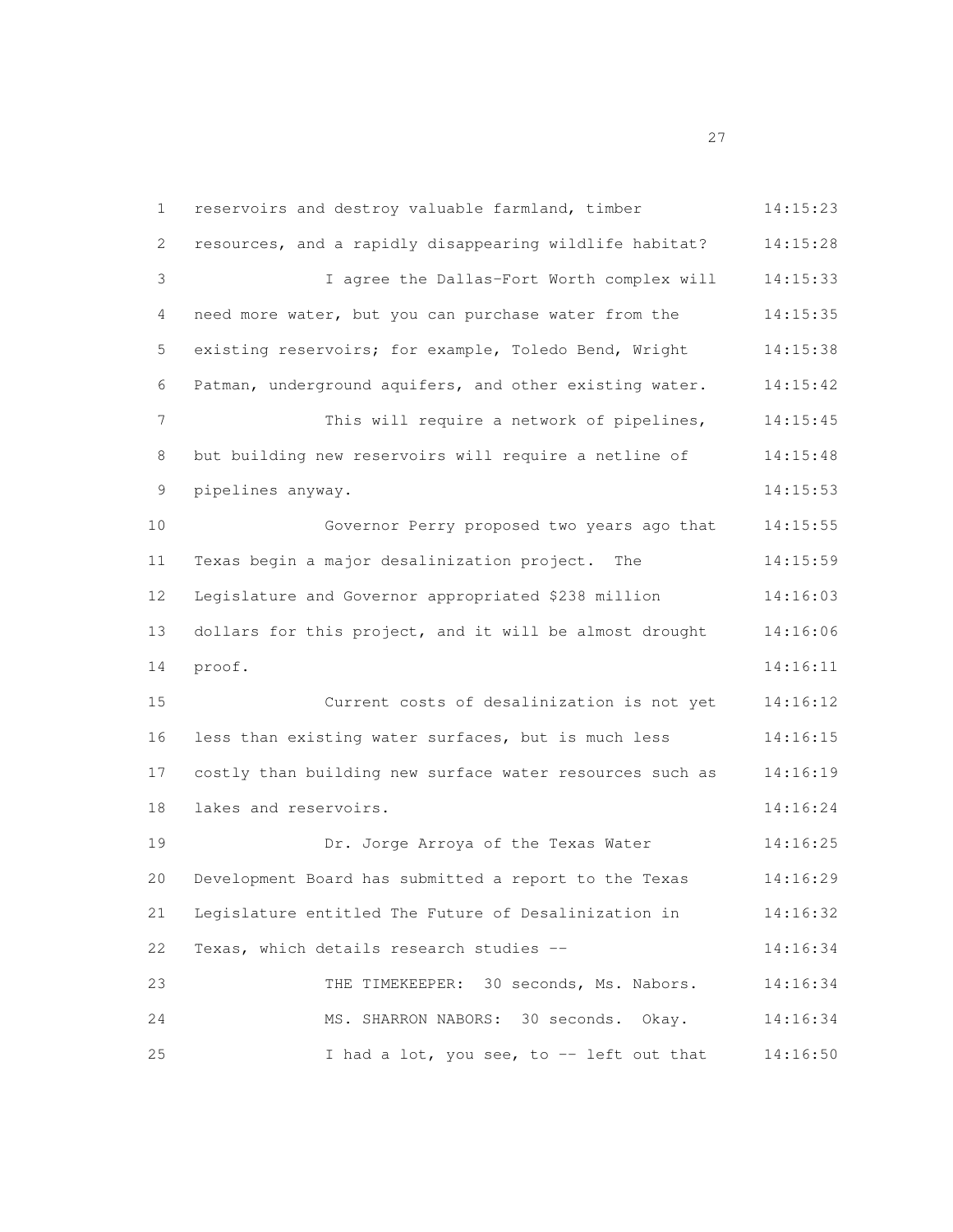1 I can't get in there. 14:16:50

| 2  | Water prices should be factored into any                   | 14:16:52 |
|----|------------------------------------------------------------|----------|
| 3  | equation before building new reservoirs. As long as        | 14:16:55 |
| 4  | water is cheap we human beings will waste and not          | 14:16:57 |
| 5  | conserve.                                                  | 14:16:57 |
| 6  | I ask you that you help save our ancestral                 | 14:17:00 |
| 7  | lands and ensure that everyone in our great Texas has      | 14:17:04 |
| 8  | plenty of water. When the Good Lord made this earth he     | 14:17:07 |
| 9  | made it two-thirds water and one third land.<br>Ever       | 14:17:10 |
| 10 | since, man has been trying to change that ratio.           | 14:17:14 |
| 11 | I do not believe we can improve God's                      | 14:17:17 |
| 12 | design very much, and we should strive to use what he      | 14:17:20 |
| 13 | gave us for the greater good of all mankind. Thank you.    | 14:17:23 |
| 14 | MR. PARKS: Thank you, Ms. Nabors.                          | 14:17:23 |
| 15 | Next speaker is Todd Madison, and then                     | 14:17:36 |
| 16 | following Mr. Madison will be Janice Bezanson, and then    | 14:17:36 |
| 17 | Tony Almeida.                                              | 14:17:36 |
| 18 | MR. TODD MADISON: Hello. I'm Todd                          | 14:17:36 |
| 19 | Madison, and I'm speaking on behalf of the town of         | 14:17:46 |
| 20 | Lincoln Park, the home of the Trail Dust Steakhouse.<br>It | 14:17:48 |
| 21 | is a small community in northeast Denton County.<br>It's   | 14:17:51 |
| 22 | one of the smallest towns in Region C. I operate the       | 14:17:55 |
| 23 | water and wastewater systems of this town.                 | 14:17:59 |
| 24 | Lincoln Park may be a small community, but                 | 14:18:02 |
| 25 | we still have water needs, especially for the future.      | 14:18:05 |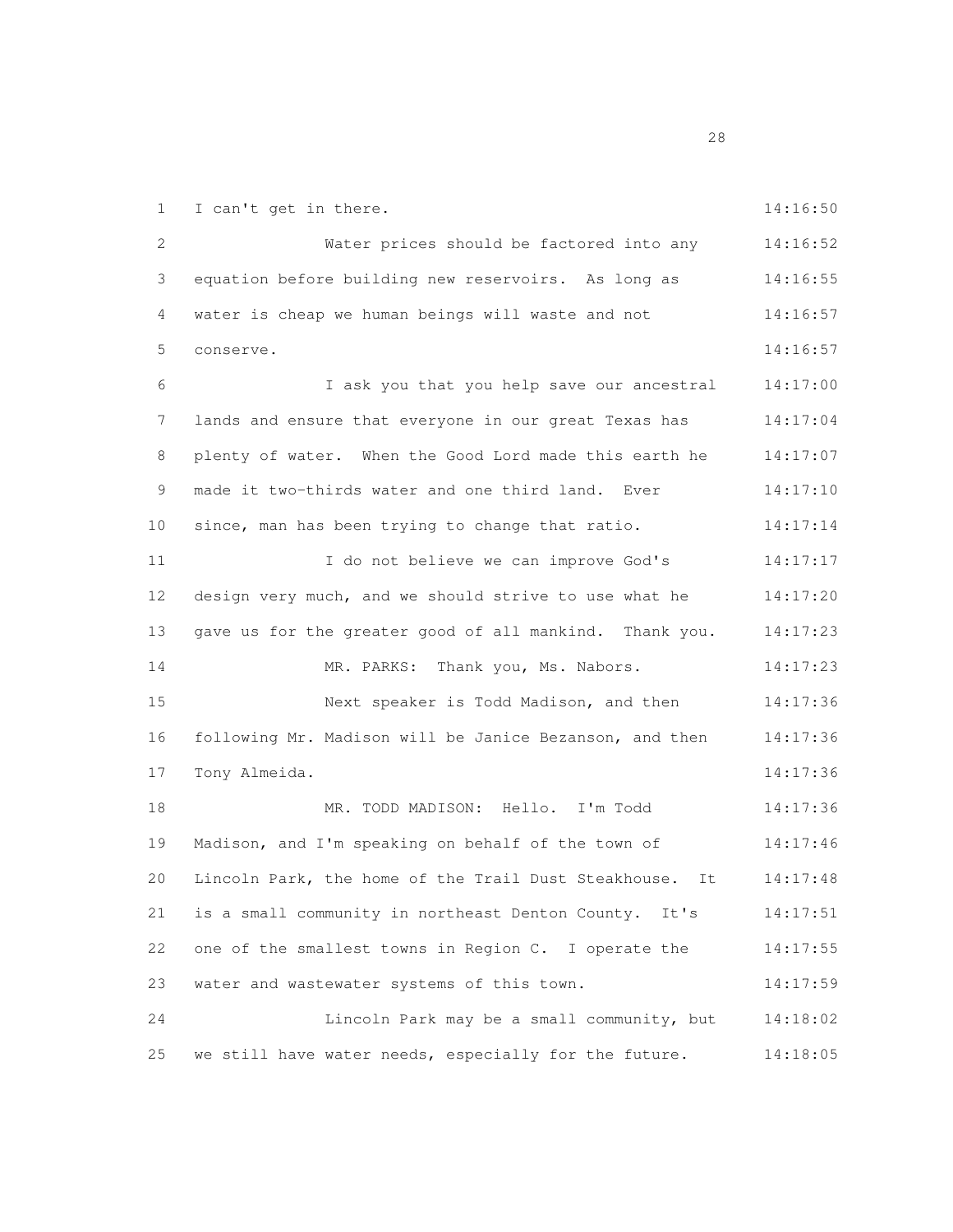We rely on groundwater; however, that is not adequate to 14:18:09 meet future needs. We are within a growing commercial 14:18:14 corridor along U.S. Highway 380, which means larger 14:18:18 water demands. 14:18:23 In the future dependability on groundwater 14:18:24 will decrease and the town will become more dependent on 14:18:28 Upper Trinity Regional Water District for their water 14:18:32 8 supply. We are working with Upper Trinity to ensure 14:18:35 9 adequate water supply for families and businesses 14:18:37 tomorrow. 14:18:40 Our town's future needs are included in 14:18:41 Upper Trinity's water plan. Upper Trinity's long range 14:18:45 strategies are reasonable, and can be achieved in time 14:18:49 to meet the demand. Their water supply portfolio 14:18:52 includes water from Chapman, Lewisville, and Ray Roberts 14:18:57 16 lakes, water conservation, and water reuse. 14:19:01 To further diversify its portfolio Upper 14:19:04 Trinity is planning a new reservoir, Lake Ralph Hall. 14:19:08 Small cities like Lincoln Park do not have the resources 14:19:12 to create visionary plans for the next 50 years. For 14:19:15 that reason we rely on and support what Region C 14:19:18 Planning Group is doing, and we participate in our local 14:19:23 regional system. 14:19:26 Let's face it, if we do nothing or we 14:19:27 don't do enough, we will face a water crises in the 14:19:30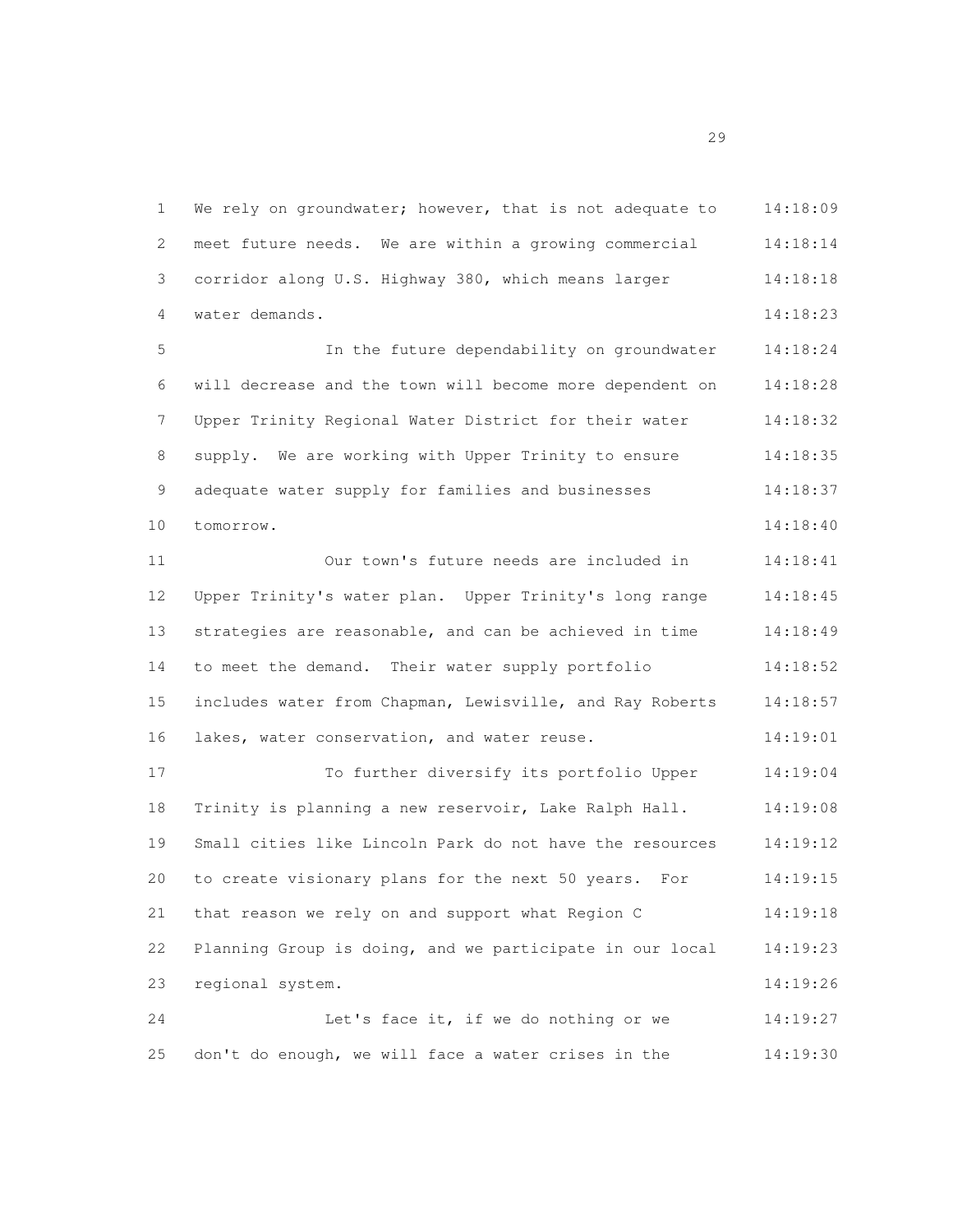future. 14:19:34 Upper Trinity strategies are sound, and we 14:19:34 3 are depending on them for our future water supply. 14:19:37 Region C's strategies are comprehensive and responsible. 14:19:42 5 We support them. 14:19:45 Thank you for ensuring that Lincoln Park 14:19:46 and this region will have enough water today and in the 14:19:48 8 future, and we urge the adoption of the water management 14:19:52 plan. Thank you. 14:19:56 MR. PARKS: Thank you, Mr. Madison. Next 14:19:56 speaker is Janice Bezanson, and then Tony Almeida. 14:20:13 UNKNOWN SPEAKER: MS. Bezanson was on her 14:20:13 way to the restroom and asked if we could -- 14:20:13 MR. PARKS: I'll set her aside and come 14:20:14 back then. 14:20:14 Let's go to Mr. Almeida, if I can. 14:20:15 MR. TONY ALMEIDA: Good afternoon. My 14:20:39 name is Tony Almeida, and I'm here representing Joe 14:20:40 Novoa in his role as Chairman of the Air Quality and 14:20:42 Environmental Committee of the Dallas Chamber of 14:20:46 Commerce. 14:20:50 The Dallas-Fort Worth metroplex and the 14:20:50 rest of the North Texas region within Region C planning 14:20:52 area will have to assure that it will have the 14:20:56 sufficient water to support the projected population and 14:20:58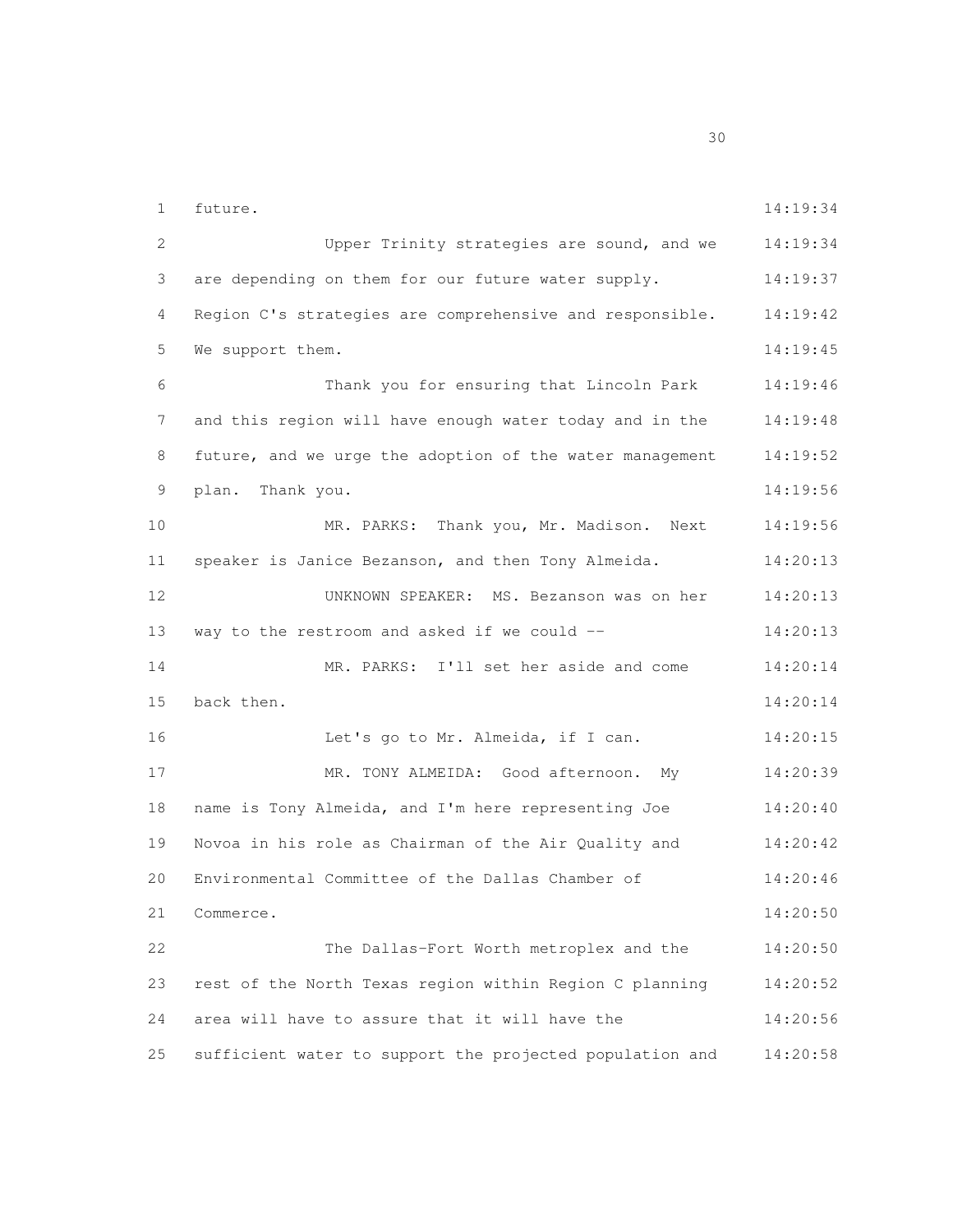1 business growth over the next 50 years. 14:21:01

| $\mathbf{2}$ | This fact is paramount in maintaining an                 | 14:21:03 |
|--------------|----------------------------------------------------------|----------|
| $\mathsf 3$  | environmentally supportive -- of business as well as the | 14:21:08 |
| 4            | standard of living that we are all accustomed to.        | 14:21:10 |
| 5            | Successful economic development without                  | 14:21:15 |
| 6            | water is just not possible. The initially prepared 2006  | 14:21:15 |
| 7            | Region C Water Plan establishes guiding principles for   | 14:21:20 |
| $\,8\,$      | water resources development, water management            | 14:21:23 |
| 9            | strategies, and defines the leadership role in the       | 14:21:27 |
| 10           | protection and development of future water supplies for  | 14:21:28 |
| 11           | this region.                                             | 14:21:31 |
| 12           | The planning -- the plan identifies a                    | 14:21:31 |
| 13           | comprehensive portfolio of water supply projects that    | 14:21:33 |
| 14           | will enable the region to provide an affordable,         | 14:21:37 |
| 15           | dependable, and diversified, and sustainable supply of   | 14:21:41 |
| 16           | water resources now and in the future.                   | 14:21:44 |
| 17           | The plan contains a wide variety of water                | 14:21:47 |
| 18           | management strategies that include current availability, | 14:21:50 |
| 19           | environmental impacts, costs, conservation, reuse, and   | 14:21:53 |
| 20           | recycling, considering existing and new supplies in the  | 14:21:57 |
| 21           | region now and in the future.                            | 14:22:01 |
| 22           | The Greater Dallas Chamber of Commerce has               | 14:22:05 |
| 23           | reviewed the draft of the 2006 plan, and the Committee   | 14:22:08 |
| 24           | of Air Quality and Environmental Committee has also      | 14:22:11 |
| 25           | reviewed it, and supports the initiatives in             | 14:22:14 |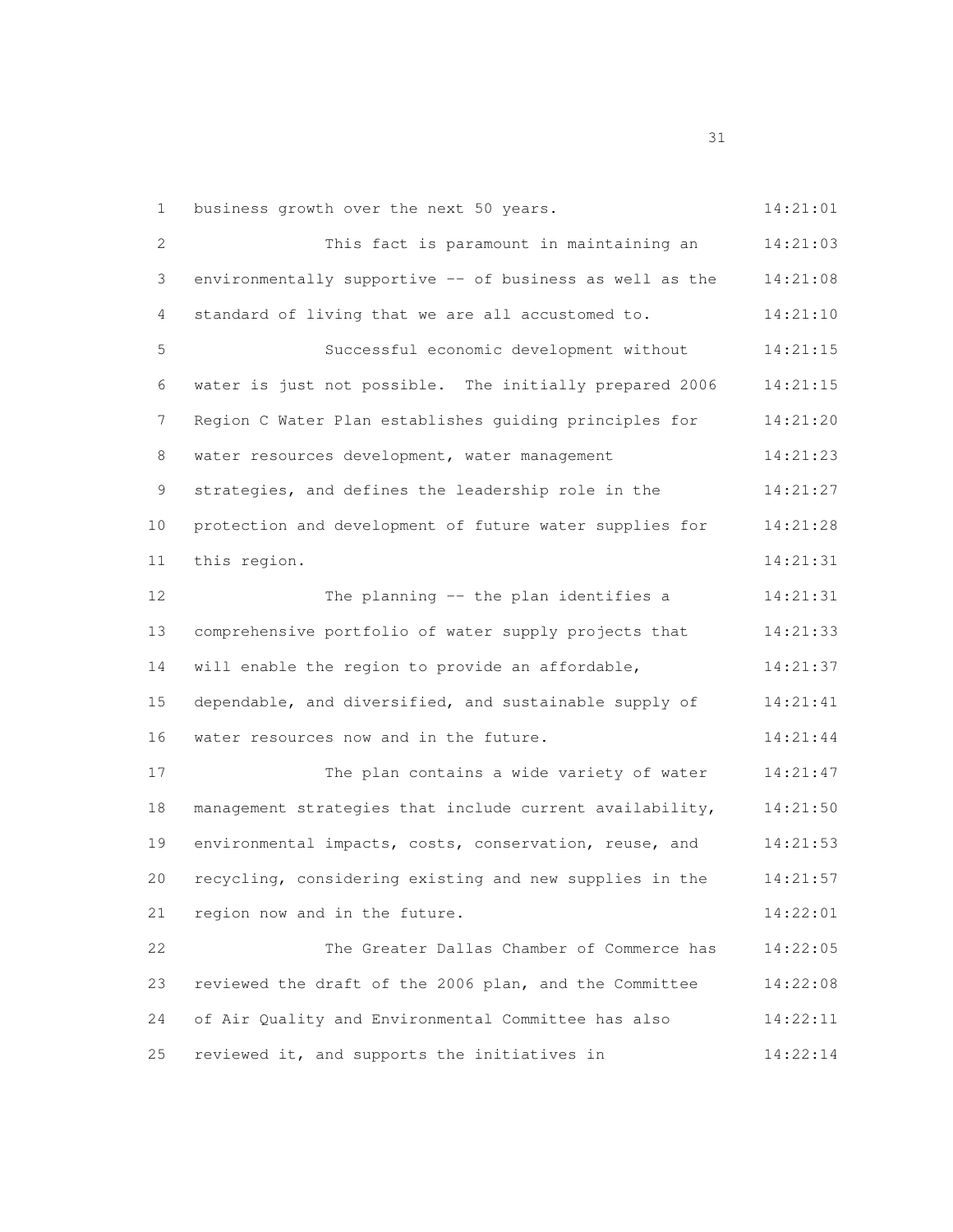conservation, the goals and plan elements as presented 14:22:16 2 in the five-year strategic plan. 14:22:19 The plan recognizes the needs to implement 14:22:21 4 the best management practices as defined by the State of 14:22:23 Texas Conservation Implementation Task Force. 14:22:25 In the area of recycling it supports the 14:22:28 development of indirect water use. The plan is clear 14:22:31 8 that the reuse of treated wastewater will be a 14:22:32 9 significant source of future water supply for Region C 14:22:36 10 now and in the future. 14:22:37 Connection of existing supplies supports 14:22:40 the recommendations to connect existing supplies in 14:22:42 order to maximize the use of available resources as a 14:22:44 14 cost effective and sustainable supply. 14:22:47 Acquisition and connection of other 14:22:50 existing and proposed sources: The Chamber and the 14:22:52 Committee realizes that many additional water resources 14:22:52 have been investigated and are listed in the plan as 14:22:52 potential alternatives for development of future water 14:22:52 supply. 14:22:52 We support further study of the 14:23:02 feasibility of all of these sources, including the new 14:23:05 reservoirs, and I congratulate you for your efforts, and 14:23:07 I thank you for your time and attention. 14:23:09 MR. PARKS: Thank you, Mr. Almeida. I am 14:23:15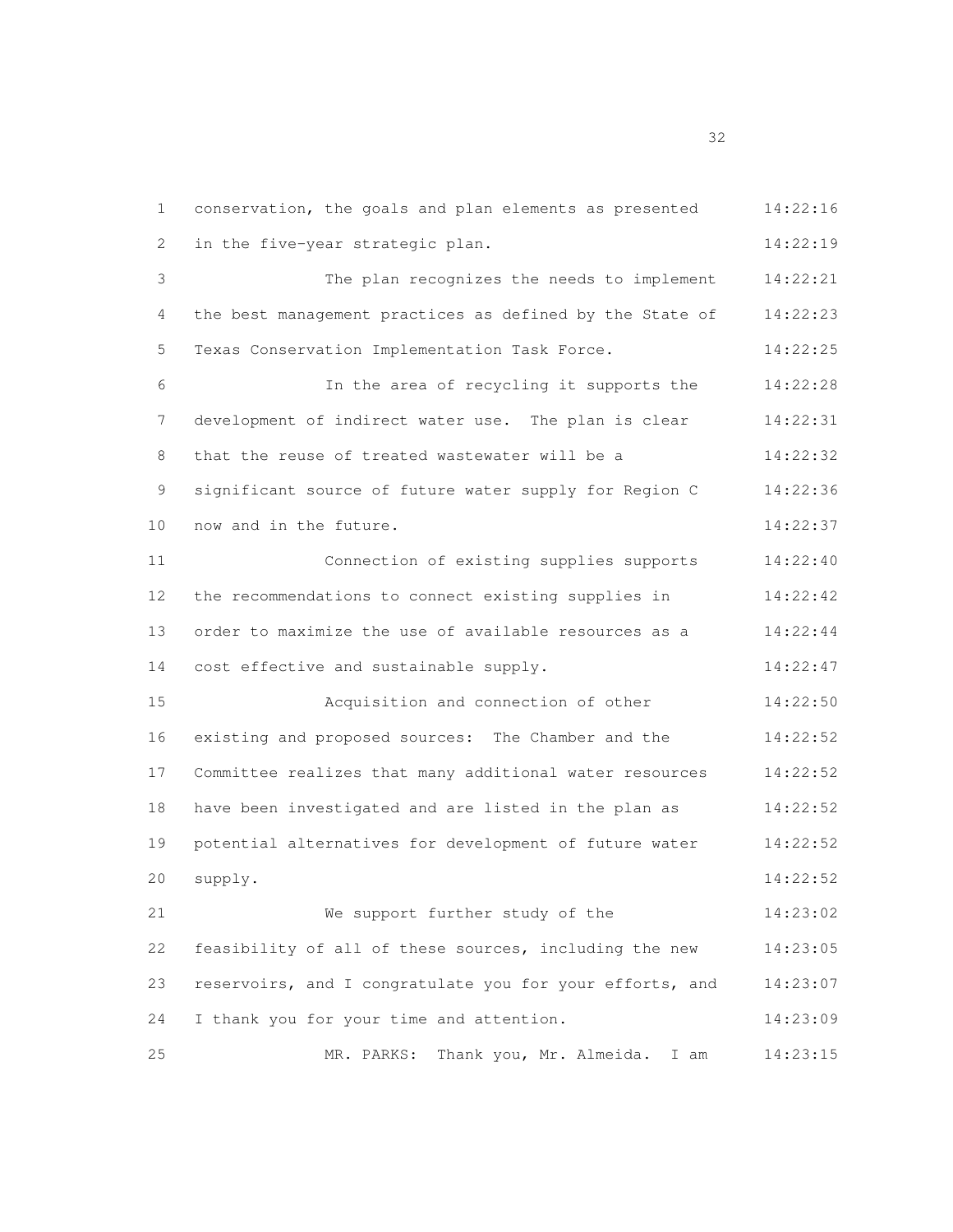| $\mathbf 1$     | going to go back now and ask Janice Bezanson to come     | 14:23:16 |
|-----------------|----------------------------------------------------------|----------|
| 2               | forward. The next speaker behind Ms. Bezanson will be    | 14:23:21 |
| 3               | Bill Madden, and then David Nabors.                      | 14:23:26 |
| 4               | MS. JANICE BEZANSON: Mr. Chairman,                       | 14:23:26 |
| 5               | members of the Committee, I am Janice Bezanson with the  | 14:23:33 |
| 6               | conservation -- statewide conservation group, the Texas  | 14:23:35 |
| 7               | Committee on Natural Resources. We are the state         | 14:23:39 |
| 8               | affiliate of the National Wildlife Federation.           | 14:23:43 |
| $\mathsf 9$     | One of the things I want to remind y'all                 | 14:23:44 |
| 10              | this morning is that projections are not facts. We have  | 14:23:47 |
| 11              | projected 13.3 million people for Region C in the year   | 14:23:50 |
| 12 <sup>°</sup> | 2060, and -- but the water use assumptions associated    | 14:23:54 |
| 13              | with those projections would be if those people use      | 14:23:59 |
| 14              | 225 gallons per capita per day.                          | 14:24:04 |
| 15              | A much more reasonable amount would be                   | 14:24:07 |
| 16              | about 160. If that were the amount that they actually    | 14:24:09 |
| 17              | used it would only be 2.3 million acre-feet instead of   | 14:24:13 |
| 18              | the projected 3.3 million acre-feet. This is a           | 14:24:17 |
| 19              | variation of a million acre-feet.                        | 14:24:21 |
| 20              | And if that were the projection then the                 | 14:24:23 |
| 21              | current use in Region C, plus the planned reuse, would   | 14:24:29 |
| 22              | be enough to meet the future water needs of this region. | 14:24:34 |
| 23              | So that's why this is so important that we must remember | 14:24:37 |
| 24              | that these projections are high. They are designed to    | 14:24:40 |
| 25              | be high, and they are not likely ever to be reached.     | 14:24:44 |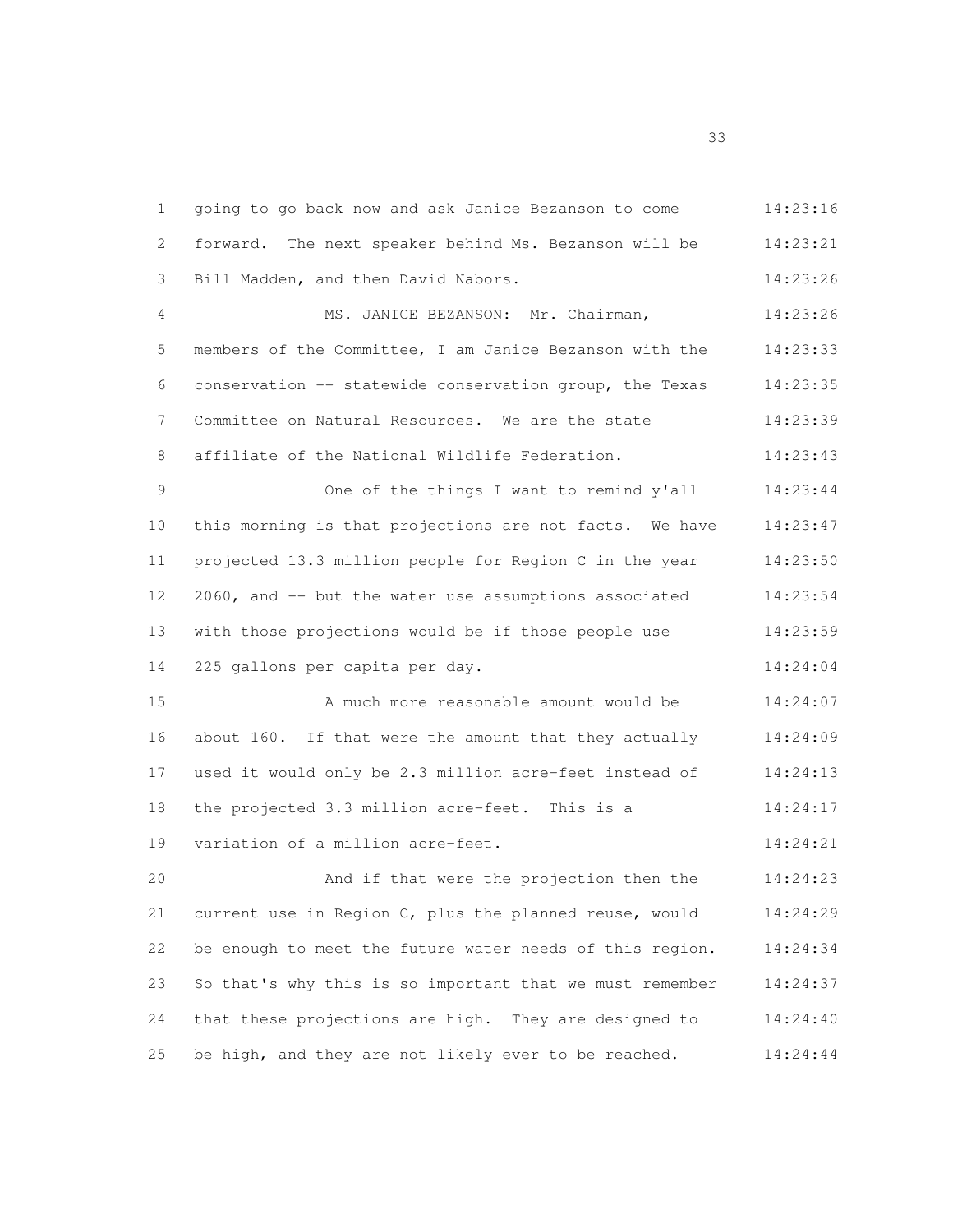We are going to make more people, but we 14:24:46 2 are not going to make more grass. 14:24:49 If there ever is a need for additional 14:24:52 4 water in Region C other than cons -- that could not be 14:24:55 met by conservation, current use, and this increased 14:24:58 plan to reuse, more reuse would be the first option. It 14:25:02 7 is the cheapest one, according to Mr. Gooch, and a lot 14:25:04 more reuse can be done now because of ultra filtration 14:25:08 processes that keep -- allowed -- allow -- technology 14:25:15 10 that allows more reuse. The set of the set of the set of the set of the set of the set of the set of the set of the set of the set of the set of the set of the set of the set of the set of the set of the set of the set Ultra filtration now only costs 25 cents 14:25:17 per thousand gallons. This is a very sound way to move 14:25:22 into the future. 14:25:22 If you will look at your chart of what it 14:25:24 cost to desalinate water in Lake Texoma, it looks like 14:25:27 it is a whole lot more expensive; but when you 14:25:31 desalinate water, you get treated water, and all of the 14:25:35 18 other things on the chart are for untreated water. 14:25:36 If you make that adjustment you find that 14:25:38 desalinating water from Lake Texoma, which gets you 14:25:41 pure, untreat -- pure, fully treated water is a cost 14:25:45 effective way to go. It is competitive with these other 14:25:47 sources. 14:25:47 Similarly, the Brazos River is a little 14:25:52 bit saline, but it is real, real close to Fort Worth. 14:25:54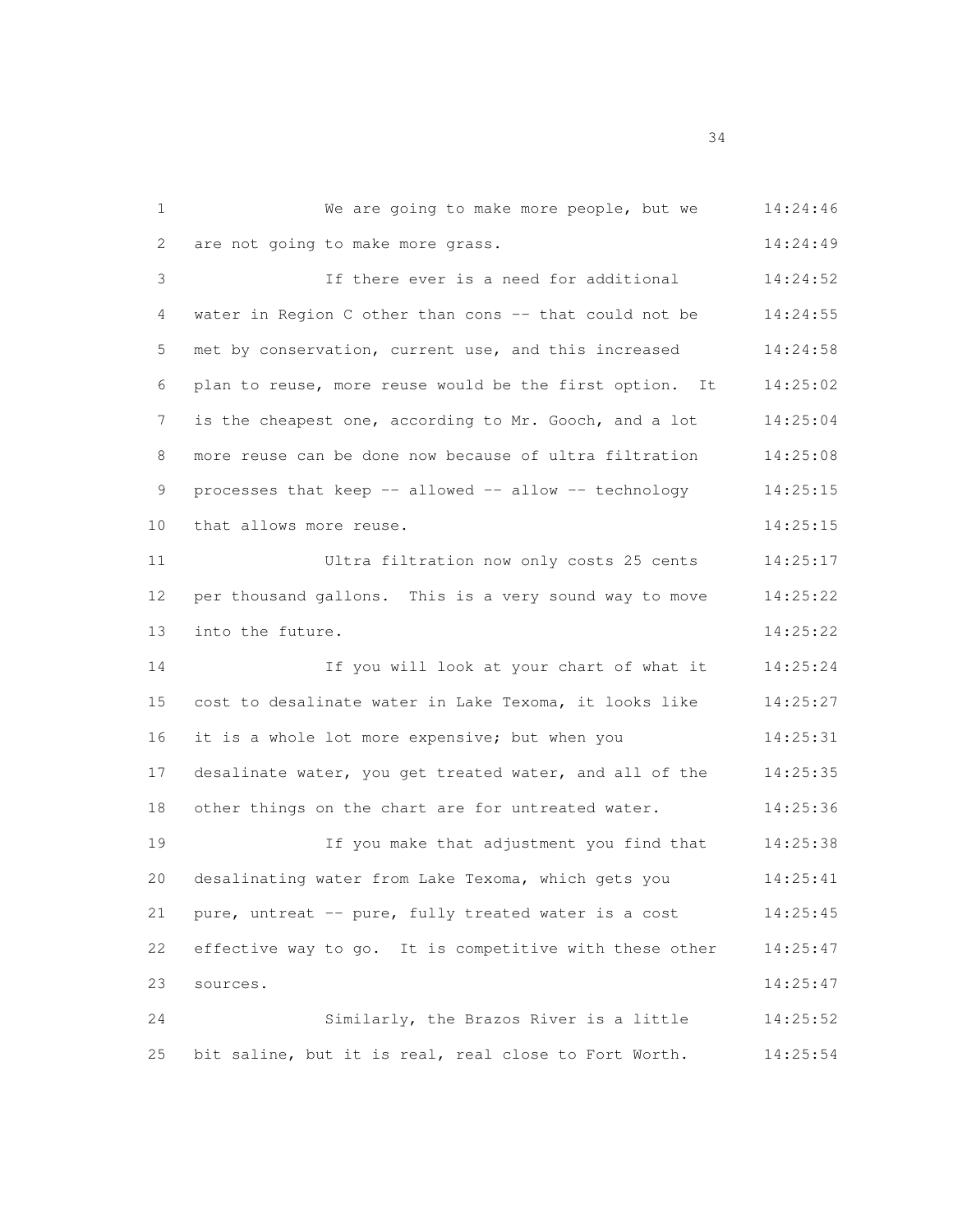It is an excellent potential source of water for the 14:25:57 western part of the region with just this same small 14:26:01 amount of desalination. 14:26:05 There is also other existing reservoirs 14:26:06 such as Wright Patman that you've heard us talking about 14:26:08 in the sulfur basin. It is unconscionable -- 14:26:12 THE TIMEKEEPER: 30 seconds, Ms. Bezanson. 14:26:16 8 MS. BEZANSON: -- to be forcing people off 14:26:17 their lands, to be drowning a national wildlife refuge 14:26:18 that's proposed for the same site as the Fastrill 14:26:23 Reservoir, to be having this huge impact on East Texas, 14:26:26 12 and on the timber industry, and other agricultural 14:26:27 aspects of East Texas when there are existing sources of 14:26:31 14 water that can get you into the future. 14:26:33 We are not opposed to anybody in Region C 14:26:35 having water. We agree with the Chamber of Commerce 14:26:38 17 that you are going to need water, but there is a way to 14:26:42 18 get it without having these huge impacts, and I do not 14:26:44 understand why this regional planning group is not 14:26:47 following Connie Standridge's lead and putting existing 14:26:51 water sources before new reservoirs. 14:26:53 No new reservoirs. 14:26:56 MR. PARKS: Thank you, Ms. Bezanson. 14:26:57 Next speaker is Bill Madden, and then 14:27:00 following Mr. Madden will be David Nabors. 14:27:03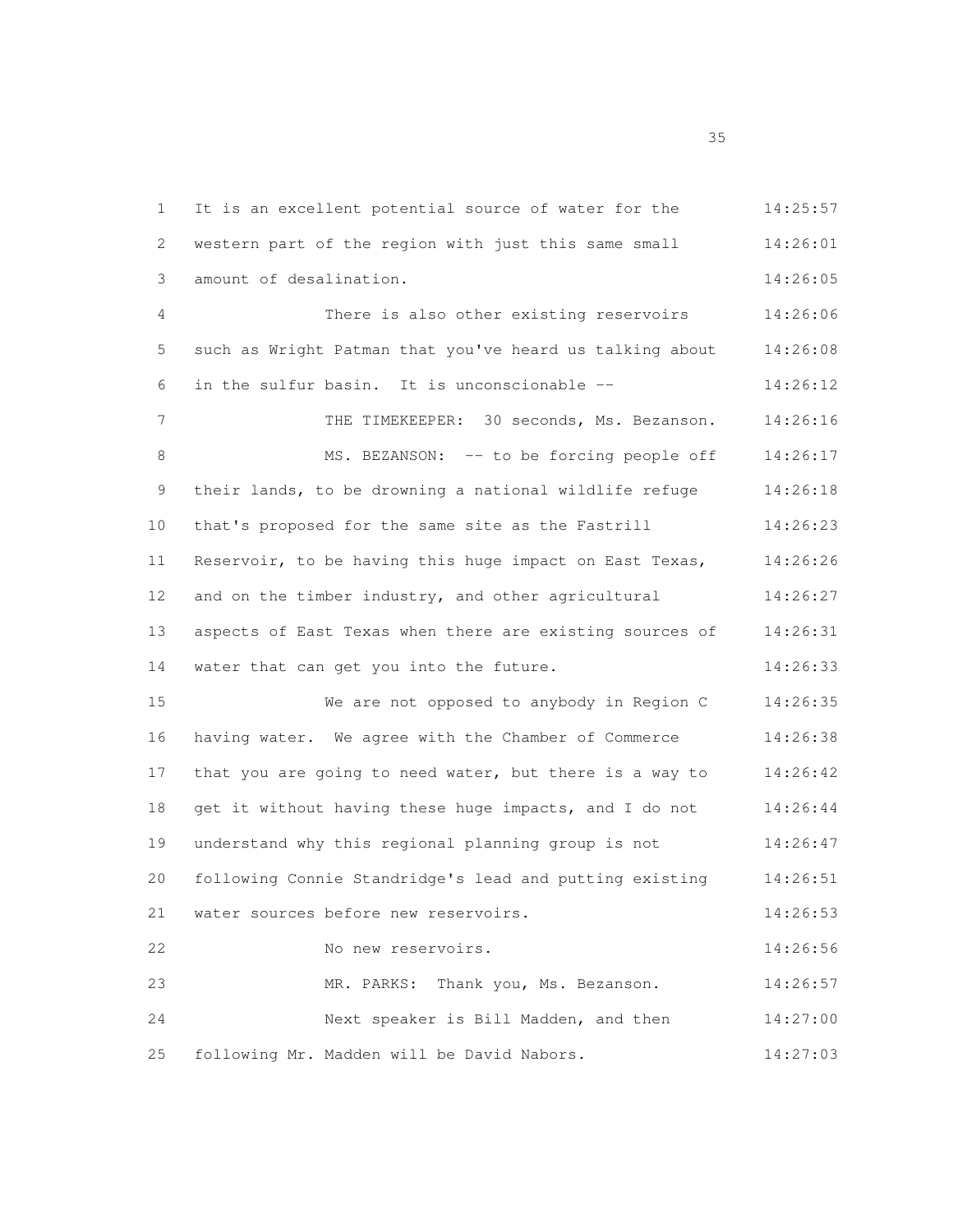MR. BILL MADDEN: Thank you, Mr. Chairman. 14:27:03 My name is Bill Madden, and I am here basically as a 14:27:12 3 private citizen and speaking on behalf of the support of 14:27:13 the work that you folks have done. 14:27:16 My role as a former chairman of the Texas 14:27:18 Water Development Board was small, minute, compared to 14:27:21 what you all have accomplished and undergone in the past 14:27:26 8 several years of your water planning efforts, and I 14:27:29 really commend you all for that work and that effort, 14:27:33 and I would encourage you to keep up the good work. 14:27:35 11 Remember, this is a perpetual process. It 14:27:38 12 is never going to stop, and you just have to -- going to 14:27:42 revise, and revise, and study, and continue, and there 14:27:46 14 have to be some decisions to be made. 14:27:49 Now, let me talk about the decisions 14:27:51 because you are at that point now. I sort of compare 14:27:53 water is an asset to me. We are all users of water in 14:27:56 this room, everybody, and I would compare it as an 14:28:00 asset. 14:28:03 I am in the asset management business, and 14:28:04 when I am working with people who have savings and 14:28:06 retirement plans we look at multiple asset classes to go 14:28:09 into those savings and retirement plans. We do not just 14:28:14 pick a small cap stock, or a large capitalization stock, 14:28:18 or an international stock. We keep all of these options 14:28:22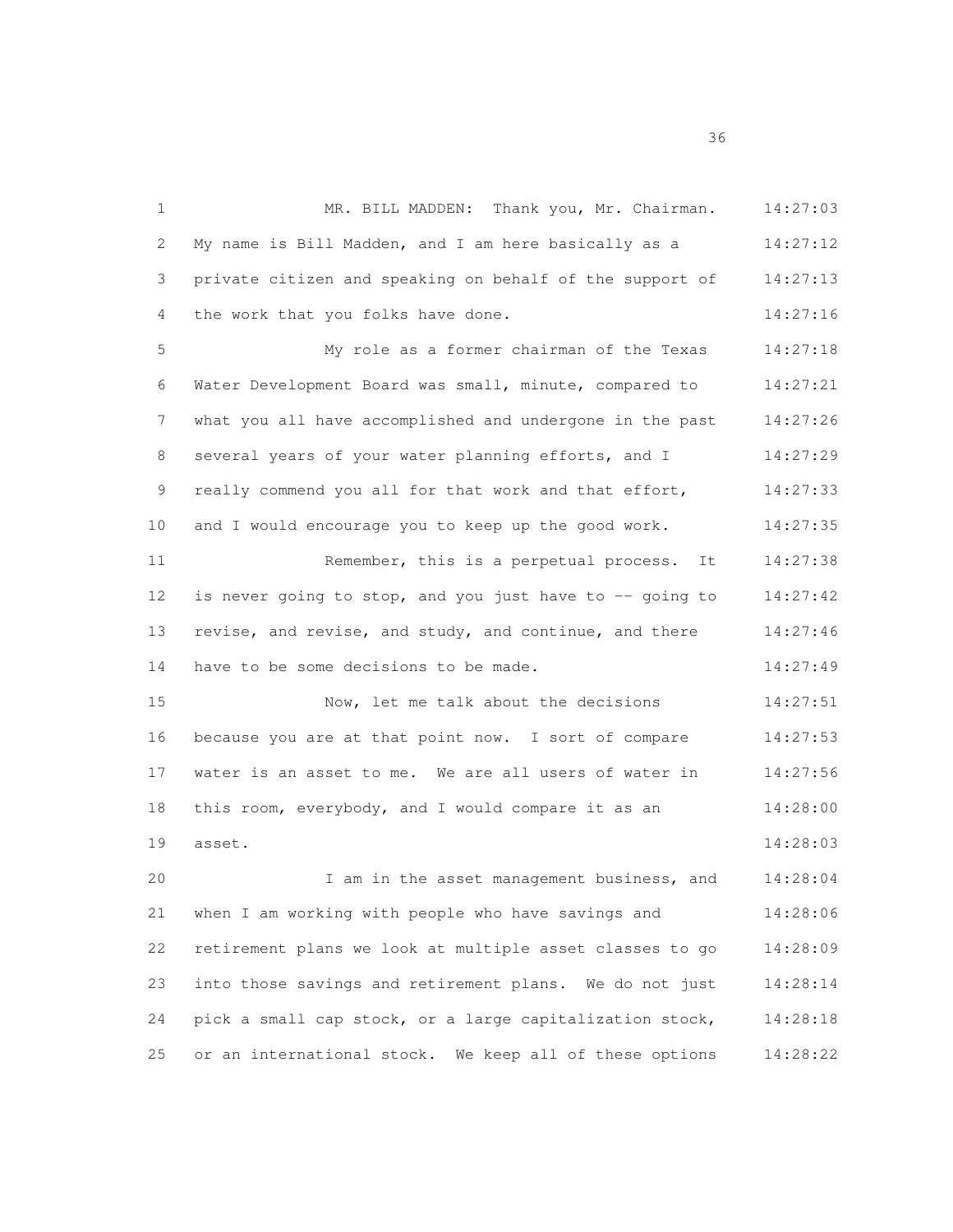available. 14:28:22

| $\mathbf{2}$ | We study them, we recommend them, and we                 | 14:28:28 |
|--------------|----------------------------------------------------------|----------|
| 3            | recommend parts of each one of them. So as you all       | 14:28:31 |
| 4            | develop your strategies, and I think I count ten         | 14:28:36 |
| 5            | strategies that you have on the board right now, those   | 14:28:39 |
| 6            | strategies are like asset classes that we consider for   | 14:28:44 |
| 7            | retirement and savings, and I think it is important that | 14:28:48 |
| 8            | you keep those in mind.                                  | 14:28:51 |
| 9            | And obviously conservation and reuse are                 | 14:28:53 |
| 10           | at the top of those strategies, but those other eight    | 14:28:55 |
| 11           | strategies that you list here are very important to      | 14:29:00 |
| 12           | study because many of the pros and cons that you hear    | 14:29:03 |
| 13           | today, about some of these issues that are going on,     | 14:29:09 |
| 14           | need further study; and the only way to do it is to keep | 14:29:11 |
| 15           | all of the options on the table.                         | 14:29:15 |
| 16           | So ladies and gentlemen I urge you to keep               | 14:29:17 |
| 17           | all of your options on the table, and I thank you for    | 14:29:20 |
| 18           | all of your efforts.                                     | 14:29:23 |
| 19           | MR. PARKS: Thank you, Mr. Madden.                        | 14:29:26 |
| 20           | Next speaker is David Nabors.                            | 14:29:28 |
| 21           | MR. DAVID NABORS: Mr. Chairman --                        | 14:29:28 |
| 22           | MR. PARKS: Following Mr. Nabors it will                  | 14:29:31 |
| 23           | be Marc Maxwell.                                         | 14:29:36 |
| 24           | MR. NABORS: Mr. Chairman, for the record                 | 14:29:36 |
| 25           | my name is David Nabors, and this thing is a little bit  | 14:29:38 |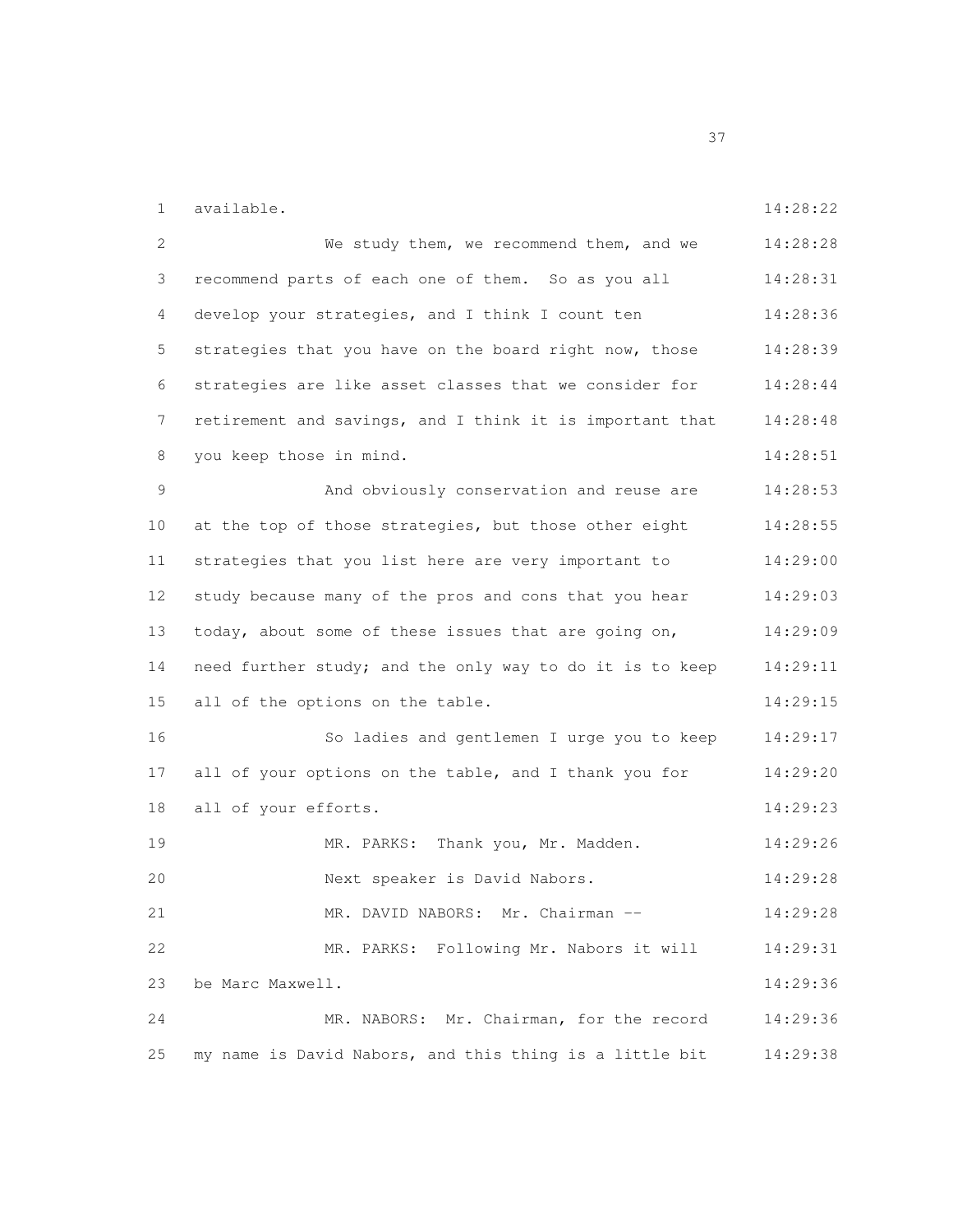1 short, but I'll make do with it, I quess. 14:29:40

2 One of the first charges as a planning 14:29:40 group to you is to protect agricultural and natural 14:29:43 resources, and you have not done this in this new plan. 14:29:46 To even propose building any new reservoir 14:29:46 before using existing water already impounded or in the 14:29:46 underground aquifers is to ignore the agricultural base 14:29:55 of the state of Texas, the economy, as well as destroy 14:29:58 the remaining bottomland hardwood forest in the state. 14:30:00 When, as a planning group, are you going 14:30:04 to look at this 35% engineering fee and see the amount 14:30:06 of dollars here and ask your paid consultants, Freese 14:30:10 and Nichols, why they are going to earn this enormous 14:30:15 amount of money if they build these reservoirs, and ask 14:30:18 them is that why they are pushing you to build the 14:30:19 reservoir and not use existing water. 14:30:22 Two -- one million and possibly two 14:30:26 million acre-feet of water is available in Toledo Bend 14:30:28 Reservoir. 14:30:30 The Sabine River Authority has offered to 14:30:30 sell to you, or anybody else that wants to buy it, for 14:30:34 20 cents per thousand gallons. 14:30:36 There is 100,000 acre-feet in Lake of the 14:30:38 Pines they have offered to sell you for 38 cents a 14:30:41 thousand gallons. 14:30:41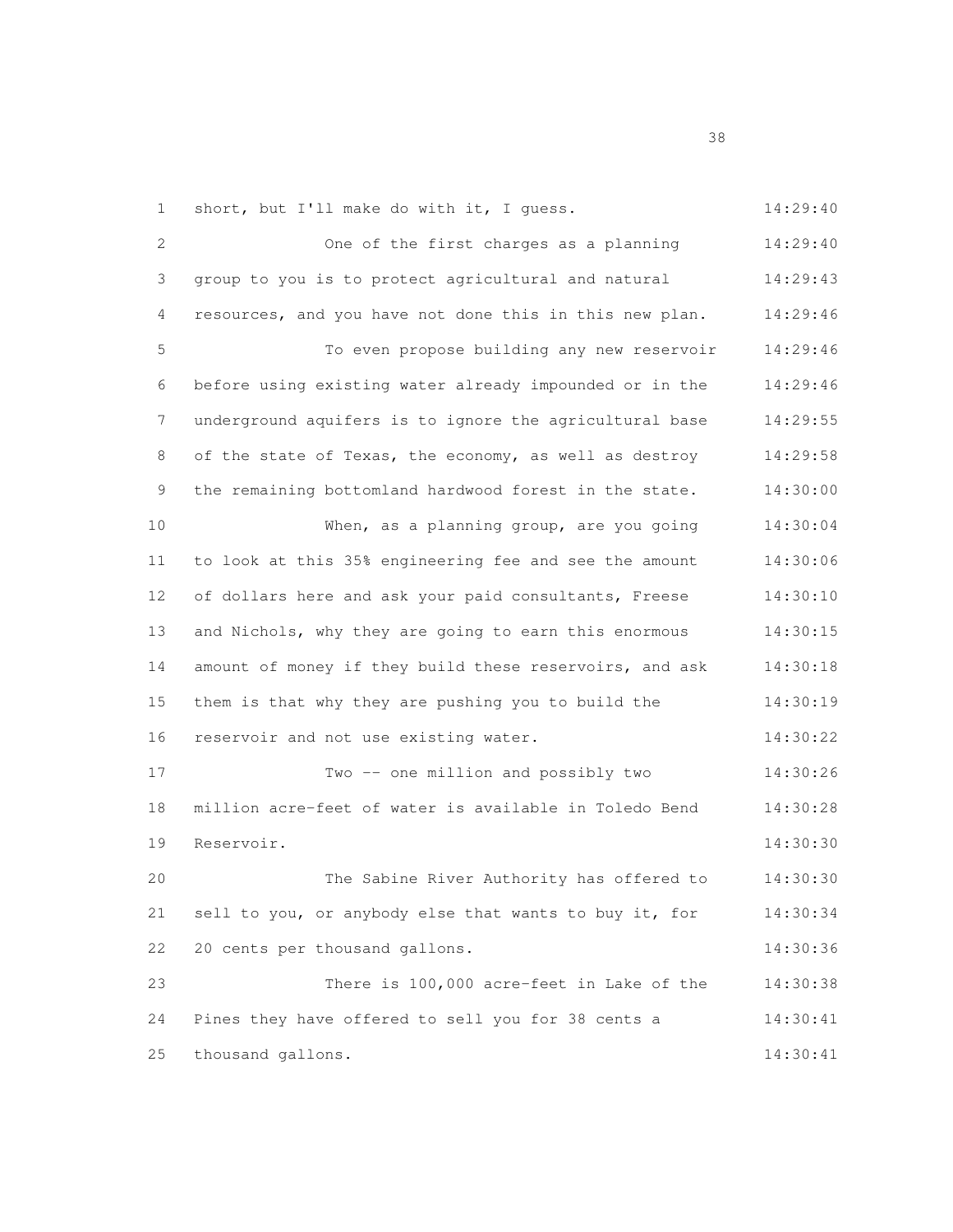| $\mathbf{1}$ | There's 300,000 acre-feet in Lake Wright                   | 14:30:41 |
|--------------|------------------------------------------------------------|----------|
| 2            | Patman right now. They haven't determined the price on     | 14:30:47 |
| 3            | it. You will have to negotiate that. As Wright Patman      | 14:30:50 |
| 4            | currently exists the level is now set at 223 mean sea      | 14:30:54 |
| 5            | level. The Corps of Engineers owns the surrounding land    | 14:30:58 |
| 6            | up to 265. If you raise the water level one foot in        | 14:31:01 |
| 7            | Wright Patman today that creates 60,000 acre-feet of       | 14:31:06 |
| 8            | storage. Raise it 10 feet, 600,000 acre-feet of water      | 14:31:10 |
| 9            | storage.                                                   | 14:31:14 |
| 10           | You don't have to inconvenience one                        | 14:31:14 |
| 11           | landowner. You don't disturb any wildlife. It is           | 14:31:17 |
| 12           | already there; the Corps already owns it.                  | 14:31:22 |
| 13           | Why would it not make more sense to spend                  | 14:31:24 |
| 14           | $$1,695,500,000$ -- this is table U16, Volume Three of the | 14:31:27 |
| 15           | plan -- on building a pipeline from Toledo Bend that       | 14:31:33 |
| 16           | will supply more water than you will ever need than it     | 14:31:37 |
| 17           | would be to spend $$2,092,720,000$ -- this is Table U,     | 14:31:40 |
| 18           | Volume -- U20 Volume Three, Freese Nichols figures, and    | 14:31:48 |
| 19           | get less than half the water.                              | 14:31:51 |
| 20           | Why couldn't one or more of the water                      | 14:31:54 |
| 21           | entities in Region C go into a partnership and put in a    | 14:31:55 |
| 22           | desalinization problem -- process and plant with the       | 14:31:59 |
| 23           | cooperation of the Water Development Board.<br>They are    | 14:32:04 |
| 24           | sitting there, jumping up and down for somebody to take    | 14:32:06 |
| 25           | that.                                                      | 14:32:09 |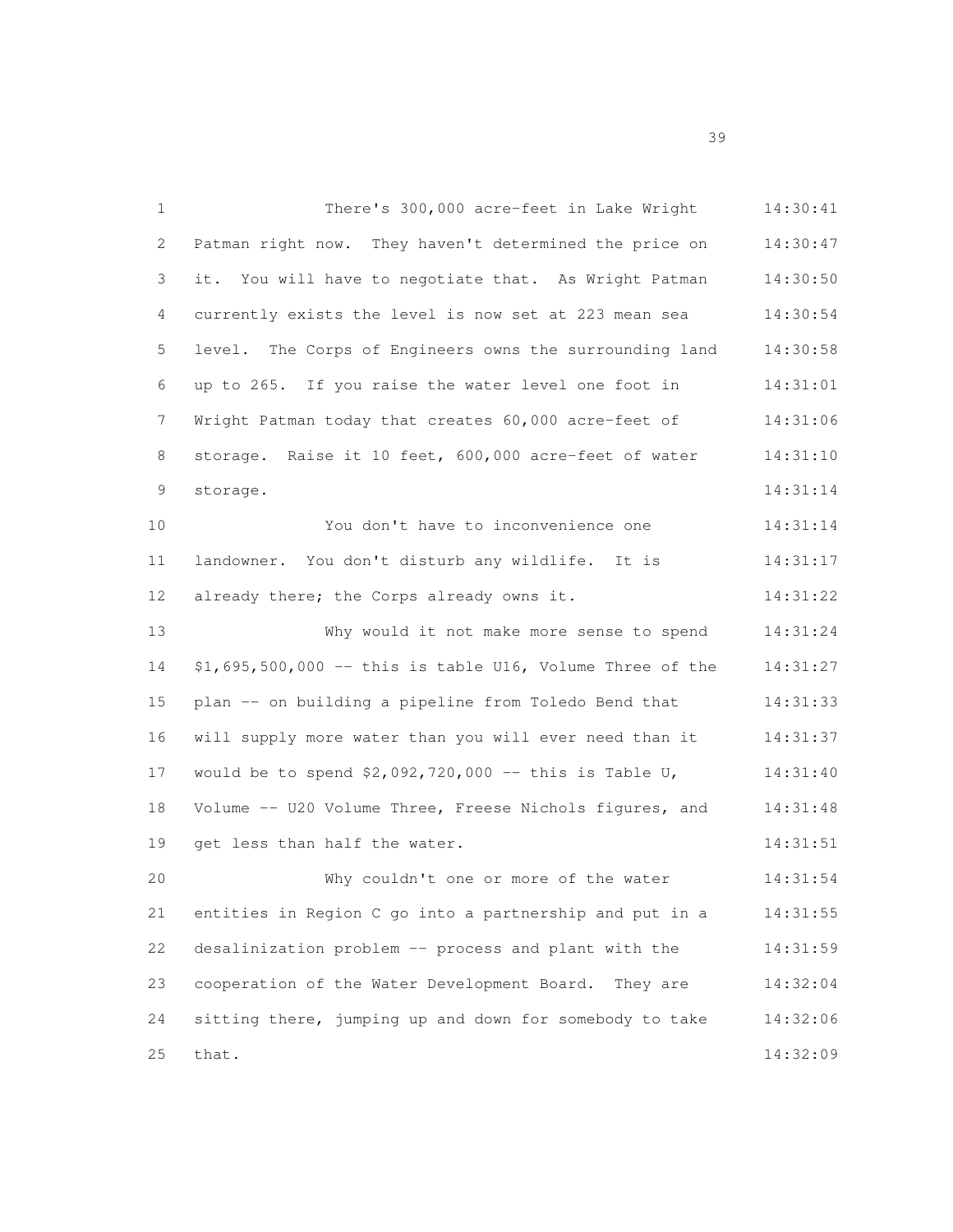1 I realize the population numbers are going 14:32:09 to increase by large numbers in the next 50 years, and 14:32:11 these people will have to have water. 14:32:14 THE TIMEKEEPER: 30 seconds, Mr. Nabors. 14:32:17 MR. NABORS: But if you are going to 14:32:19 destroy thousands of acres of productive farmland who is 14:32:19 7 going to feed all of these people. If you leave our 14:32:19 8 land alone and get your water somewhere else, we can 14:32:22 9 feed you, and we can all get along. 14:32:25 10 I believe that we -- that is you and us -- 14:32:28 can work together to solve both sides of this equation 14:32:29 and protect our future for our children and our 14:32:32 grandchildren. 14:32:35 I humbly ask you as a planning group to 14:32:36 consider all factors before making a decision on any new 14:32:37 reservoir. For all of our futures please don't allow a 14:32:40 small handful of people to get control of all of the 14:32:44 water in North Texas for their own personal gain to the 14:32:47 detriment of us all. Thank you very much. 14:32:49 MR. PARKS: Thank you, Mr. Nabors. Next 14:32:52 speaker will be Mr. Marc Maxwell, and then Dolores 14:32:55 Bryson, and Mr. Jack Black. 14:33:01 23 MR. MARC MAXWELL: Thank you very much. 14:33:05 My name is Marc Maxwell. I'm the City Manager of 14:33:06 Sulphur Springs, Texas. We are not in Region C. We are 14:33:09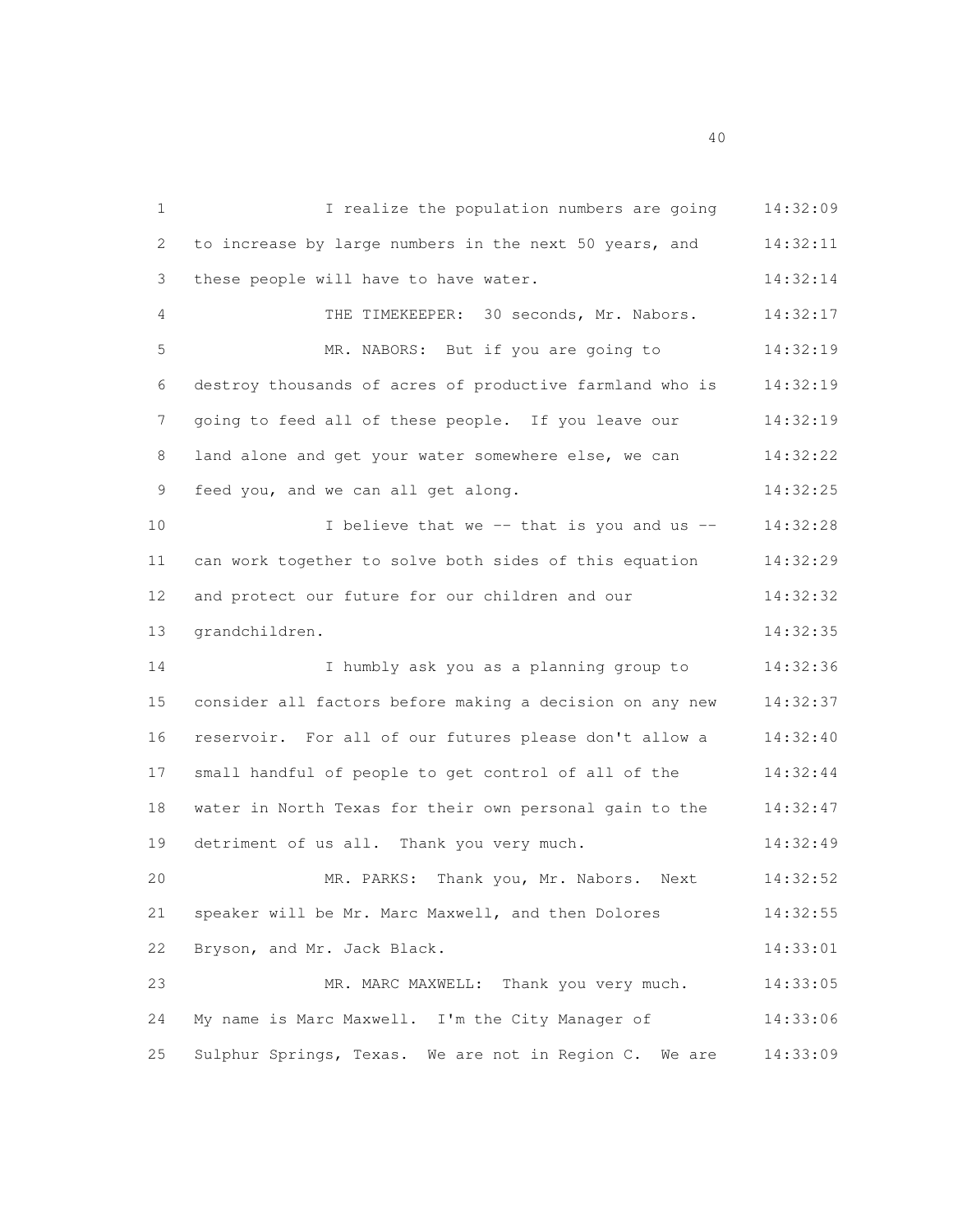1 in Region D; however, I am sure you will agree with me 14:33:11 that our interests are inexorably intertwined. 14:33:14 My reason in coming here today was 14:33:18 twofold: First, to say thank you for the serious and 14:33:20 important work that you do. Lord knows that water 14:33:22 planning is never without its share of controversy and 14:33:27 7 you have handled it well; and secondly I wanted to tell 14:33:29 you that not everyone in Northeast Texas is opposed to 14:33:31 9 the planning and development of new reservoirs. 14:33:35 No. There are many of us who see the 14:33:38 wisdom in such planning and who see the benefits that 14:33:40 can be derived from, dare I say, the actual development 14:33:44 13 of the new reservoirs. 14:33:48 The City of Sulphur Springs is one such 14:33:49 city. We are presently partners with the North Texas 14:33:52 Municipal Water District and with the City of Irving in 14:33:55 17 the Cooper Lake project and we have benefitted from that 14:33:58 partnership. 14:34:02 I noticed earlier that the Parkhouse 14:34:03 Basins are not the preferred strategy but rather an 14:34:11 alternative strategy, and I must admit that I was a 14:34:16 little disappointed; however, I respect your decision. 14:34:19 And I want to extend this invitation to 14:34:21 you. If at some point in the future one or more of you 14:34:25 should decide to pursue either or both of the Parkhouse 14:34:29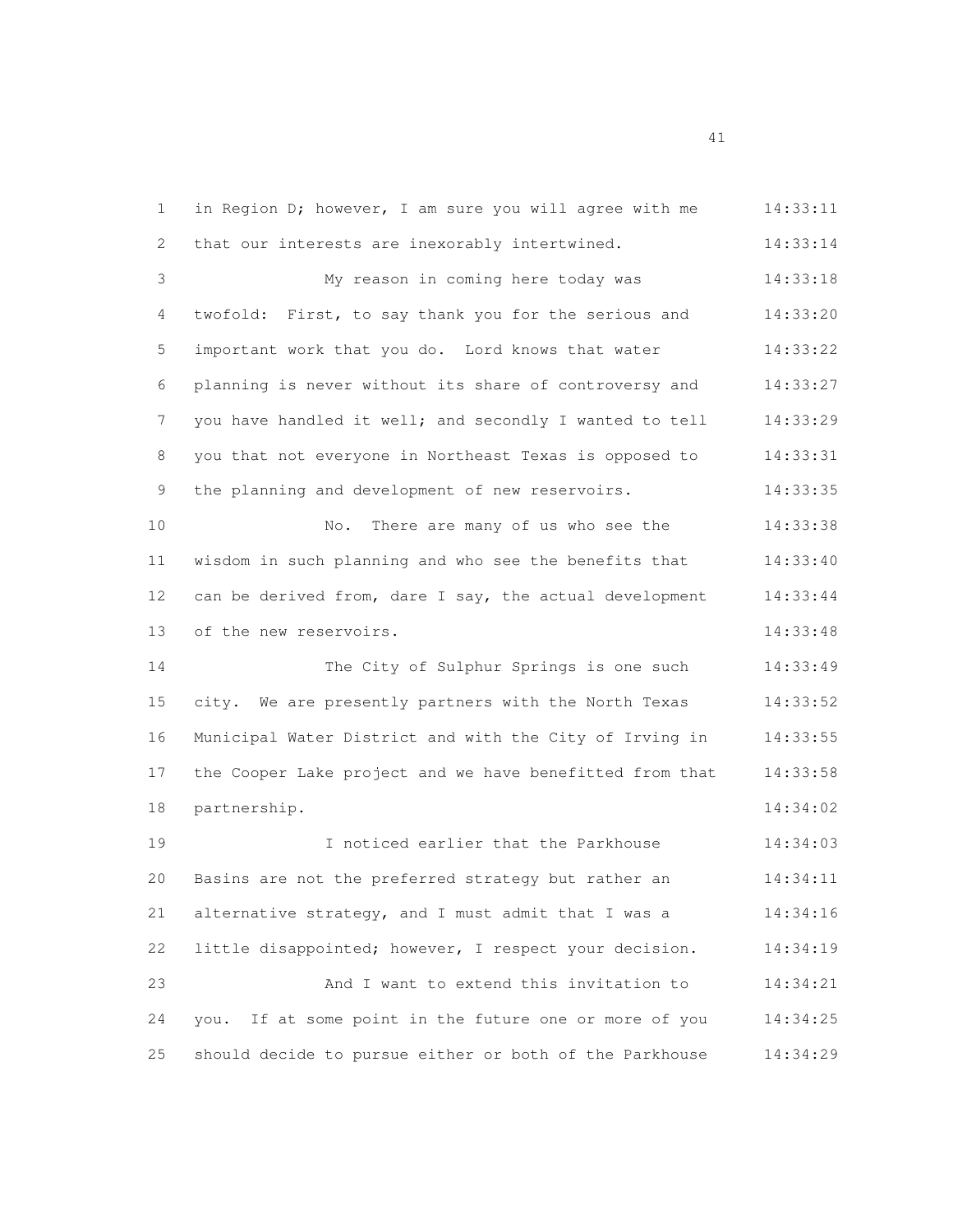| $\mathbf{1}$ | Basins, please give us a call. Thank you very much.     | 14:34:31 |
|--------------|---------------------------------------------------------|----------|
| 2            | MR. PARKS: Thank you Mr. Maxwell.                       | 14:34:36 |
| 3            | Dolores Bryson.                                         | 14:34:36 |
| 4            | MS. DOLORES BRYSON: Good afternoon. My                  | 14:34:44 |
| 5            | name is Dolores Bryson. I'm from Rusk, Cherokee County, | 14:34:45 |
| 6            | Texas, and I would like to tell you, first of all, that | 14:34:48 |
| 7            | we appreciate the opportunity to be heard here.         | 14:34:51 |
| 8            | I want to tell you now why I am opposed to              | 14:34:53 |
| 9            | your damming the North Neches River to create the       | 14:34:56 |
| 10           | Fastrill Reservoir. This proposed reservoir would       | 14:35:01 |
| 11           | destroy, as has been mentioned beforehand, one of the   | 14:35:07 |
| 12           | few remaining old hardwood forests and very unique      | 14:35:11 |
| 13           | ecosystems on a Texas River.                            | 14:35:11 |
| 14           | This would also impact not only the                     | 14:35:13 |
| 15           | immediate area surrounding this Fastrill Reservoir, but | 14:35:16 |
| 16           | those downstream; most notably the Big Thicket, which,  | 14:35:19 |
| 17           | as you may know, may not know, is already on the        | 14:35:22 |
| 18           | National Park endangered list.                          | 14:35:25 |
| 19           | The Texas State Railroad, which is an                   | 14:35:29 |
| 20           | excursion steam engine train that runs between -- thank | 14:35:32 |
| 21           | you -- that runs between Rusk, Texas, and Palestine,    | 14:35:36 |
| 22           | Texas, would be placed in jeopardy.                     | 14:35:39 |
| 23           | Our bridge that crosses one of the                      | 14:35:42 |
| 24           | channels there would be cut -- destroyed if it were     | 14:35:45 |
| 25           | covered by this lake. Replacement cost to this bridge   | 14:35:49 |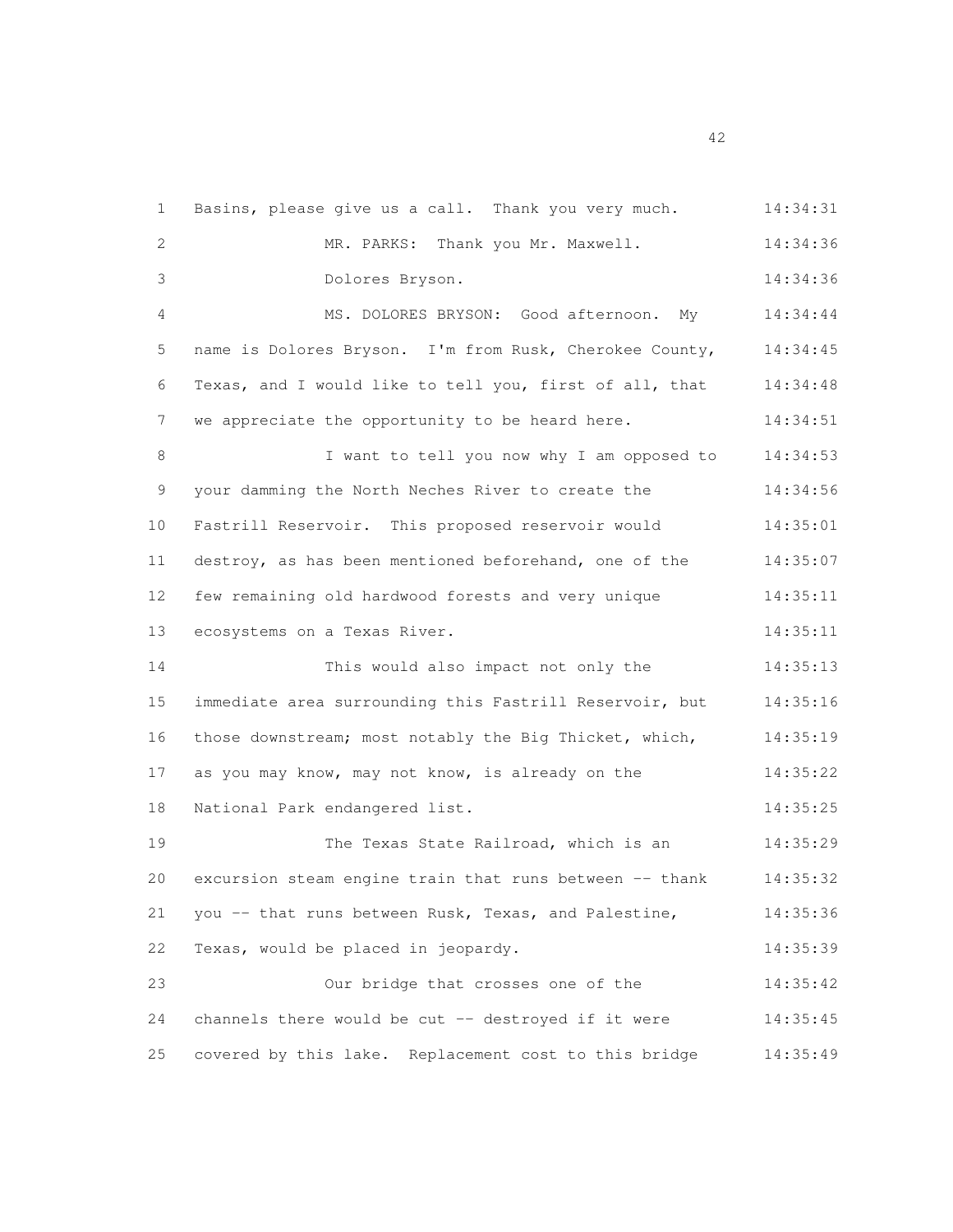1 alone would be approximately \$110,000,000. And, of 14:35:52 course, you know that is a kind of an iffy proposition 14:35:56 for us to have to work with. That does not include the 14:35:59 cost of repairing and even moving some of the 14:36:02 approaching train tracks from both sides. 14:36:04 This railroad is the major tourist 14:36:07 attraction for Palestine and for us, and it does help 14:36:13 8 fill our coffers. It's much needed, please. 14:36:16 There are also to be dealt with the 14:36:20 unwilling landowners, people who have had their family 14:36:24 homes in this area along this Neches River, for some of 14:36:27 them, over 150 years. They take their stewardship of 14:36:32 this land and of their ecosystem very, very seriously. 14:36:36 14 Not only do these landowners that 14:36:40 personally own family homes, ancestral homes there, take 14:36:42 this seriously, but there are those of us who simply 14:36:47 love the environment, and we hate to see your lake or 14:36:50 your reservoir destroy this because it can never be 14:36:53 created again. 14:36:56 I thank you so very, very much for 14:36:58 allowing us to come and talk to you. There are many who 14:37:00 would like to have been here today, but due to their 14:37:03 work situations and family responsibilities they simply 14:37:07 could not be here. But, please don't be misled; their 14:37:10 25 numbers are large. Thank you. 14:37:13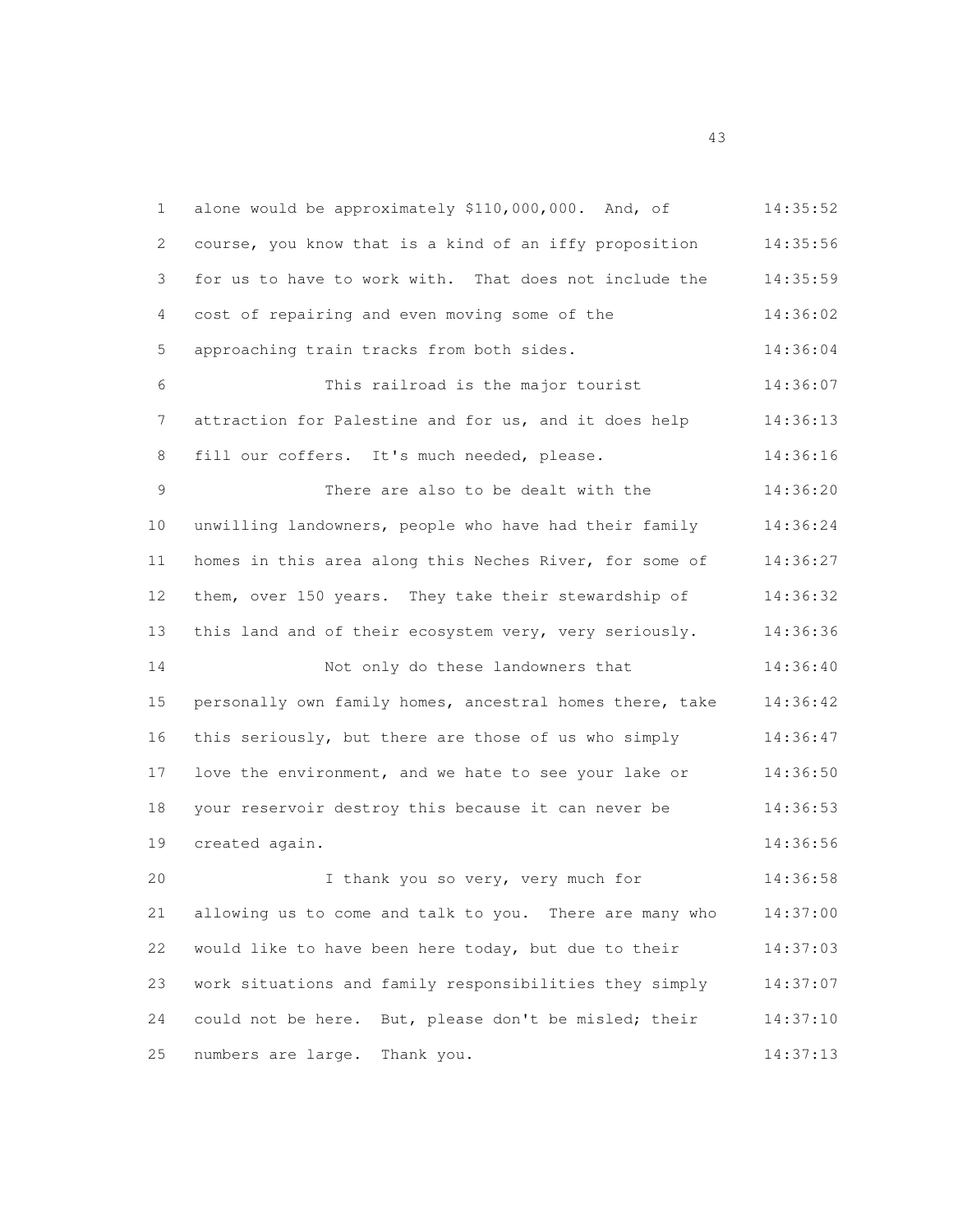1 MR. PARKS: Thank you, Ms. Bryson. Next 14:37:15 speaker is Jack Black, and then the following speaker 14:37:18 will be Eugene Decker. 14:37:23 MR. JACK BLACK: Good afternoon. Thank 14:37:27 you so much for the opportunity to speak, and I do want 14:37:30 to first of all tell you how much my wife and I both 14:37:32 7 appreciate the efforts of what you are doing. We are 14:37:37 8 homeowners in Garland about a thousand feet, or yards 14:37:43 9 rather, from Lake Ray Hubbard. That brings us into -- 14:37:51 10 can everybody hear me now? Thank you. 14:37:57 11 That brings us -- that brings us within 14:38:00 Region C because we are Garland residents, and would 14:38:02 potentially stand to benefit along with everyone else in 14:38:07 14 this many-county area. 14:38:11 However, my wife inherited several hundred 14:38:13 acres of land in Bowie County, Region D, right along the 14:38:16 north side of the Sulphur River. Now, this land that 14:38:22 she inherited, and has paid taxes on for all of her life 14:38:27 practically, is just like God created it. 14:38:33 There are animals in there that, you talk 14:38:36 about trophy game, I know some expert hunters that will 14:38:38 22 not go in there. It's too dangerous. 14:38:44 Now, hardwood, plenty of it, yes. If 14:38:46 Marvin Nichols goes in, everything she owns will go 14:38:50 underwater. The elevation, I think is 312, which means 14:38:50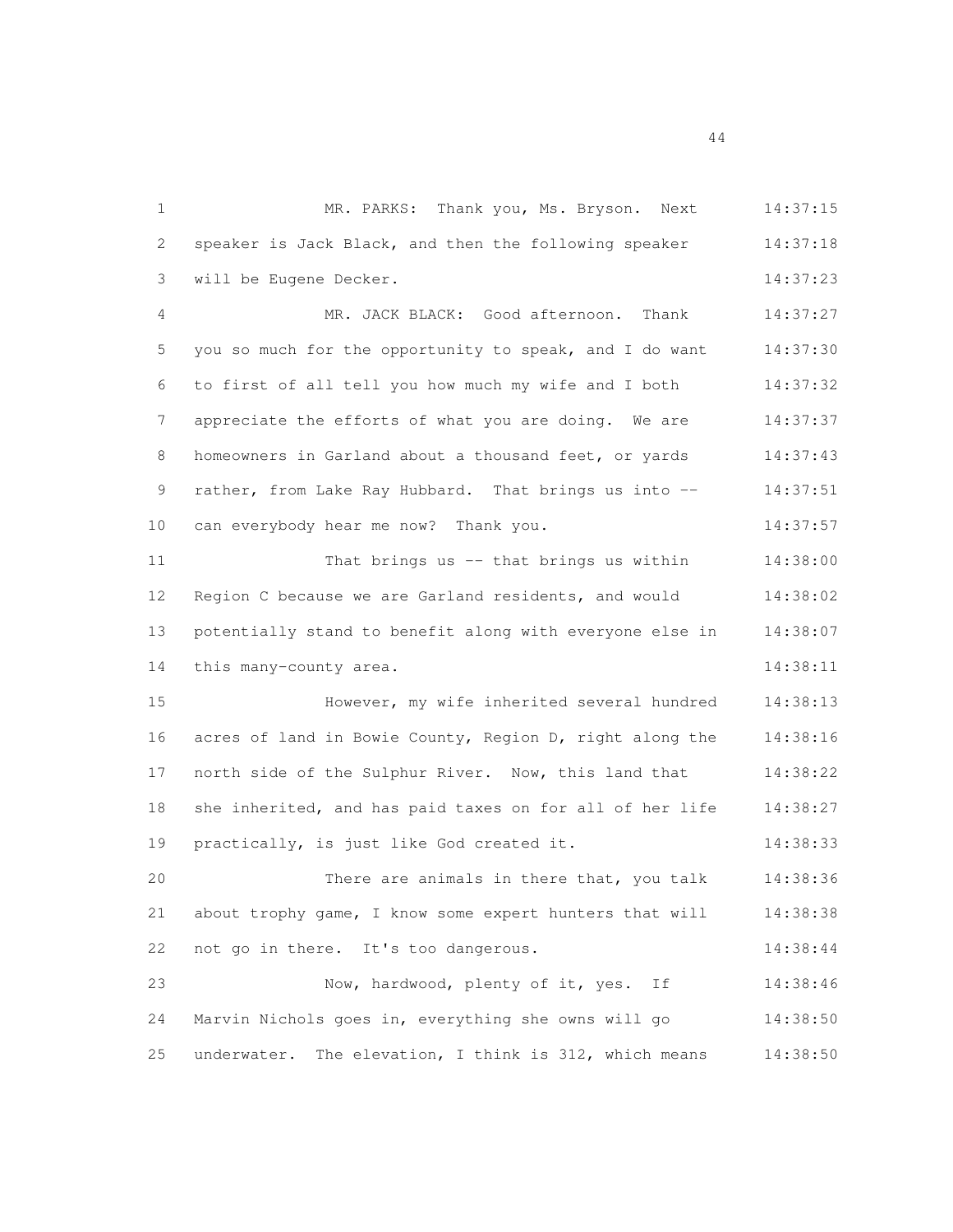1 that the top of the map I have puts the bulk of her land 14:39:01 under water. So I couldn't say she is going to gain 14:39:02 anything by watching 300 acres of land go under water, 14:39:05 especially when it's trophy animals, hardwood forest, 14:39:10 5 and everything that goes with it. 14:39:12 But I cannot emphasize enough the need for 14:39:13 this Marvin Nichols to go in there. The time to go for 14:39:17 8 water is before you need it. I could quote that over 14:39:21 9 and over. You don't appreciate water until the well  $14:39:26$  runs dry. 14:39:30 But, you know, I just can't hardly believe 14:39:31 the opposition. Let's just talk about Bowie County for 14:39:33 13 a minute, and I'm not from Bowie County now. She is; 14:39:35 I'm not. I'm an old Tennessee boy. I appreciate good 14:39:39 water. 14:39:42 But Bowie County is one of the largest 14:39:42 17 counties in Texas; yet the population of the entire 14:39:45 Bowie County is probably less than half of the City of 14:39:50 Arlington. I think a hundred thousand would probably 14:39:54 come pretty close to getting it. Texarkana is one of 14:39:57 the biggest cities. It has about 40,000. But the thing 14:39:59 I am getting at is that I don't know of a single 14:40:03 reservoir -- 14:40:06 TIMEKEEPER: 30 seconds, Mr. Black. 14:40:07 25 MR. JACK BLACK:  $--$  anywhere that has  $14:40:08$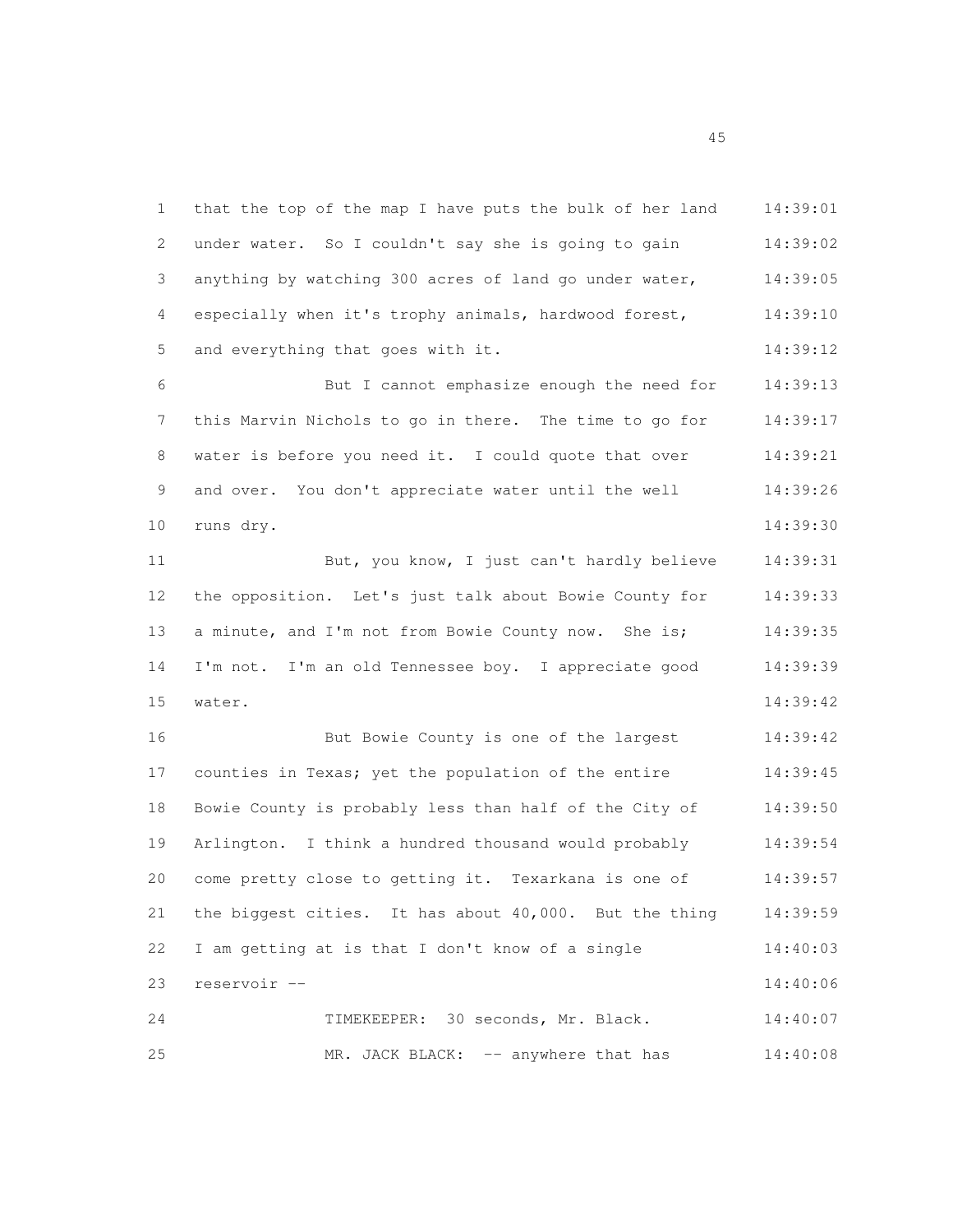1 not -- the people around that reservoir have done 14:40:10 2 nothing but gain from the presence of it. 14:40:12 3 When I came to Texas in '58, July of '58, 14:40:14 I might add, it was hot. Oh, yes, it was hot. There 14:40:18 was no I-30; Highway 67, two lanes, east and west. 14:40:22 There was no Lake Ray Hubbard; just a bunch of cows 14:40:27 7 standing out there in scrabble, nothing growing. I 14:40:31 thought who in the word would pay \$300 an acre for this? 14:40:33 You know, have to be nuts. 14:40:38 10 Don't I wish. But the point is now the 14:40:38 reservoir was put in and now look at it. They sell it 14:40:44 12 by the foot over there. 14:40:48 13 MR. PARKS: Mr. Black, your time is up, 14:40:50 sir. 14:40:52 MR. BLACK: Many, many -- I appreciate 14:40:53 that. I could talk all day on this, believe me. 14:40:54 MR. PARKS: Thank you. 14:40:56 MR. BLACK: I can only say this: Please, 14:40:59 I urge you, get Marvin Nichols in there. Don't believe 14:40:59 all of these scare stories and horror stories. Thank 14:41:04 you so much. 14:41:10 MR. PARKS: Thank you. 14:41:10 MR. BLACK: I appreciate it. 14:41:10 MR. PARKS: The next speaker is Eugene 14:41:10 Decker, and then following Mr. Decker will be Chip 14:41:10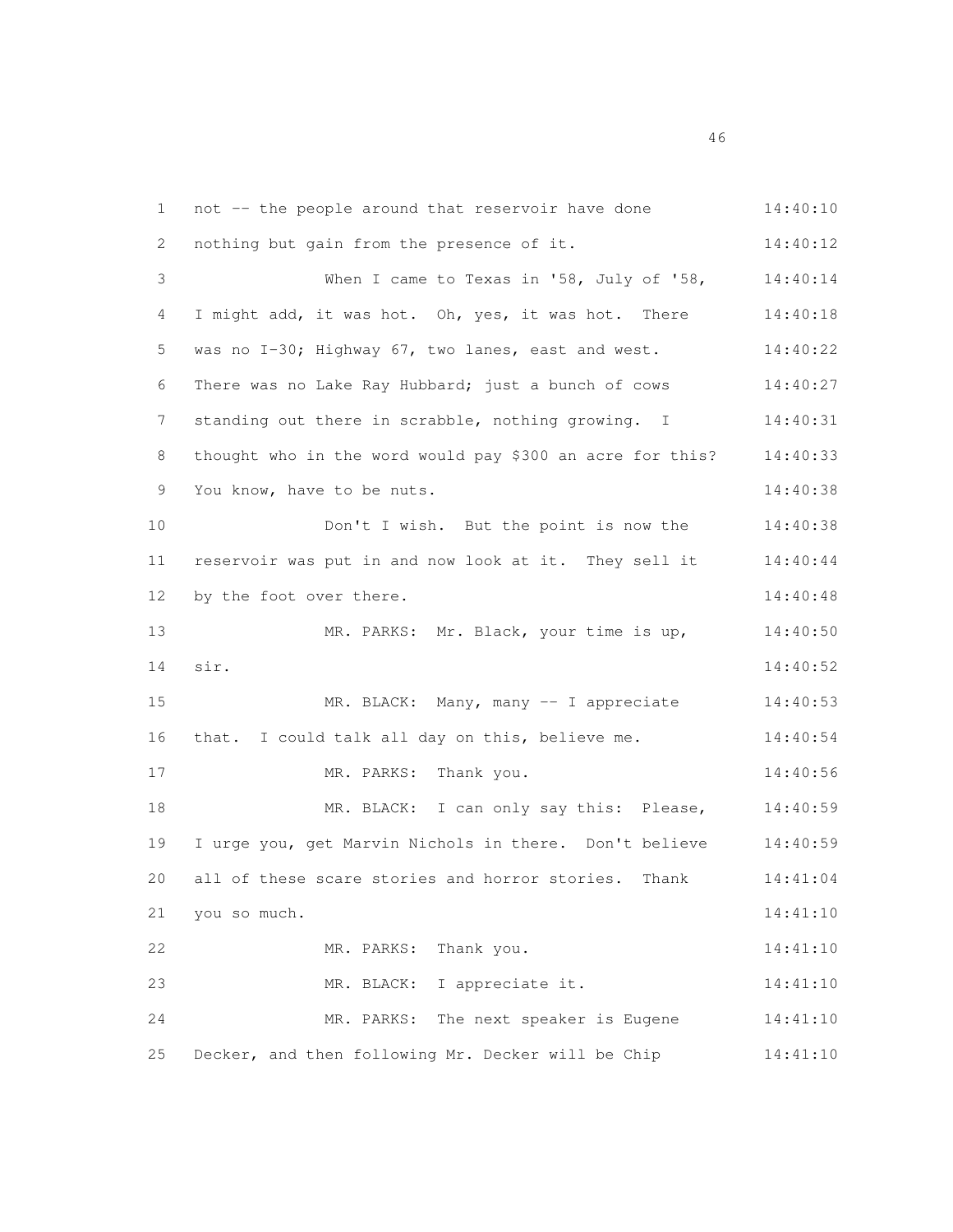1 Perryman. 14:41:15

| 2  | MR. EUGENE DECKER: Yes, my name is Eugene                | 14:41:15 |
|----|----------------------------------------------------------|----------|
| 3  | Decker and I live part-time in Houston, but most of the  | 14:41:17 |
| 4  | time in Jacksonville and Cherokee County, and I am a     | 14:41:19 |
| 5  | landowner in the area that would be fairly, fairly close | 14:41:22 |
| 6  | to where the reservoir, Fastrill Reservoir, would be     | 14:41:26 |
| 7  | put.                                                     | 14:41:31 |
| 8  | I have, or course, some personal interests               | 14:41:32 |
| 9  | and want to keep my land intact; but what I want to say  | 14:41:34 |
| 10 | is basically something that is a more of a global        | 14:41:37 |
| 11 | nature. I've worked in third world agriculture in Haiti  | 14:41:40 |
| 12 | and in West Africa, and I have seen the effect of what   | 14:41:44 |
| 13 | happens to countries when they don't take care of the    | 14:41:47 |
| 14 | environment.                                             | 14:41:49 |
| 15 | Haiti, for example, at the time of the                   | 14:41:50 |
| 16 | American Revolution had a GNP greater than all of that   | 14:41:52 |
| 17 | of North America combined; and yet now it's one of the   | 14:41:58 |
| 18 | poorest countries in the world. They didn't take care    | 14:41:58 |
| 19 | of the environment. And I'm beginning to see that we     | 14:42:03 |
| 20 | are making the same mistakes here in the United States.  | 14:42:03 |
| 21 | We are destroying our forests. We are                    | 14:42:05 |
| 22 | building lakes that, in fact, are drying up because of   | 14:42:08 |
| 23 | the fact that we are cutting off the sources that        | 14:42:10 |
| 24 | nourish them. Lake Powell, Lake Mead, for example, have  | 14:42:14 |
| 25 | dropped a lot. Even the Great Lakes have dropped three   | 14:42:15 |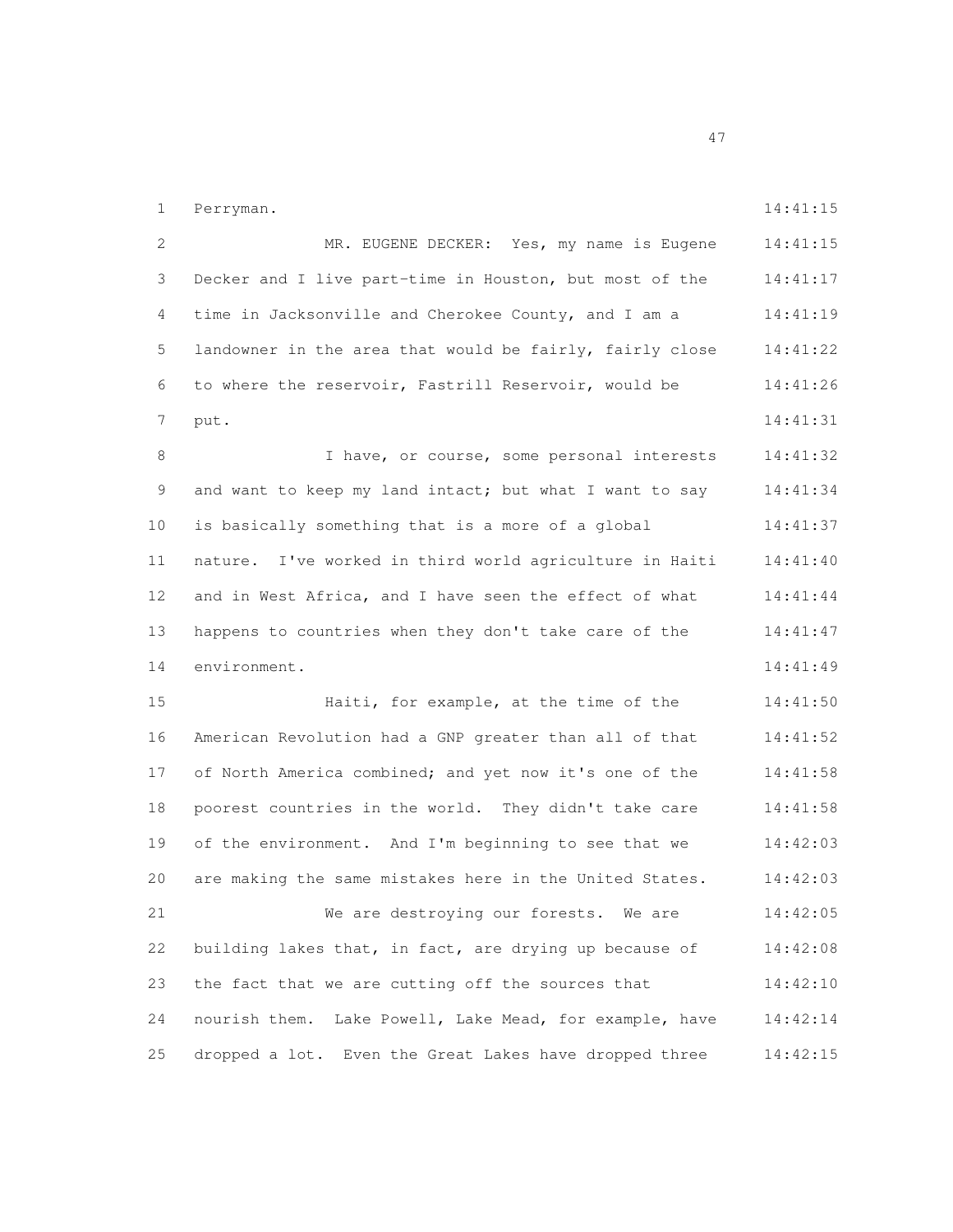to four feet to the point where cargo ships that ply the 14:42:18 Great Lakes are having to carry fewer tons of cargo per 14:42:22 load. 14:42:26 We are losing, for example, because of 14:42:27 what has happened to the levying of the Mississippi 14:42:28 River. The state of Louisiana, the little state that 14:42:32 7 has 40 percent of all of the coastal wetlands in the  $14:42:34$ 8 United States, is losing the equivalent of a football 14:42:37 field size acre of land to the Gulf every 20 minutes. 14:42:41 Already, just what's happened in damming 14:42:44 up the Neches River on Lake Palestine has affected the 14:42:47 Gulf Coast of Texas. 14:42:51 I don't envy you in what you have to 14:42:52 decide because you have to make some very difficult 14:42:55 decisions about water, but also about the whole future 14:42:57 of this country, and I would urge you to consider this 14:43:00 environmental question very, very seriously. 14:43:04 We are in a crisis, and I would also like 14:43:06 to know if there is any foreign money involved in this 14:43:10 water. The TXDOT Trans-Texas Corridor is going to carry 14:43:13 water, and that is being built and will be operated by a 14:43:18 company from Spain. 14:43:23 It is true that European countries are 14:43:24 buying up water rights here in the United States. 14:43:27 Atlanta, Georgia's, water system now belongs to a 14:43:30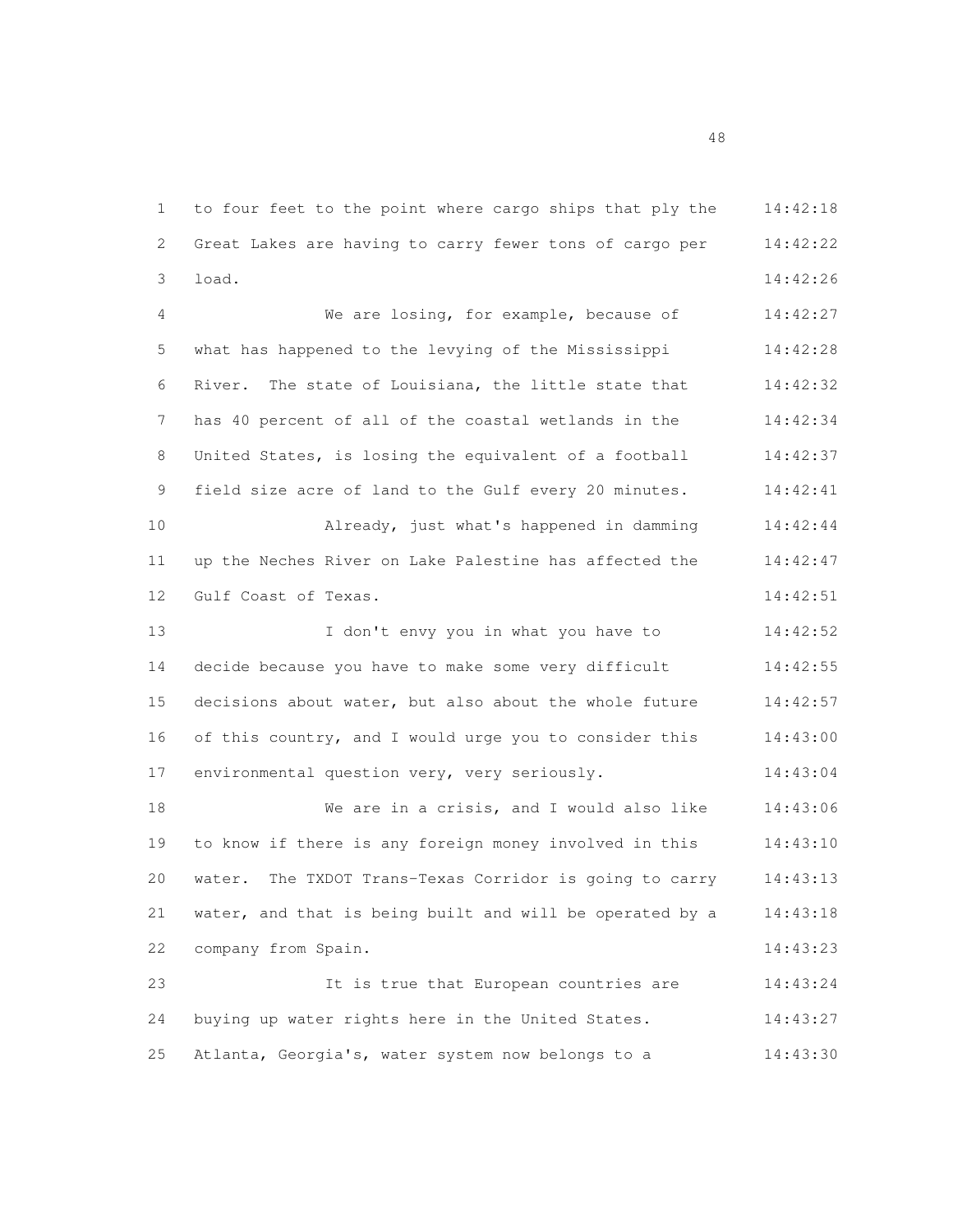| 1           | British company, for example. And I think if we ruin    | 14:43:34 |
|-------------|---------------------------------------------------------|----------|
| 2           | our environment it's already a great tragedy, but if we | 14:43:36 |
| 3           | do it to enrich some foreign companies I think it would | 14:43:40 |
| 4           | be a double tragedy, and I would hope that maybe any    | 14:43:45 |
| 5           | members of the press here might look at the web site    | 14:43:48 |
| 6           | called watch.org and also PolarisInstitute.org. Thank   | 14:43:54 |
| 7           | you.                                                    | 14:43:57 |
| 8           | MR. PARKS: Thank you, Mr. Decker.                       | 14:43:57 |
| $\mathsf 9$ | Mr. Perryman is the next speaker, and then              | 14:43:57 |
| 10          | Rita Beving will follow Mr. Perryman.                   | 14:43:57 |
| 11          | MR. CHIP PERRYMAN: Thank you. I am Chip                 | 14:44:12 |
| 12          | Perryman. I am the president of the Athens Municipal    | 14:44:13 |
| 13          | Water Authority. Athens is a town of about 12,000. We   | 14:44:17 |
| 14          | are a partial county here in Region C. About half of    | 14:44:21 |
| 15          | our supply goes to the City of Athens and about half to | 14:44:25 |
| 16          | the Texas Fresh Water Fishery Center, the state of the  | 14:44:28 |
| 17          | art bass hatchery in Athens.                            | 14:44:31 |
| 18          | As I said, we're split between the two,                 | 14:44:34 |
| 19          | Region C and Region I. That split goes right through    | 14:44:35 |
| 20          | the city limits of Athens. The process that we've gone  | 14:44:38 |
| 21          | through for the last through years -- few years like    | 14:44:41 |
| 22          | this Board is kind of a microcosm of what y'all are     | 14:44:43 |
| 23          | going through on behalf of Region C and the state of    | 14:44:48 |
| 24          | Texas.                                                  | 14:44:48 |
| 25          | We have a complicated story. Right now we               | 14:44:51 |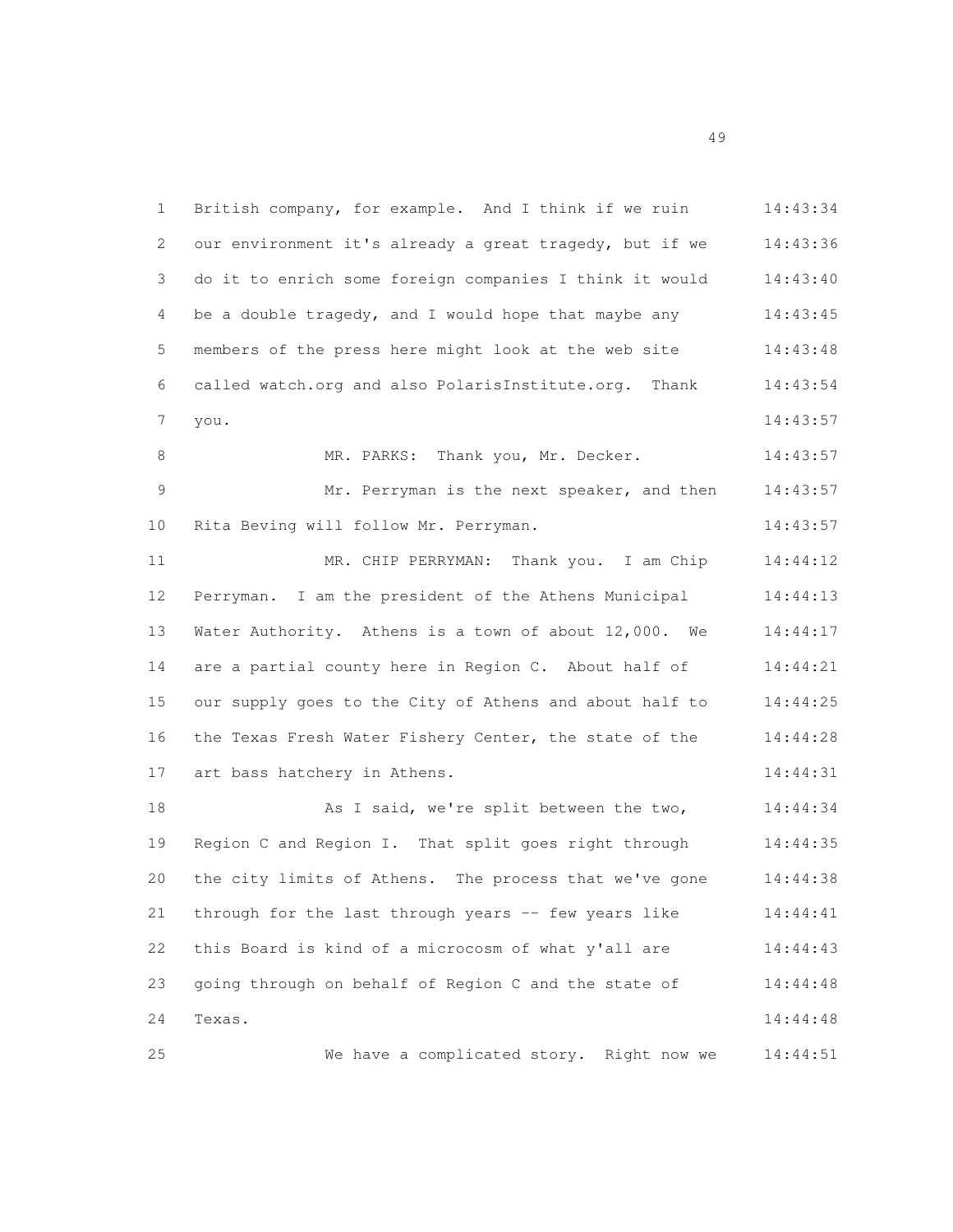| 1  | are upside-down on our sources and uses. We see          | 14:44:53 |
|----|----------------------------------------------------------|----------|
| 2  | ourselves in dire need by about the year 2016.<br>The    | 14:44:57 |
| 3  | answers to our problem are most of the strategies that   | 14:45:01 |
| 4  | Region C and the statewide planners are incorporating.   | 14:45:05 |
| 5  | Our answer is existing sources, ground water, existing   | 14:45:10 |
| 6  | surface water, interbasin transfers, both coming into -- | 14:45:13 |
| 7  | from with potable water and reuse going back;            | 14:45:17 |
| 8  | conservation, again indirect reuse, and an alternate use | 14:45:22 |
| 9  | for an existing reservoir. Complicated answer.           | 14:45:25 |
| 10 | We haven't come up with this answer by                   | 14:45:28 |
| 11 | ourselves. A lot of you have helped us come up with      | 14:45:30 |
| 12 | these answers and I wanted to come here today to thank   | 14:45:33 |
| 13 | the officers, the directors, the consultants, the        | 14:45:36 |
| 14 | members of the Texas Water Development Board. I wanted   | 14:45:41 |
| 15 | to come and publicly thank all of y'all for the help you | 14:45:44 |
| 16 | have given us for coming up with our best answer to our  | 14:45:47 |
| 17 | problem, and to publicly, on behalf of Athens, give      | 14:45:51 |
| 18 | y'all our full support of the plan as written.<br>Thank  | 14:45:55 |
| 19 | you.                                                     | 14:45:57 |
| 20 | MR. PARKS: Thank you, Mr. Perryman.                      | 14:46:00 |
| 21 | Rita Beving will be the next speaker and                 | 14:46:03 |
| 22 | then Jean Black.                                         | 14:46:05 |
| 23 | MS. RITA BEVING: Hi. My name is Rita                     | 14:46:05 |
| 24 | Beving. I'm the Conservation Co-Chair of the Dallas      | 14:46:08 |
| 25 | Sierra Club, which has approximately 4,000 members, and  | 14:46:11 |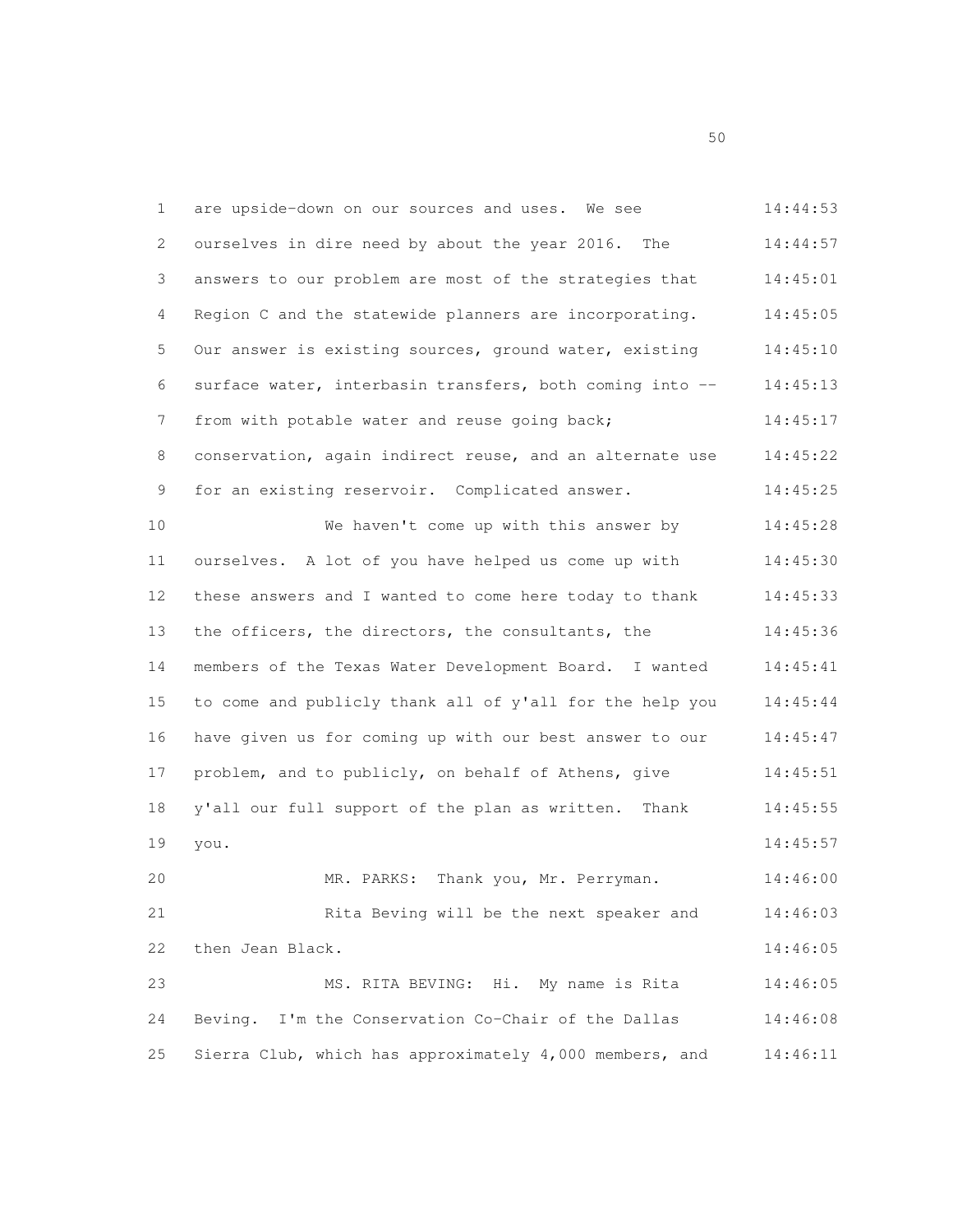| 1  | I am also authorized here today to speak on behalf of    | 14:46:15 |
|----|----------------------------------------------------------|----------|
| 2  | the Fort Worth Sierra Club, which has 1,700 members.     | 14:46:18 |
| 3  | For those of you in the audience who are                 | 14:46:22 |
| 4  | new to this process I think it would behoove me to say   | 14:46:24 |
| 5  | that in regards to the opposition of these new           | 14:46:30 |
| 6  | reservoirs proposed in the current plan, there is much   | 14:46:34 |
| 7  | alignment with what some people might call uncommon      | 14:46:37 |
| 8  | allies for us, including International Paper, including  | 14:46:43 |
| 9  | the timber industry, agricultural and ranch folks as     | 14:46:46 |
| 10 | well, many County Commissioners, Chambers of Commerce,   | 14:46:51 |
| 11 | East Texas Legislators, including legislators such as    | 14:46:57 |
| 12 | the Chairs of the Texas Committee on National Resources, | 14:47:01 |
| 13 | Puente and Armbrister; have all expressed concerns about | 14:47:06 |
| 14 | many of these new reservoirs, so I think that should be  | 14:47:11 |
| 15 | noted for those who don't know.                          | 14:47:12 |
| 16 | I would also like to ask a question of Mr.               | 14:47:14 |
| 17 | Parks. Perhaps this can be answered at the end, but we   | 14:47:19 |
| 18 | are requesting that the comments, not just from today    | 14:47:21 |
| 19 | forward, but from April that were also given through     | 14:47:24 |
| 20 | September 9th, all be included in this public comment.   | 14:47:28 |
| 21 | I would also like to note that I am hoping               | 14:47:32 |
| 22 | if we have another hearing that you would consider a     | 14:47:35 |
| 23 | 7:00 p.m. time so a lot more of the public can come; not | 14:47:38 |
| 24 | unlike Region D's meeting coming up. And also as I       | 14:47:41 |
| 25 | understand it from one of your members, some regions are | 14:47:47 |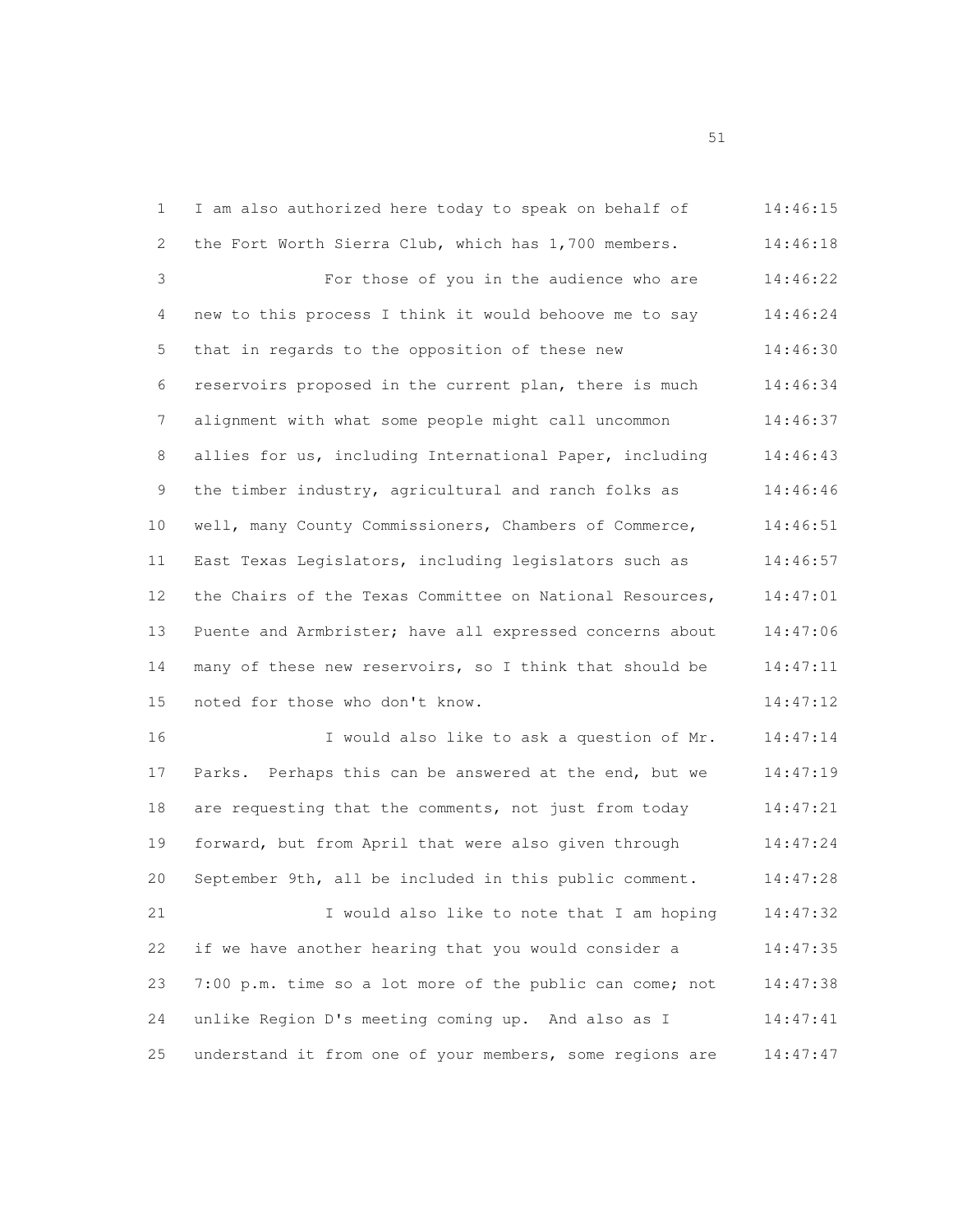1 having more than one public hearing. 14:47:49

|  |  | 1.17. |  |
|--|--|-------|--|

| 2  | It is difficult for the public to come in               | 14:47:53 |
|----|---------------------------------------------------------|----------|
| 3  | the middle of the day. I am very pleased that you are   | 14:47:57 |
| 4  | letting each individual speak today. We had some        | 14:47:59 |
| 5  | members refuse to come because of what happened at the  | 14:48:01 |
| 6  | last meeting with the alignment that was made. Some     | 14:48:03 |
| 7  | folks drove, some of the committee may not know, all of | 14:48:06 |
| 8  | the way from Austin, four hours to speak last time, and | 14:48:10 |
| 9  | they were not allowed to because they were aligned. And | 14:48:13 |
| 10 | many of the East Texas people that drove over two and a | 14:48:17 |
| 11 | half hours were not also allowed to speak.              | 14:48:21 |
| 12 | As we all know there are four new dams                  | 14:48:22 |
| 13 | proposed in this plan: Marvin Nichols; Fastrill         | 14:48:25 |
| 14 | Reservoir, which would destroy the possibility of the   | 14:48:31 |
| 15 | Neches River National Wildlife Refuge; the Lower Bois   | 14:48:34 |
| 16 | D'Arc Reservoir; and Ralph Hall Lake.                   | 14:48:38 |
| 17 | As you know some officials have come                    | 14:48:42 |
| 18 | before you today who don't support these four new       | 14:48:43 |
| 19 | reservoirs. These reservoirs would all have staggering  | 14:48:47 |
| 20 | negative impact --                                      | 14:48:51 |
| 21 | TIMEKEEPER: 30 seconds, Ms. Beving.                     | 14:48:51 |
| 22 | MS. RITA BEVING: -- taking land and                     | 14:48:51 |
| 23 | livinghoods of thousands of unwilling Texans,           | 14:48:55 |
| 24 | devastating wildlife, and hurting ranch, timber, and    | 14:48:57 |
| 25 | farming industries.                                     | 14:49:00 |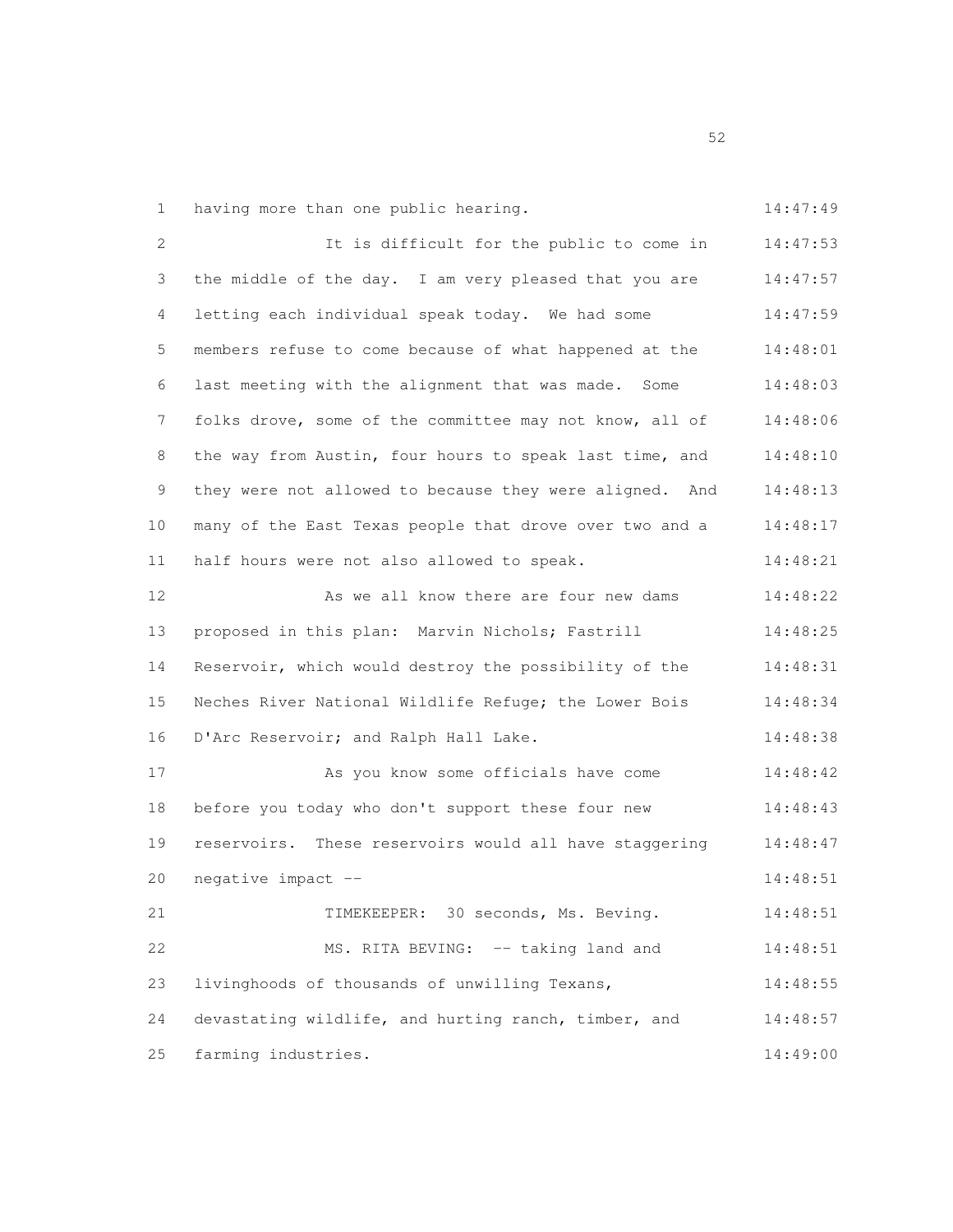1 I ask that all of you on the committee, 14:49:01 because you have heard us before, that you consider that 14:49:03 you have more than 70 percent of the water you need in 14:49:06 existing reservoirs. You don't need to destroy Texans' 14:49:08 land with new reservoirs to get the water supply we all 14:49:14 need through 2060. Thank you. 14:49:19 7 MR. PARKS: Thank you, Ms. Beving. Jean 14:49:25 8 Black, and then following Ms. Black will be Charles 14:49:33 Allen. 14:49:35 10 MS. JEAN BLACK: Hello. My name is Jean 14:49:35 Black. I am a resident of Dallas County, Texas. My 14:49:40 12 home -- and a property owner in Bowie County, Texas. My 14:49:43 property is located approximately three miles from the 14:49:46 proposed dam in Bowie County. I would like to see 14:49:49 Marvin Nichols go in, but most of the timber has been 14:49:56 cut from that area and most of it is swampland. I am 14:50:01 17 for Marvin Nichols, and I appreciate you, Region C. 14:50:08 MR. PARKS: Thank you, Ms. Black. Charles 14:50:17 19 Allen, and then I think it's Ronda if it is -- if 14:50:20 it's -- if that's -- if I'm mispronouncing the first 14:50:27 name, I apologize. Visintainer will be the next 14:50:28 speaker. 14:50:31 MR. CHARLES ALLEN: Thank you for the 14:50:34 opportunity to speak today. My name is Charles Allen. 14:50:35 I'm from Dallas, Texas. I own a small business, Trinity 14:50:38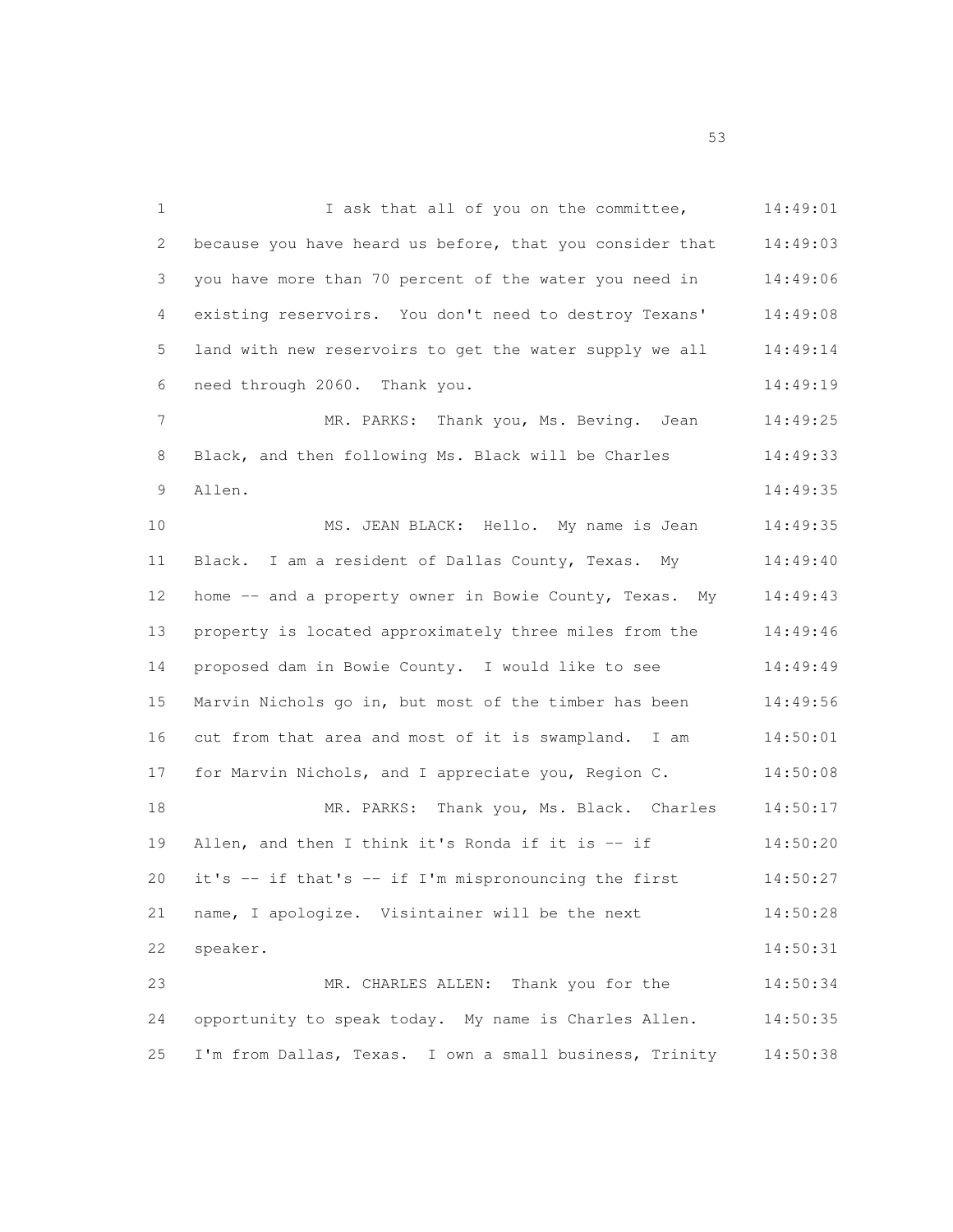River Expeditions, and I do canoe trips on the Trinity 14:50:40 Watershed. 14:50:43 I would like to say that to your credit 14:50:44 this group has already recommended conservation, 14:50:46 recycled water, and obtaining water from existing 14:50:49 sources that meet projected unmet need in the next half 14:50:52 century. 14:50:52 You have also chosen additional existing 14:50:57 9 reservoirs as alternative strategies to fulfill any  $14:51:00$  margin of error. Together these lower impact existing 14:51:06 resources provide about 98 percent more water than 14:51:08 needed to fulfill unmet needs in 2060 on a regionwide 14:51:12 basis. 14:51:17 With these sources alone you have 14:51:18 fulfilled your responsibility to plan prudently for 14:51:20 future water supplies. Given that you have fulfilled 14:51:24 your responsibility with these lower impact available 14:51:26 sources, I am utterly dismayed that you are additionally 14:51:30 recommending permanently drowning floodplain acreages 14:51:36 almost as large as East Texas Big Thicket National 14:51:38 Preserve and five national forest wilderness areas 14:51:43 combined. 14:51:43 I make my living off the Trinity River 14:51:48 bottoms by conducting canoe trips and people pay me to 14:51:53 see wildlife: the trees, the natural areas, the 14:51:55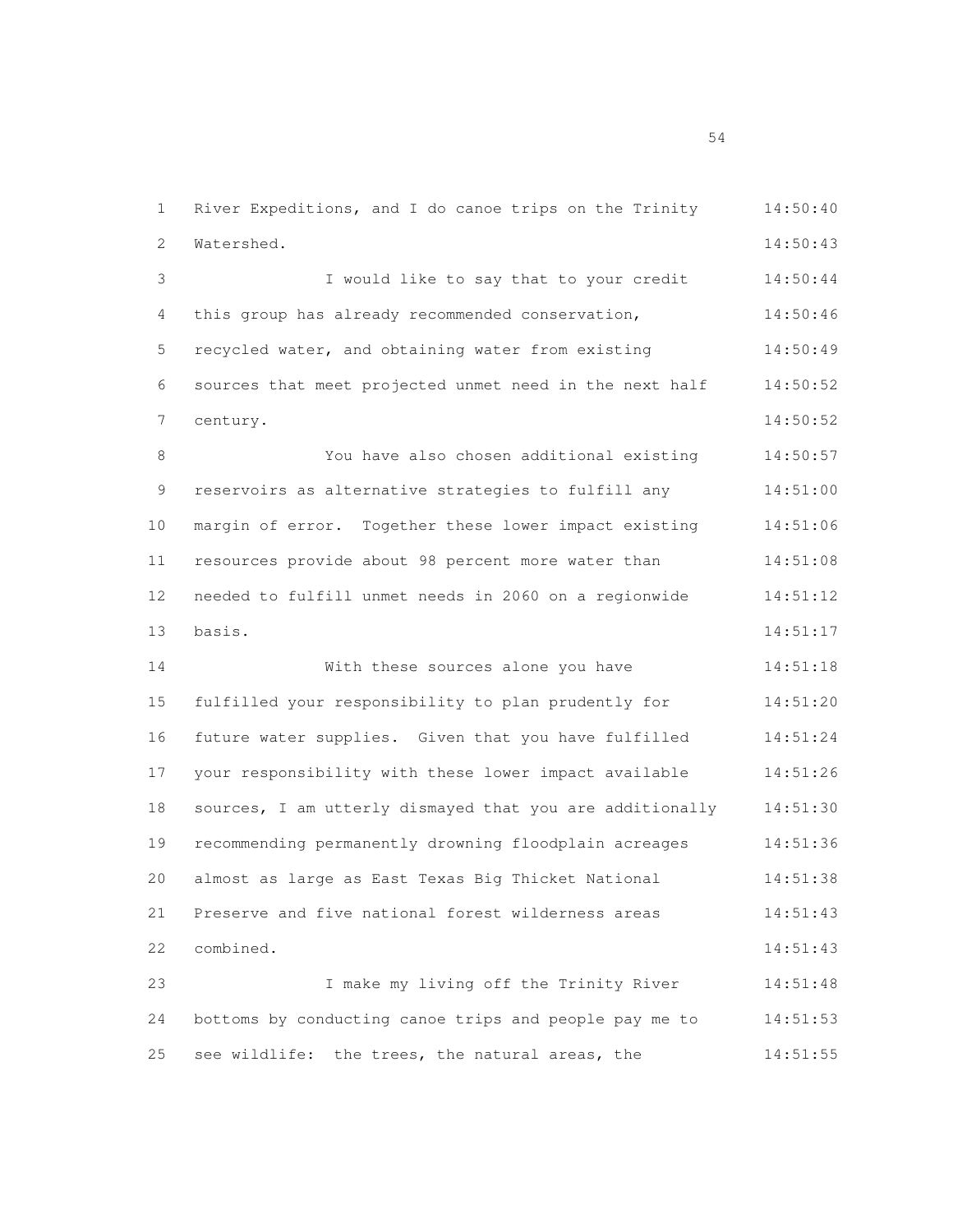riparian habitat. 14:52:00 There are people in East Texas that make 14:52:01 their living off the rivers and the floodplains down 14:52:03 there, too. Whether it's ranching, or farming, or 14:52:07 hunting, timber production, they deserve to be able to 14:52:09 make a living off of their floodplain and their acreage 14:52:13 7 down there, too. Thank you. 14:52:16 8 MR. PARKS: Thank you, Mr. Allen. Ms. 14:52:20 Visintainer will be our next speaker, and then Becky 14:52:26 Bornhorst. 14:52:30 MS. RONDA VISINTAINER: Good afternoon. 14:52:38 My name is Ronda Visintainer. I'm president of the 14:52:39 American -- the Fort Worth branch of the American 14:52:41 14 Society of Civil Engineers. 14:52:42 I am here this afternoon to lend our 14:52:43 support of the initially proposed Region C Water Plan. 14:52:47 A 100% of the Board of Directors of the Fort Worth 14:52:51 branch voted aye on submittal of this letter of support 14:52:54 as we recognize maintaining an environment supportive of 14:52:55 the standard of living to which the region is accustomed 14:52:59 as well as sustaining economic development in our region 14:53:02 relies on adequate water supplies. 14:53:04 As a synopsis our letter supports the 14:53:06 plan's conservation recommendations, recycling 14:53:10 recommendations, and expanding use of existing supplies, 14:53:12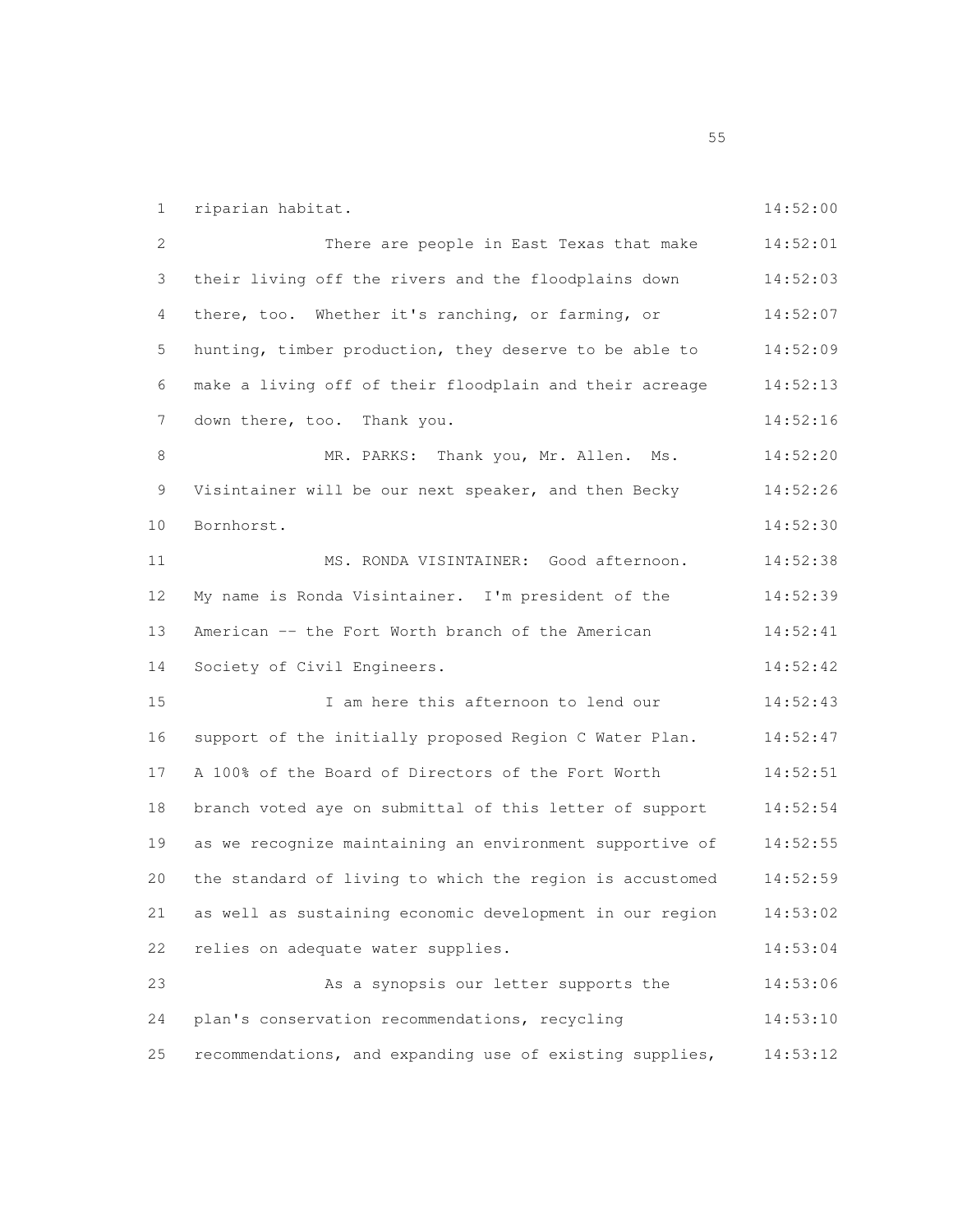as well as further study of acquisition and connection 14:53:14 2 of other existing and proposed sources. 14:53:17 Respectfully submit the letter of support 14:53:20 from the Fort Worth branch of ASCE to Mr. Parks. Thank 14:53:22 you for your time. 14:53:26 MR. PARKS: Thank you. 14:53:29 Becky Bornhorst and then Mr. James 14:53:32 Gathings. 14:53:32 MS. BECKY BORNHORST: Hello. My name is 14:53:37 Becky Bornhorst. I am a citizen of DeSoto, Texas, and 14:53:39 my father owns ancestral land in Leon County and in 14:53:42 12 Cherokee County in East Texas. 14:53:48 13 I am here today to urge you to revise your 14:53:49 water plan to omit all new reservoirs from the 14:53:53 recommended and alternative strategy. Official policy 14:53:57 should be to fulfill our projected water needs with 14:54:00 existing reservoirs, conservation measures, and recycled 14:54:02 water. Your own draft plan admits that building new 14:54:06 reservoirs will negatively impact environmental, 14:54:11 agricultural, and rural resources far more than 14:54:14 utilizing the existing ones. 14:54:17 These new reservoirs will require the 14:54:19 confiscation of over 375,000 acres of productive private 14:54:24 lands from thousands of unwilling sellers. You may have 14:54:26 the power to confiscate family farms and ranches but you 14:54:30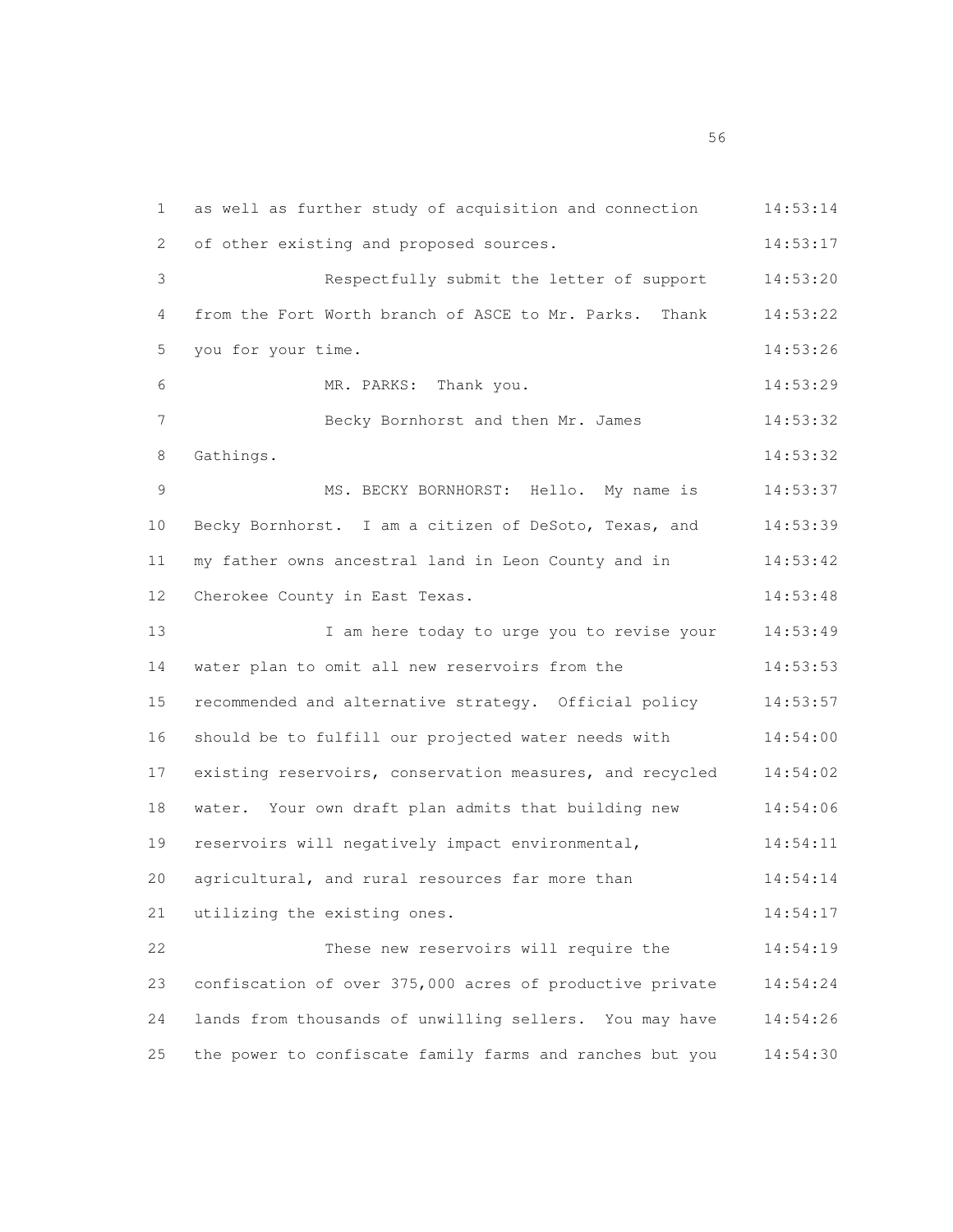have a moral obligation to only do so after you have 14:54:35 exhausted all other possibilities. 14:54:39 The burden of proof should be on the 14:54:41 4 agency; not on the public, and so far you have not  $14:54:43$  proved the necessity of building new reservoirs over 14:54:48 using existing water supplies. 14:54:51 I thank you for the work you have done so 14:54:53 far on this plan, but I urge you to go back to the 14:54:56 9 drawing board. Thank you. 14:54:59 10 MR. PARKS: Thank you, Ms. Bornhorst. 14:55:01 Next speaker is Mr. James Gathings. 14:55:03 MR. JAMES GATHINGS: My name is James 14:55:06 13 Gathings and I reside in Euless, Texas. I come as a 14:55:12 14 private citizen to support this plan. 14:55:15 I think the main thing I would like to say 14:55:18 is that a plan is never cast in concrete, and I can see 14:55:21 this as being an ongoing process that will change as 14:55:28 time goes by. I do have one suggestion I would like to 14:55:31 convey to you people, and that is we need a better 14:55:35 public education program on water problems that occur in 14:55:39 21 this section. 14:55:45 I think you ought to form a speakers 14:55:46 bureau that goes out and talks to the various 14:55:51 organizations about the water problems here and talk 14:55:53 about the solutions that you have presented. 14:55:55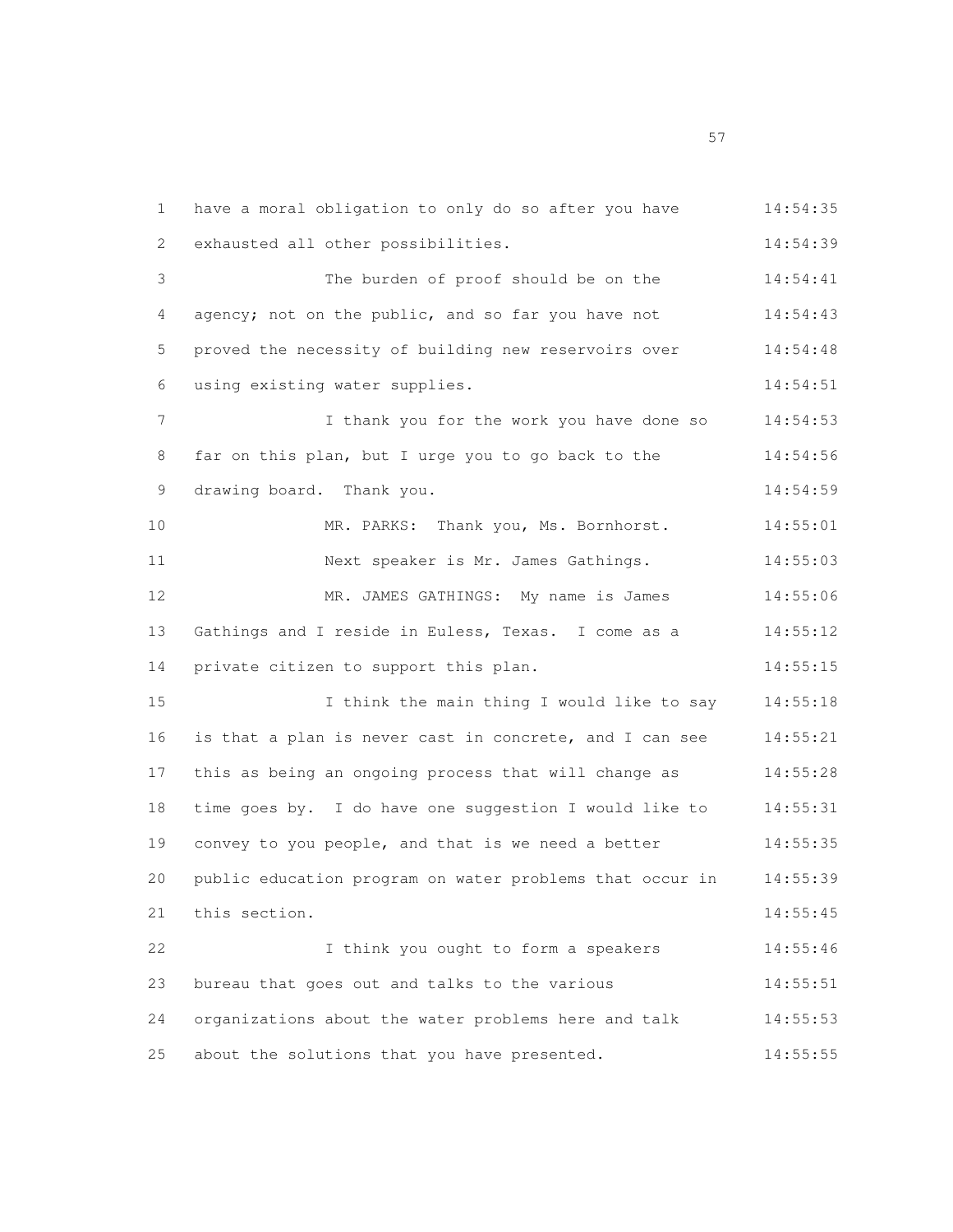So that would be my primary interest right 14:56:01 now is to immediately start an education program on 14:56:04 conservation and reuse. 14:56:08 MR. PARKS: Thank you, Mr. Gathings. 14:56:15 Next speaker will be Robert Larson, and 14:56:19 then Carol Nash. 14:56:25 MR. ROBERT LARSON: I am Robert Larson 14:56:34 from Carrollton, Texas. Thank you for the opportunity 14:56:35 to speak today. 14:56:38 As Mr. Frost said better than I can, the 14:56:39 Region D Water Planning Group where Marvin Nichols 14:56:43 Reservoir would be relocated has found that building 14:56:47 that reservoir would be inconsistent with protecting 14:56:51 agricultural and natural resources of the region. 14:56:55 The people who know the area best are 14:56:57 opposed to Marvin Nichols and have asked that it not be 14:57:00 in any regional water plan. And as other people have 14:57:04 18 said about the number of acres and so on, and I won't 14:57:08 repeat, some of Texas' best remaining bottomland, 14:57:09 hardwood forest, and crucial wildlife habitat would be 14:57:13 lost forever, including the extremely high quality 14:57:15 proposed Neches River National Wildlife Refuge. 14:57:15 Building any one of these reservoirs is 14:57:24 going to be highly controversial. I'd just ask the 14:57:26 Board "Why are you choosing the most high risk plan?" 14:57:30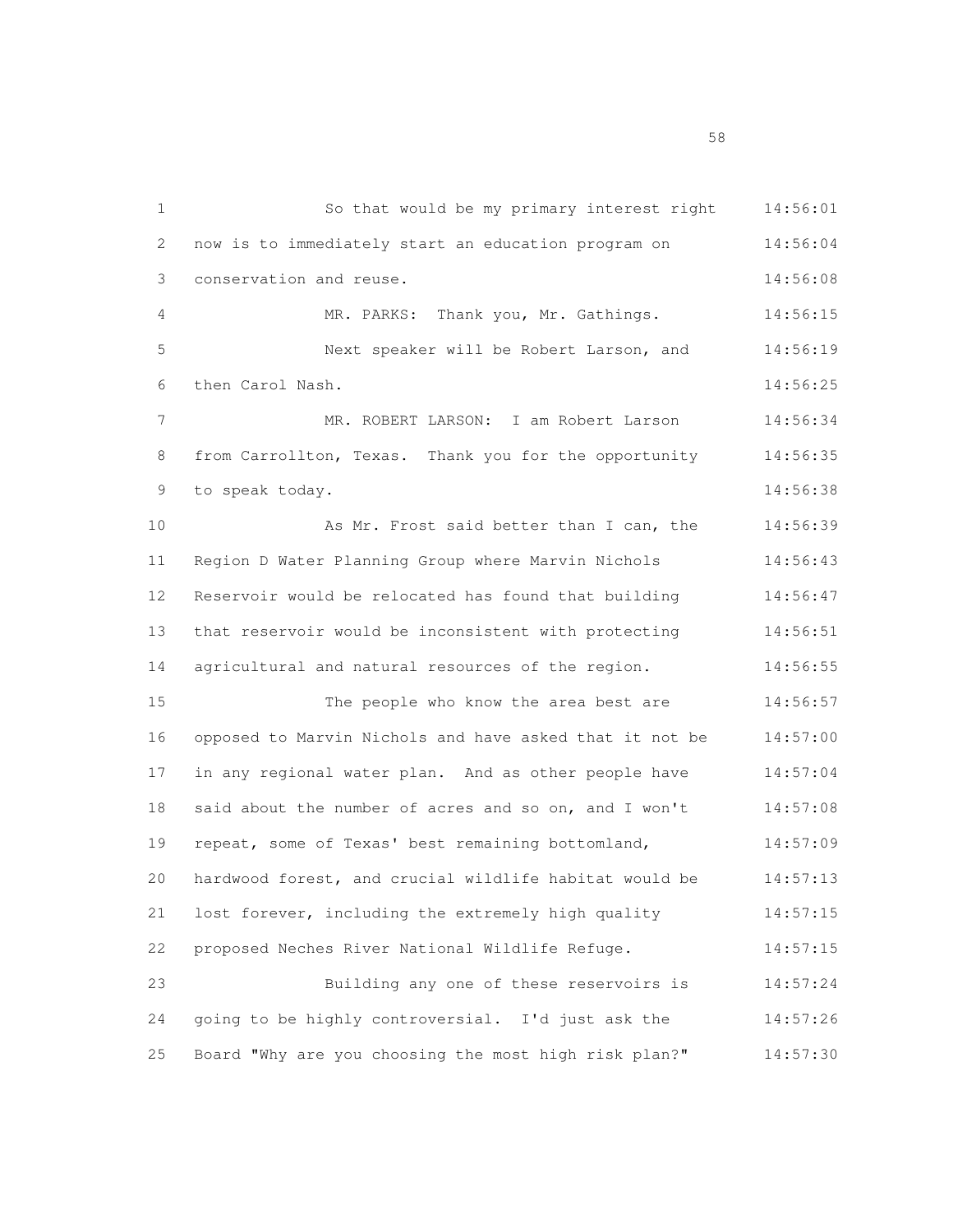| $\mathbf{1}$ | MR. PARKS: Thank you, Mr. Larson.                        | 14:57:35 |
|--------------|----------------------------------------------------------|----------|
| 2            | Carol Nash.                                              | 14:57:37 |
| 3            | MS. CAROL NASH: Hello. I'm Carol Nash                    | 14:57:39 |
| 4            | and I am a teacher, a science teacher, for Dallas ISD at | 14:57:40 |
| 5            | their Environmental Education Center. I teach            | 14:57:45 |
| 6            | prekindergarten through 12th grade, and there are        | 14:57:50 |
| 7            | teachers about nature, from botany to zoology, and       | 14:57:53 |
| 8            | sometimes that means I get 7th and 8th graders, and      | 14:57:55 |
| 9            | bird-watching is not really on their agenda.             | 14:58:00 |
| 10           | So I take a deep breath and I repeat my                  | 14:58:02 |
| 11           | mantra which is: that in the end we will conserve only   | 14:58:04 |
| 12           | what we love, we will love only what we understand, and  | 14:58:07 |
| 13           | we will understand what we have been taught.             | 14:58:11 |
| 14           | So I can only attribute your failure to                  | 14:58:12 |
| 15           | understand the value of conserving our irreplaceable     | 14:58:14 |
| 16           | natural resources to a failure of education; not that    | 14:58:19 |
| 17           | you are uneducated, but perhaps when you got your MBA or | 14:58:21 |
| 18           | your engineering degree, or even the English majors      | 14:58:25 |
| 19           | among us, you missed the seminar in biodiversity and     | 14:58:25 |
| 20           | habitat loss.                                            | 14:58:25 |
| 21           | These areas which you propose to drown are               | 14:58:35 |
| 22           | irreplaceable. These are the centers of biodiversity in  | 14:58:37 |
| 23           | our state. I recently went to a discussion about the     | 14:58:41 |
| 24           | proposal to reintroduce the endangered Louisiana Black   | 14:58:41 |
| 25           | Bear into East Texas. They analyzed the habitat          | 14:58:47 |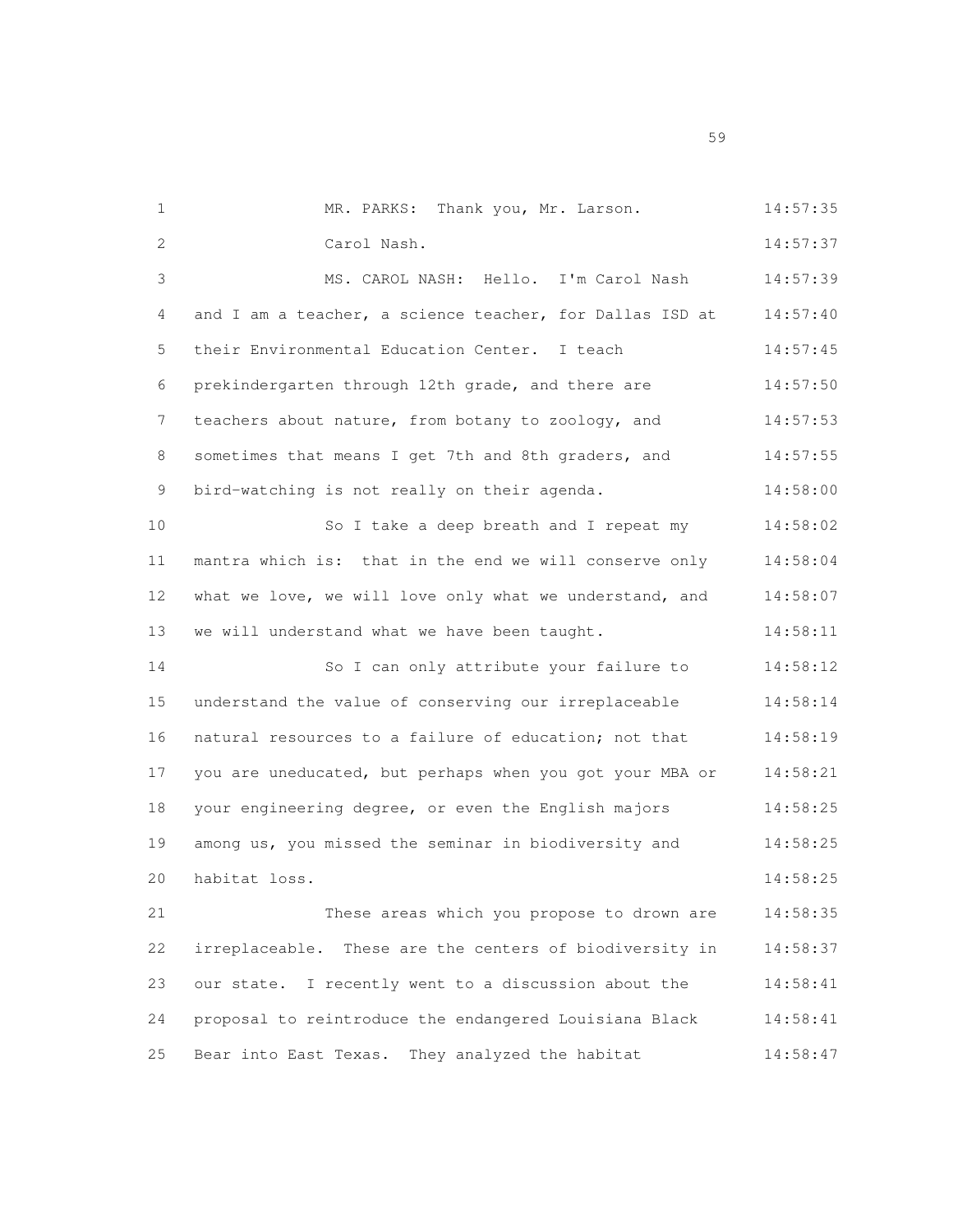basically from east of I-35, from the Red River to the 14:58:51 coast, and the two top habit areas, one is the Neches 14:58:54 River proposed wildlife refuge, and the other was the 14:59:00 Sulphur River Basin. 14:59:00 These are two of the areas which you are 14:59:05 proposing to drown. These areas will never be replaced. 14:59:08 I could give you a lot of really interesting bear 14:59:09 8 biology that went along with this, but we'll skip that. 14:59:13 So in conclusion I really think that we 14:59:17 need to think about the future generations of Texas; not 14:59:20 just here in the Metroplex, but everywhere in our state, 14:59:23 and also the plants and animals that share our state. 14:59:28 13 I have a homework assignment for everyone. 14:59:33 One is to study Beth Johnson's tables a little bit 14:59:36 better; and the other is to find a copy of Dr. Seuss' 14:59:42 book, The Lorax, easily attainable, and read it to your 14:59:45 grandchildren, your children, or a neighborhood child, 14:59:48 and then discuss that book with them and try to rethink 14:59:50 your own actions in light of that book. 14:59:55 Another homework assignment is to go to 14:59:59 the saveourrivers.com website and look at some of the 15:00:02 information they have about the river systems that will 15:00:08 be destroyed if these dams are constructed -- 15:00:12 saveTexasrivers.com. Thank you. 15:00:17 MR. PARKS: Thank you, Ms. Nash. 15:00:19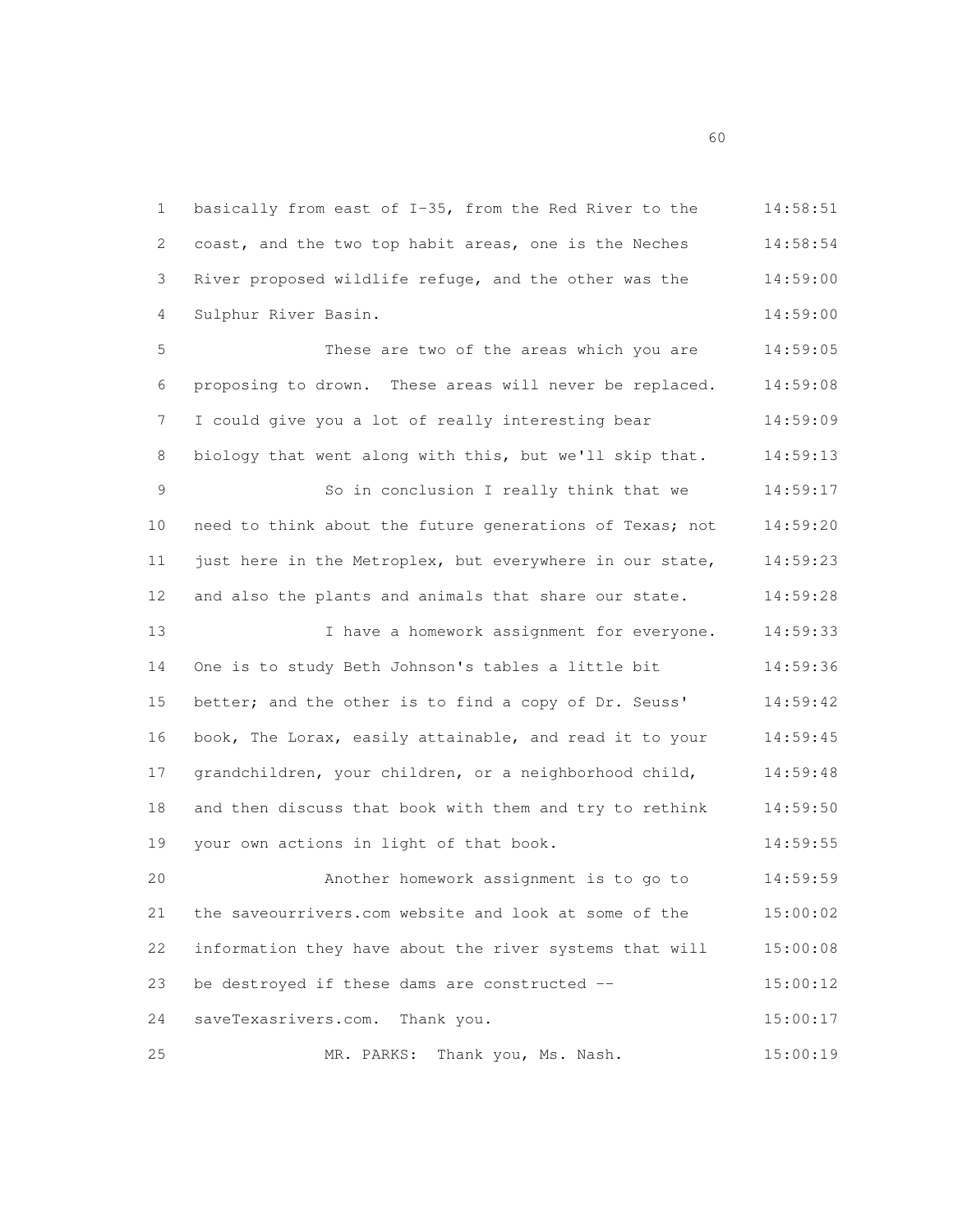Next speaker will be Jan Sanders and then 15:00:21 Molly Rooke. 15:00:26 MS. JAN SANDERS: Good afternoon. Thank 15:00:44 4 you for the opportunity to speak; thanks to the 15:00:45 Legislature for setting up this bottom-up process. 15:00:47 But the more I attend these hearing the 15:00:51 more it gives me a lot of concern because I don't see 15:00:54 8 the results of this process being revealed in the plan. 15:00:58 I do not understand why you are insisting on the new 15:01:03 reservoirs. You yourself have some criteria by which to 15:01:08 11 make that kind of evaluation. The contract was determined as the set of the matrix of the 15:01:15 The other thing is that coming out in this 15:01:17 hearing it is the numbers don't jive. Working from your 15:01:20 figures, your estimates, it doesn't compute. 15:01:27 One of the -- at the earlier hearings one 15:01:35 of the considerations for new reservoirs was that this 15:01:39 source of water would be cheaper, and also the fact that 15:01:43 it would be a bargaining chip to leave these plans in 15:01:47 place so you would have something to negotiate in order 15:01:55 to get a cheaper price. 15:01:57 It really makes me ashamed that we're 15:02:00 using the people of East Texas as bargaining chips, the 15:02:03 habitats, the farms, the hardwood, the beauty of our 15:02:10 state, and the biodiversity of our state as bargaining 15:02:15 chips. It's wrong, flat out. 15:02:22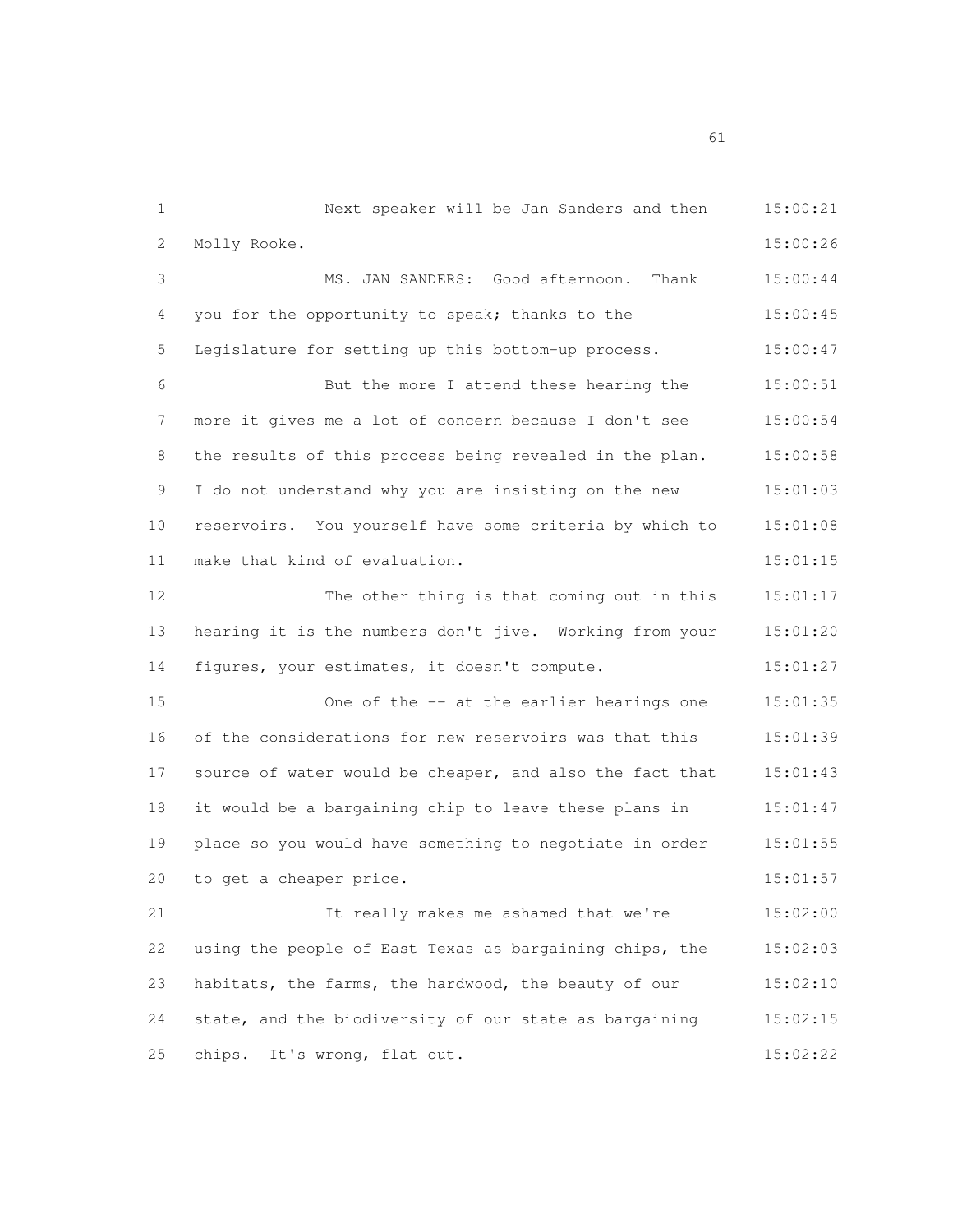| 1  | In your plan you have the criteria for                   | 15:02:26 |
|----|----------------------------------------------------------|----------|
| 2  | making these decisions that includes the impacts, and    | 15:02:32 |
| 3  | you're familiar with it; but somehow or another the one  | 15:02:37 |
| 4  | down at the bottom just trumps all of the others, and    | 15:02:41 |
| 5  | that is that the water providers -- that the consistency | 15:02:45 |
| 6  | with the water suppliers, it seems that that seems to    | 15:02:49 |
| 7  | emerge as the trump card rather than all of these other  | 15:02:54 |
| 8  | criteria because it just doesn't add up.                 | 15:03:00 |
| 9  | What I would like to see in your plan is a               | 15:03:04 |
| 10 | justification, a clear discussion and explanation of why | 15:03:10 |
| 11 | these reservoirs are needed. Study the numbers, study    | 15:03:15 |
| 12 | the conservation and reuse, and the existing reservoirs, | 15:03:21 |
| 13 | et cetera, et cetera. The numbers do not justify --      | 15:03:26 |
| 14 | THE TIMEKEEPER: 30 seconds, Ms. Sanders.                 | 15:03:31 |
| 15 | MS. SANDERS: There is no conscionable                    | 15:03:32 |
| 16 | reason to leave the dangling imminent domain power over  | 15:03:35 |
| 17 | the ranchers and farmers of East Texas and of the        | 15:03:40 |
| 18 | wildlife of East Texas in order to carry out this plan.  | 15:03:44 |
| 19 | It is really wrong.                                      | 15:03:49 |
| 20 | MR. PARKS: Thank you, Ms. Sanders.                       | 15:03:56 |
| 21 | Molly Rooke, and I think the name on the                 | 15:04:00 |
| 22 | next speaker's card is Shelly Seymour.                   | 15:04:02 |
| 23 | MS. MOLLY ROOKE:<br>Thank you. I am Molly                | 15:04:14 |
| 24 | Rooke of Dallas, Texas. On behalf of the Dallas          | 15:04:16 |
| 25 | regional group of the Sierra Club I would like to offer  | 15:04:19 |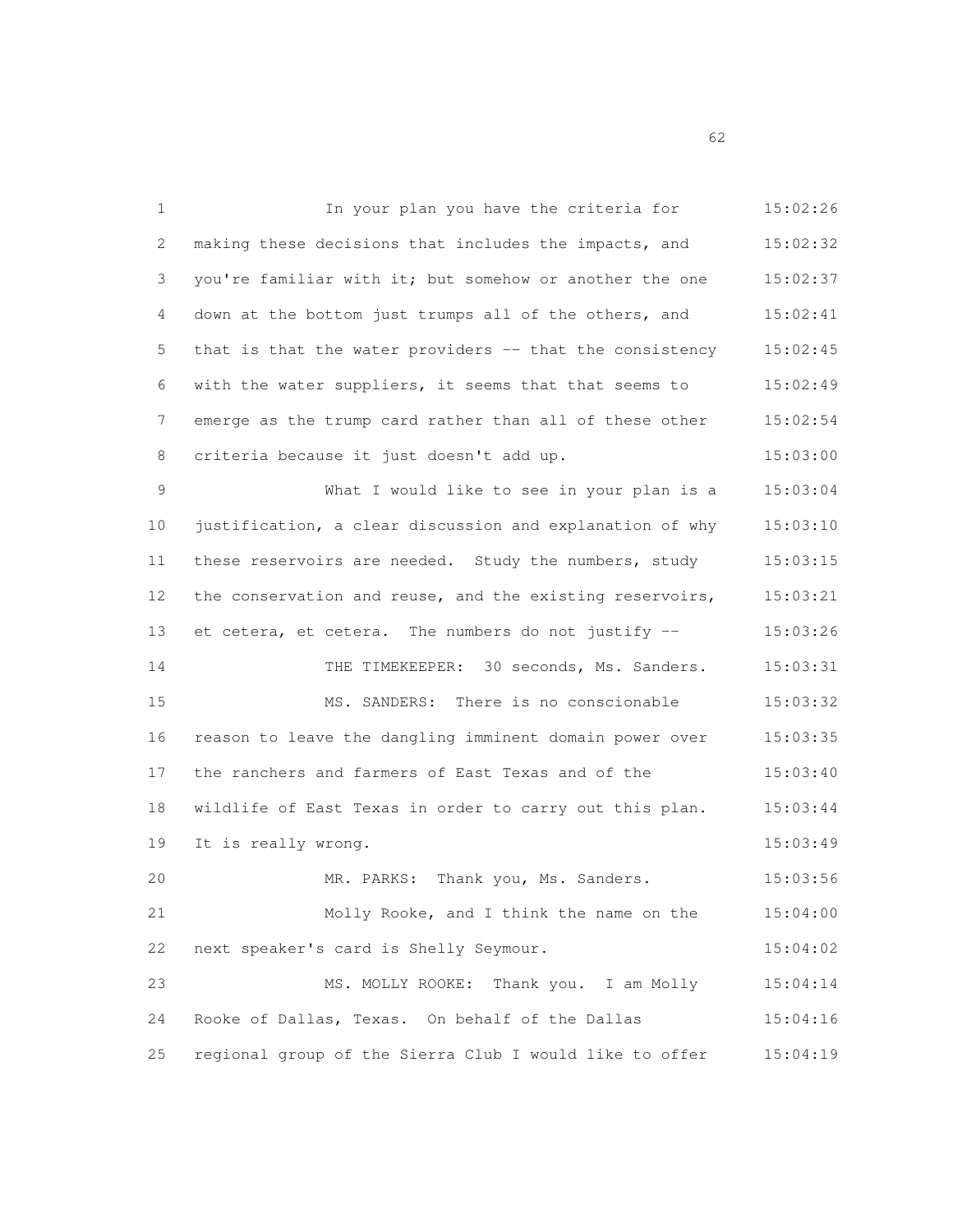| 1           | the following observations and suggestions about the     | 15:04:22 |
|-------------|----------------------------------------------------------|----------|
| 2           | degree to which the draft plan pursues water use         | 15:04:25 |
| 3           | efficiency measures, otherwise known as conservation.    | 15:04:32 |
| 4           | I wish to clarify that when we speak of                  | 15:04:33 |
| 5           | water use efficiency measures or conservation the Sierra | 15:04:35 |
| 6           | Club is not referring to reuse, sometimes called water   | 15:04:41 |
| 7           | recycling. In our view reuse, while a very useful        | 15:04:44 |
| 8           | strategy to maximize the use of existing water supplies, | 15:04:48 |
| $\mathsf 9$ | is more akin to a supply mechanism rather than a means   | 15:04:50 |
| 10          | to assure efficiency at the tap use of water.            | 15:04:55 |
| 11          | If you choose to decline to -- if you                    | 15:04:59 |
| 12          | choose to decline using the suggestions that we offer,   | 15:05:03 |
| 13          | we hereby request that in your responses to public       | 15:05:07 |
| 14          | comments for the final regional plan you state your      | 15:05:12 |
| 15          | rationale to declining our suggestions.                  | 15:05:15 |
| 16          | One, Region C should consider adopting an                | 15:05:19 |
| 17          | approach similar to that of Region L in terms of overall | 15:05:22 |
| 18          | water conservation targets and goals for municipal water | 15:05:27 |
| 19          | suppliers over the 50-year planning period, at least a   | 15:05:30 |
| 20          | one percent reduction per year in GPCD for all retail    | 15:05:34 |
| 21          | water suppliers with a current GPCD of more than 140 and | 15:05:39 |
| 22          | a .25 percent -- that's one-fourth of one percent --     | 15:05:47 |
| 23          | reduction per year in GPCD for all retail water          | 15:05:51 |
| 24          | suppliers with a current GPCD of more than 125, but no   | 15:05:57 |
| 25          | more than 140.                                           | 15:06:03 |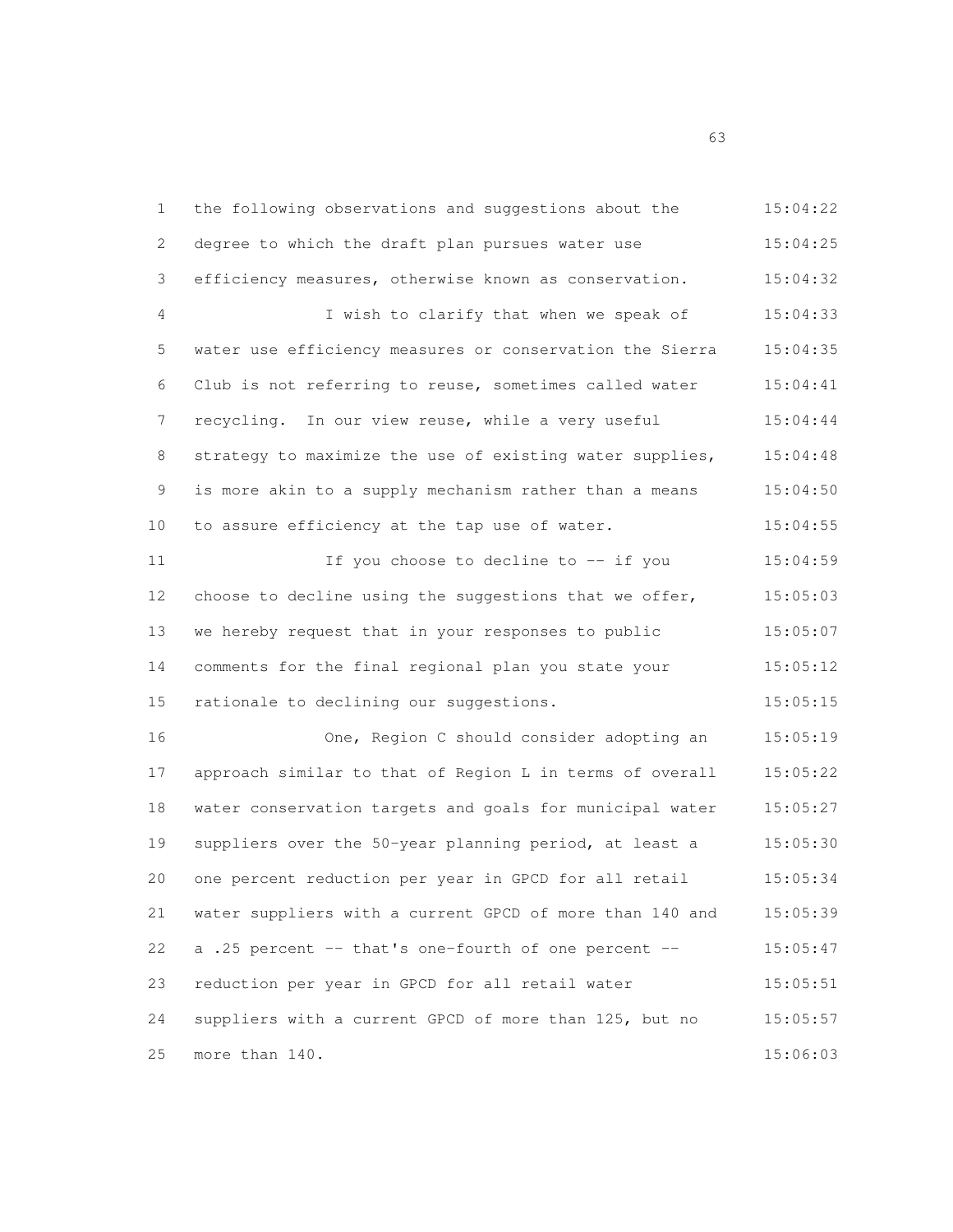| 1           | Region C water planners often tout                      | 15:06:05 |
|-------------|---------------------------------------------------------|----------|
| 2           | proposals for what you call conservation by including   | 15:06:07 |
| 3           | your proposed water reuse volumes; therefore, it is     | 15:06:11 |
| 4           | extremely important to note that these figures I'm      | 15:06:14 |
| 5           | giving for Region L do not include water reuse.         | 15:06:18 |
| 6           | Thus if the current projections in the                  | 15:06:22 |
| 7           | Region C plan for water savings for municipal water     | 15:06:23 |
| 8           | conservation do not reflect the volume that would be    | 15:06:27 |
| $\mathsf 9$ | saved through the current annual reductions proposed by | 15:06:30 |
| 10          | an approach similar to Region L, we urge that the       | 15:06:34 |
| 11          | projections in the Region C plan for water savings from | 15:06:40 |
| 12          | municipal water conservation be adjusted to reflect     | 15:06:45 |
| 13          | those annual reductions.                                | 15:06:46 |
| 14          | Two, Region C should be commended for                   | 15:06:48 |
| 15          | including a large range of conservation measures, BMPS, | 15:06:51 |
| 16          | and suggested water strategies for municipal water      | 15:06:56 |
| 17          | users, including the implementation of Federal clothes  | 15:06:59 |
| 18          | washer standards.                                       | 15:07:03 |
| 19          | Region C should review the data on the                  | 15:07:04 |
| 20          | efficacy of such conservation measures as rain water    | 15:07:09 |
| 21          | harvesting and gray water systems, and reconsider --    | 15:07:13 |
| 22          | THE TIMEKEEPER: 30 seconds, Ms. Rooke.                  | 15:07:16 |
| 23          | MS. ROOKE: -- inclusion of those measures               | 15:07:17 |
| 24          | in the proposed strategies.                             | 15:07:20 |
| 25          | Well, you have the full copy of my                      | 15:07:23 |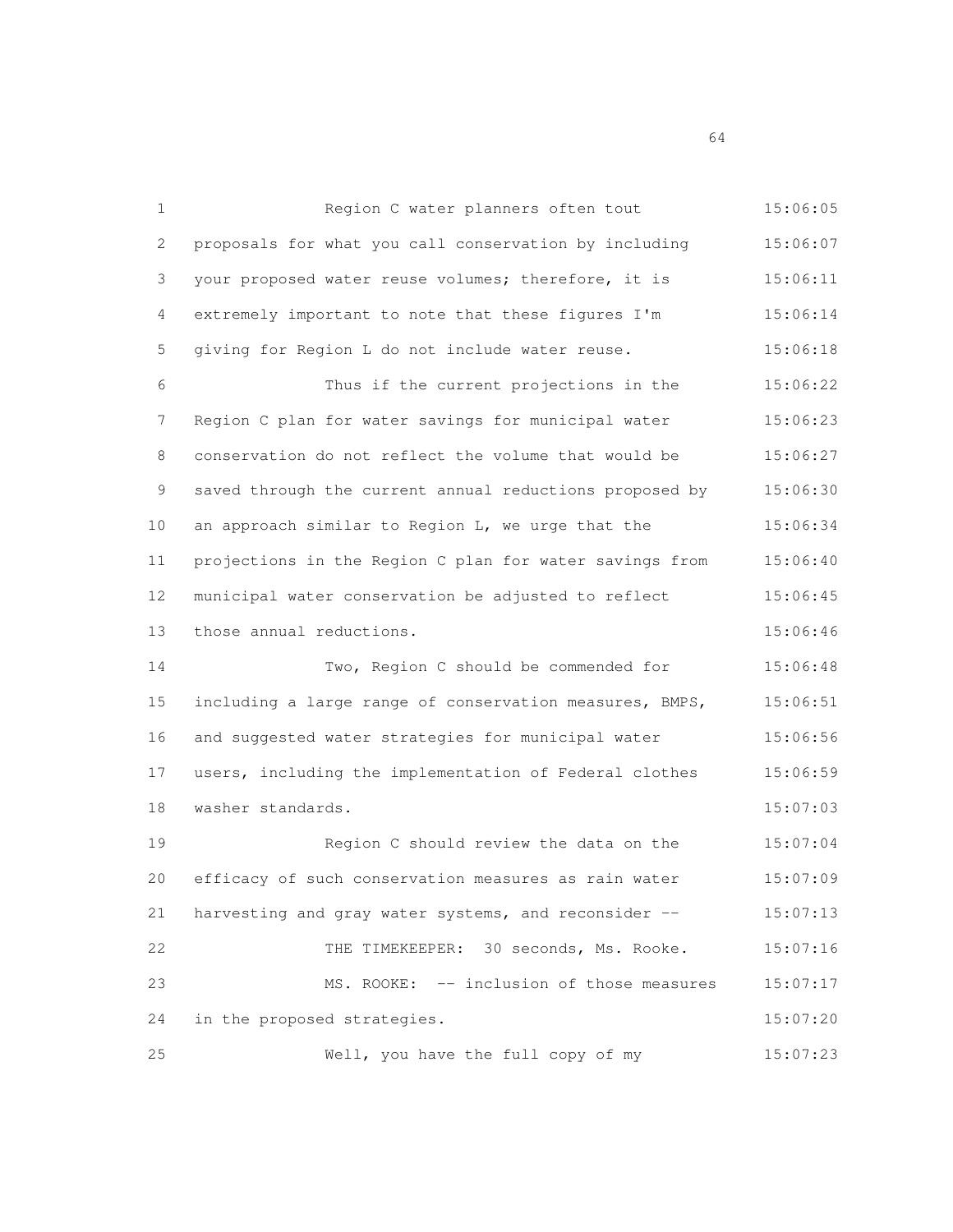| 1              | comments, and I don't have time to go over the rest of  | 15:07:26 |
|----------------|---------------------------------------------------------|----------|
| 2              | it. I wish I did. I just want to say the multidecade    | 15:07:30 |
| 3              | regional plan ought to anticipate reductions in         | 15:07:35 |
| 4              | industrial water use by a reasonable percentage.        | 15:07:38 |
| 5              | Certainly something in the range of 5 to 10% would be a | 15:07:40 |
| 6              | minimum expectation for the long timeframe, and just    | 15:07:45 |
| 7              | read my letter, and I have a copy of my letter for the  | 15:07:48 |
| 8              | media as well.                                          | 15:07:51 |
| $\overline{9}$ | Thank you very much.                                    | 15:07:52 |
| 10             | MR. PARKS: Thank you, Ms. Rooke. Shelly                 | 15:07:55 |
| 11             | Seymore. Have I got -- Shelly was right?                | 15:07:55 |
| 12             | MS. SHELLY SEYMOUR: Yes, thank you. In                  | 15:08:02 |
| 13             | spite of my poor handwriting you got my name right.     | 15:08:03 |
| 14             | MR. PARKS: Okay. No, that's fine. It's                  | 15:08:04 |
| 15             | my poor reading.                                        | 15:08:06 |
| 16             | MS. SHELLY SEYMOUR: My name is Shelly                   | 15:08:06 |
| 17             | Seymour, and I am a resident of Dallas. I am against    | 15:08:08 |
| 18             | the new reservoirs proposed in the Region C Water Plan  | 15:08:10 |
| 19             | because I feel that if North Texans begin to use water  | 15:08:14 |
| 20             | more wisely we won't need these reservoirs.             | 15:08:18 |
| 21             | I feel that Dallas citizens are not                     | 15:08:21 |
| 22             | conservation-minded enough in their uses of water, and  | 15:08:24 |
| 23             | before we propose flooding land in East Texas for the   | 15:08:28 |
| 24             | new reservoirs we need to educate North Texans about    | 15:08:30 |
| 25             | conserving water.                                       | 15:08:35 |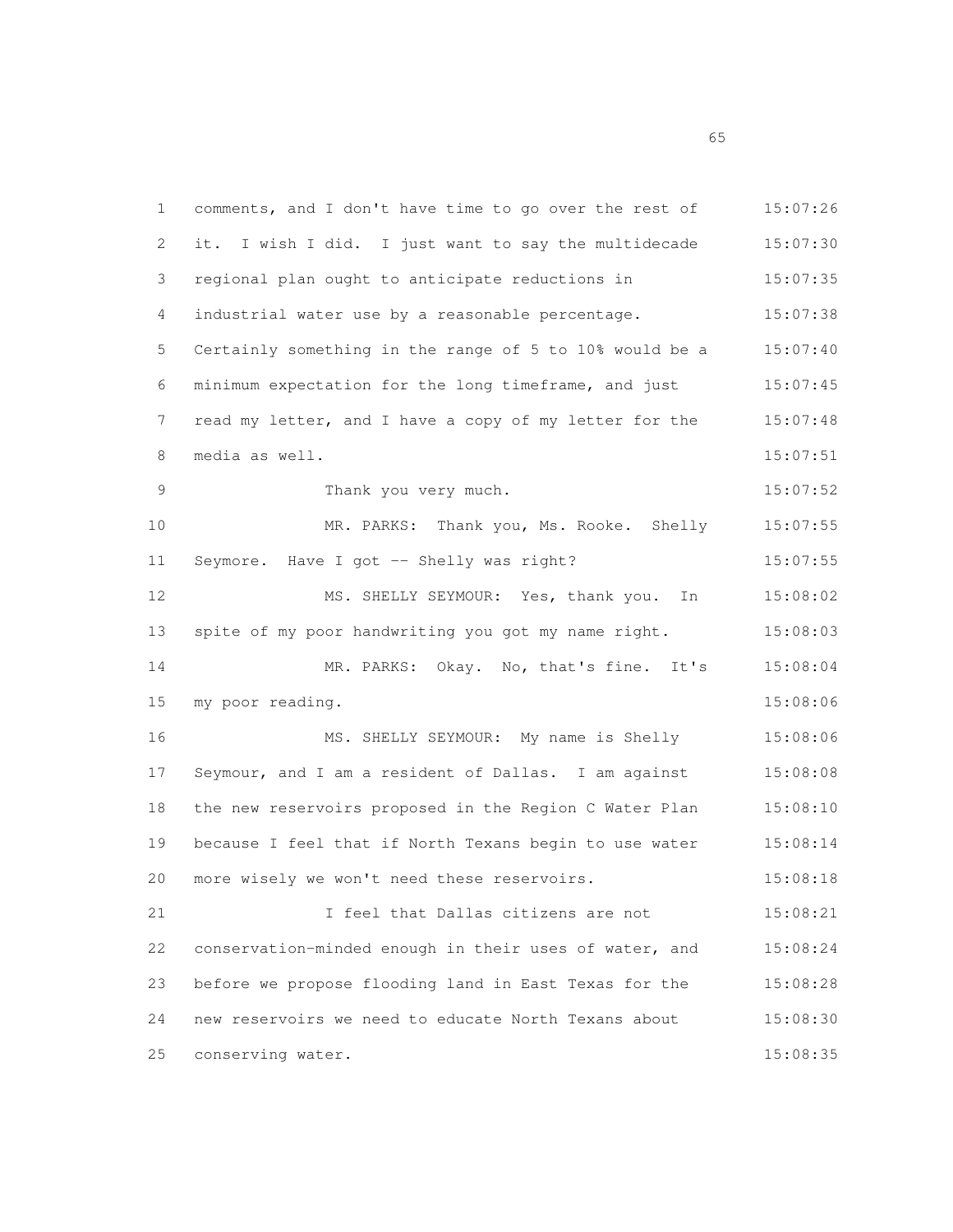| 1           | I don't think North Texans realize they                  | 15:08:36 |
|-------------|----------------------------------------------------------|----------|
| 2           | use more water than people in other areas of the state,  | 15:08:37 |
| 3           | even though we get higher percentage of rainfall.        | 15:08:40 |
| 4           | I don't see enough enforcement of the                    | 15:08:42 |
| 5           | current water conservation measures in Dallas. I see     | 15:08:45 |
| 6           | runoff; I see sprinklers going off in the middle of the  | 15:08:48 |
| 7           | day. I think this leads back to education. I also did    | 15:08:51 |
| 8           | not see mentioned in today's presentation of education   | 15:08:54 |
| $\mathsf 9$ | about wiser landscaping practices, and that's another    | 15:08:58 |
| 10          | conservation measure that Dallas could work harder on.   | 15:09:02 |
| 11          | Before I would support the new reservoirs                | 15:09:06 |
| 12          | I would need to see North Texans working harder at       | 15:09:09 |
| 13          | conserving water and there still be a need -- there will | 15:09:13 |
| 14          | still be a water shortage.                               | 15:09:16 |
| 15          | As many people have pointed out today, if                | 15:09:17 |
| 16          | North Texans used water more wisely, we would not need   | 15:09:20 |
| 17          | these reservoirs. Thank you.                             | 15:09:24 |
| 18          | MR. PARKS: Thank you. The next speaker                   | 15:09:26 |
| 19          | will be Gail Arbetter, and then Michael Boydston.        | 15:09:28 |
| 20          | MS. GAIL ARBETTER: Hi. I'm Gail                          | 15:09:28 |
| 21          | Arbetter. I'm a resident of Dallas, and I am also an     | 15:09:38 |
| 22          | active member of TCNR, the Texas Committee on Natural    | 15:09:40 |
| 23          | Resources. I appreciate this opportunity to add my       | 15:09:45 |
| 24          | comments.                                                | 15:09:49 |
| 25          | One of the responsibilities of any water                 | 15:09:50 |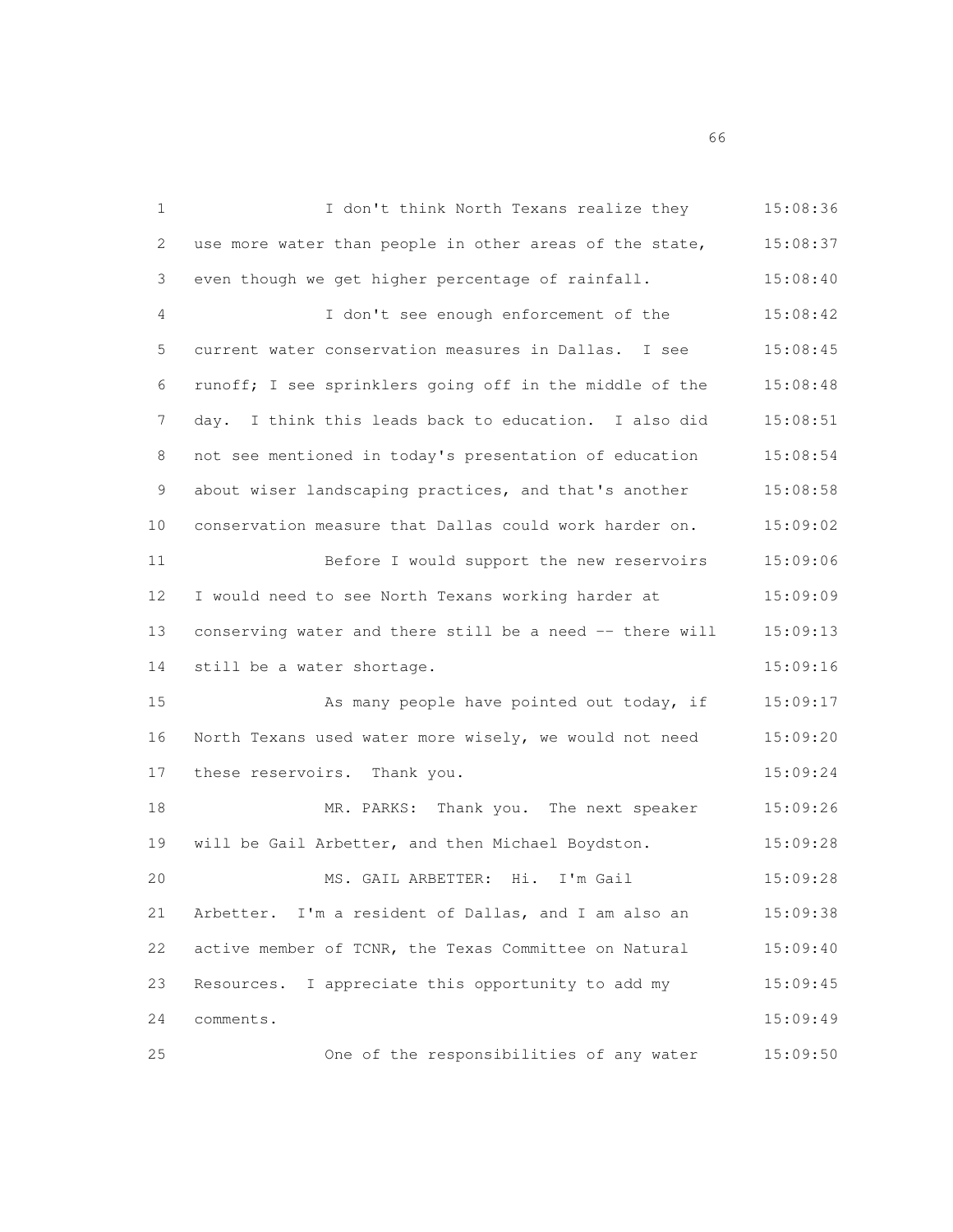1 planning group, including the Region C, is to plan 15:09:53 practically, avoiding high risk strategies for the 15:09:58 region's future; yet your draft plan is full of 15:10:01 controversial projects that stand a high chance of never 15:10:08 5 coming to fruition at all. 15:10:12 Marvin Nichols has unprecedented 15:10:15 7 opposition, as you are aware, from the people and 15:10:18 leaders of Northeast Texas. People from all arenas and 15:10:20 walks of life have banded together as never before to 15:10:25 express their heartfelt and very thoughtful strong 15:10:28 disapproval of this project. People who rarely agree on 15:10:33 12 anything all have banded together and -- to oppose the 15:10:36 new reservoir. 15:10:43 14 It is not that they don't see the 15:10:45 importance of having a source of water, but wasteful 15:10:48 water use and destruction of family property and habitat 15:10:51 is definitely the wrong decision for all of our futures. 15:10:56 Less timberland and plants means more air 15:11:00 pollution, and you all know, I am sure, the critical 15:11:04 status of air pollution around Texas already. We don't 15:11:08 need to further damage the air that we breathe. 15:11:11 Even though it has only been a few months 15:11:16 since everyone heard of Fastrill, already more than a 15:11:20 thousand letters have been sent to Senators and 15:11:24 25 Congressmen in opposition to -- in supporting the  $15:11:30$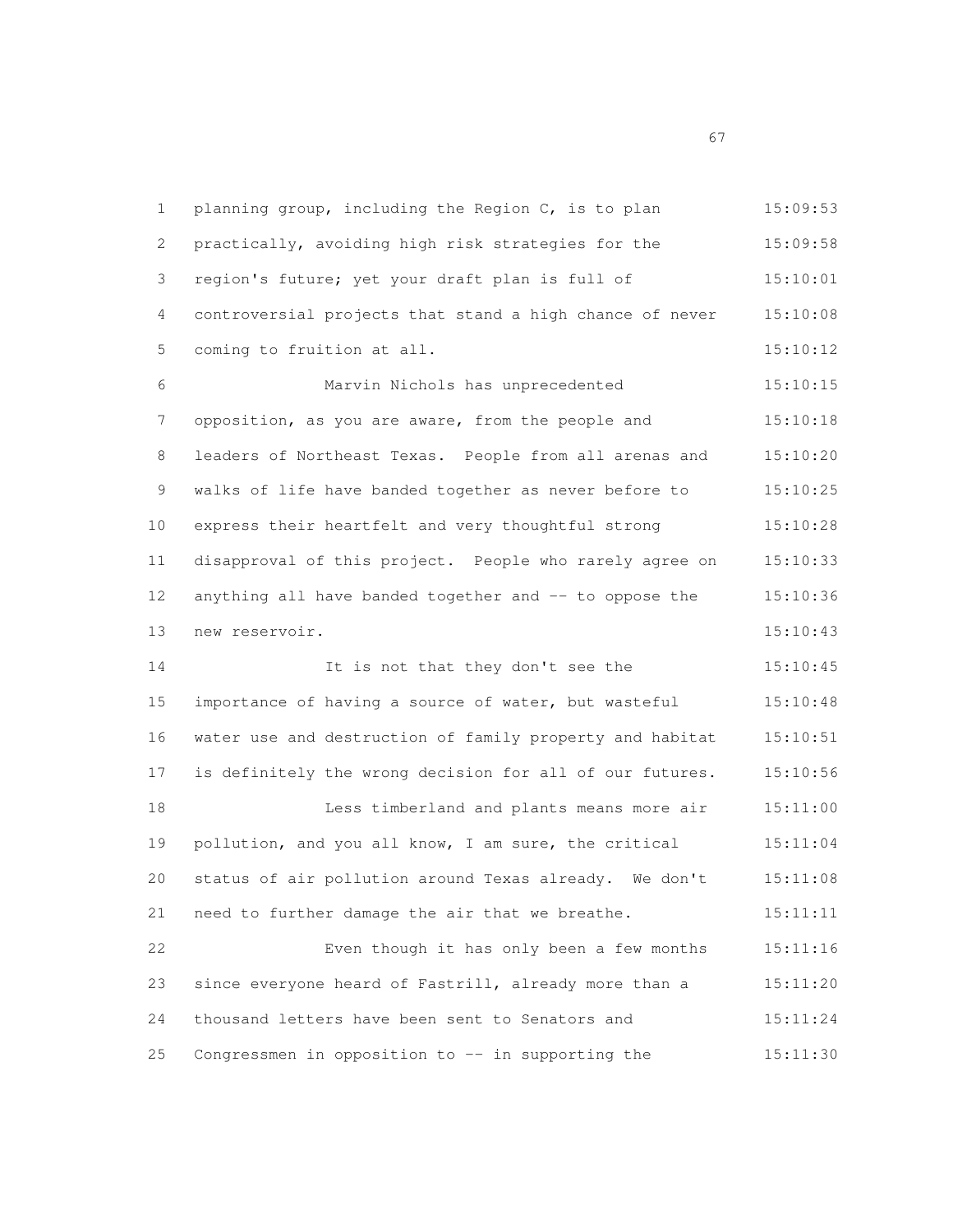| 1             | wildlife refuge it would flood.                         | 15:11:32 |
|---------------|---------------------------------------------------------|----------|
| 2             | We all know the importance of maintaining               | 15:11:36 |
| 3             | our quickly declining wild areas and corridors that     | 15:11:39 |
| 4             | support our lifegiving plants and animals. The people   | 15:11:44 |
| 5             | of Fannin County put so much pressure on their State    | 15:11:48 |
| 6             | Senator, and State Rep, and County Judge that the       | 15:11:55 |
| 7             | Senator removed a Bill to make Lower Bois d'Arc Creek a | 15:11:58 |
| 8             | unique reservoir site just hours before it was due for  | 15:12:03 |
| $\mathcal{G}$ | final passage.                                          | 15:12:04 |
| 10            | You are choosing high risk strategies when              | 15:12:05 |
| 11            | the bird in the hand, efficient and cost effective      | 15:12:10 |
| 12            | strategies, are available as alternatives. There are    | 15:12:13 |
| 13            | viable alternatives which you have looked at, and those | 15:12:17 |
| 14            | will lead to a future that will maintain water          | 15:12:20 |
| 15            | supplies --                                             | 15:12:23 |
| 16            | TIMEKEEPER: 30 seconds, Ms. Arbetter.                   | 15:12:23 |
| 17            | MS. ARBETTER: -- that will maintain                     | 15:12:25 |
| 18            | water supplies without destroying critical              | 15:12:27 |
| 19            | life-supporting natural resources.                      | 15:12:31 |
| 20            | If you think it's because new reservoirs                | 15:12:32 |
| 21            | cost less, think how much more reliable a prediction of | 15:12:35 |
| 22            | cost of water for an existing reservoir is than a       | 15:12:41 |
| 23            | projection of what the cost will be 30 or even 60 years | 15:12:42 |
| 24            | in the future.                                          | 15:12:46 |
| 25            | Please reconsider your current direction                | 15:12:49 |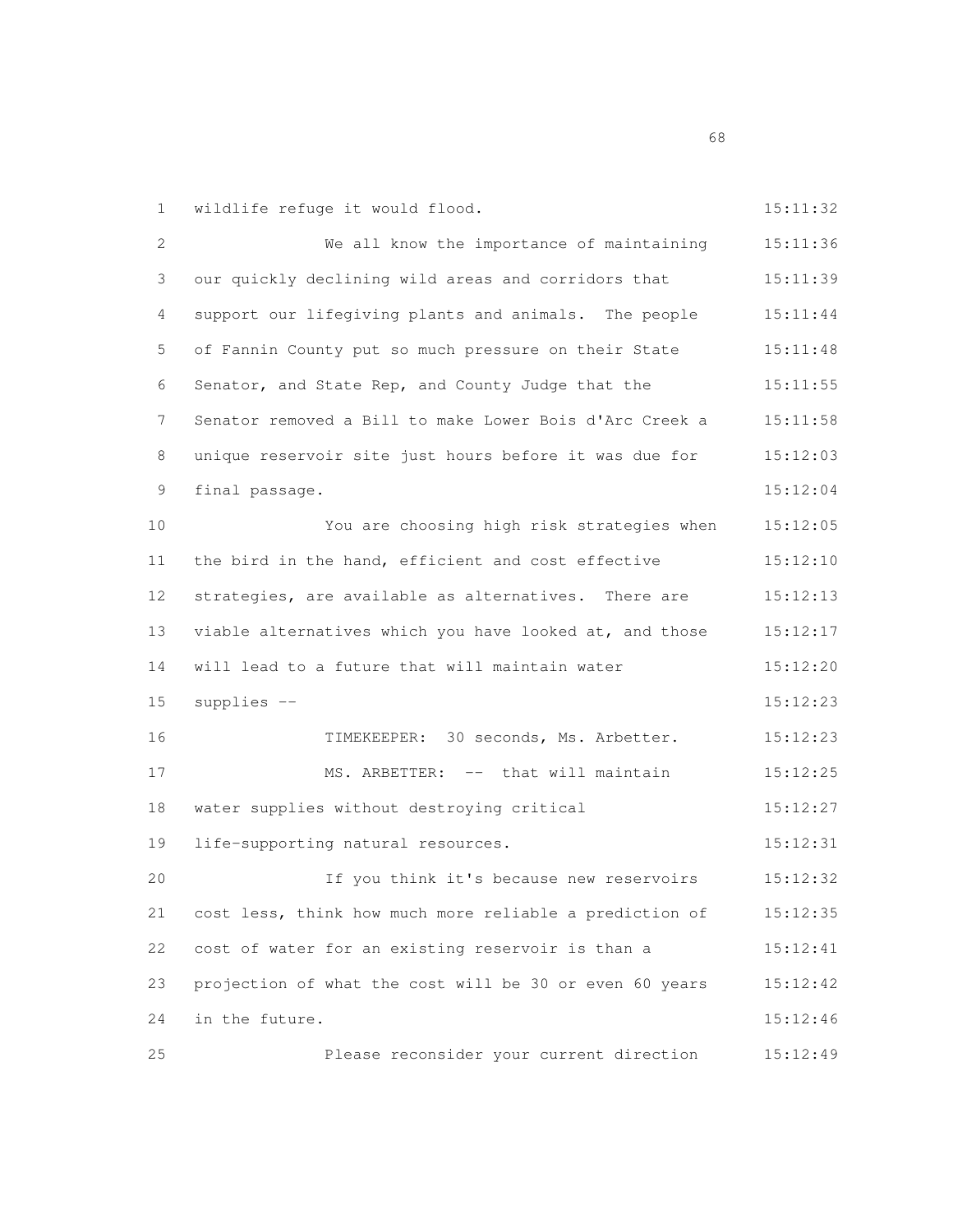1 and think more of the big picture of saving our 15:12:57 wonderful earth and resources for all of us to live a 15:12:59 wonderful life in the future. Thank you. 15:13:02 MR. PARKS: Thank you, Ms. Arbetter. 15:13:03 Michael Boydston, and next would be Albert 15:13:09 Holmes. 15:13:09 MR. MICHAEL BOYDSTON: Good afternoon. 15:13:15 My name is Michael Boydston. I'm a long-time resident 15:13:16 of Dallas, and I am here on behalf of myself and my 15:13:17 family. 15:13:21 I oppose the inclusion of any new 15:13:21 reservoirs in the plan. We don't need them and they are 15:13:23 too costly. It is apparent, as we look around the 15:13:25 state, that sensible conservation measures will do much 15:13:27 more than the plan anticipates to reduce our water 15:13:31 needs. 15:13:36 17 The best practices in water management 15:13:36 around the state are much lower than are included in the 15:13:38 plan. I welcome the plan's emphasis on conservation, 15:13:41 but it is not enough. I'm an optimist. I know we can 15:13:44 do better. Here's why: I looked at figures from the 15:13:48 Texas Water Development Board for 2001 year municipal 15:13:49 23 use in a number of cities. 15:13:54 These are gallons per day figures: 15:13:55 Houston, 160; El Paso, 165; San Antonio, 142; Austin, 15:14:01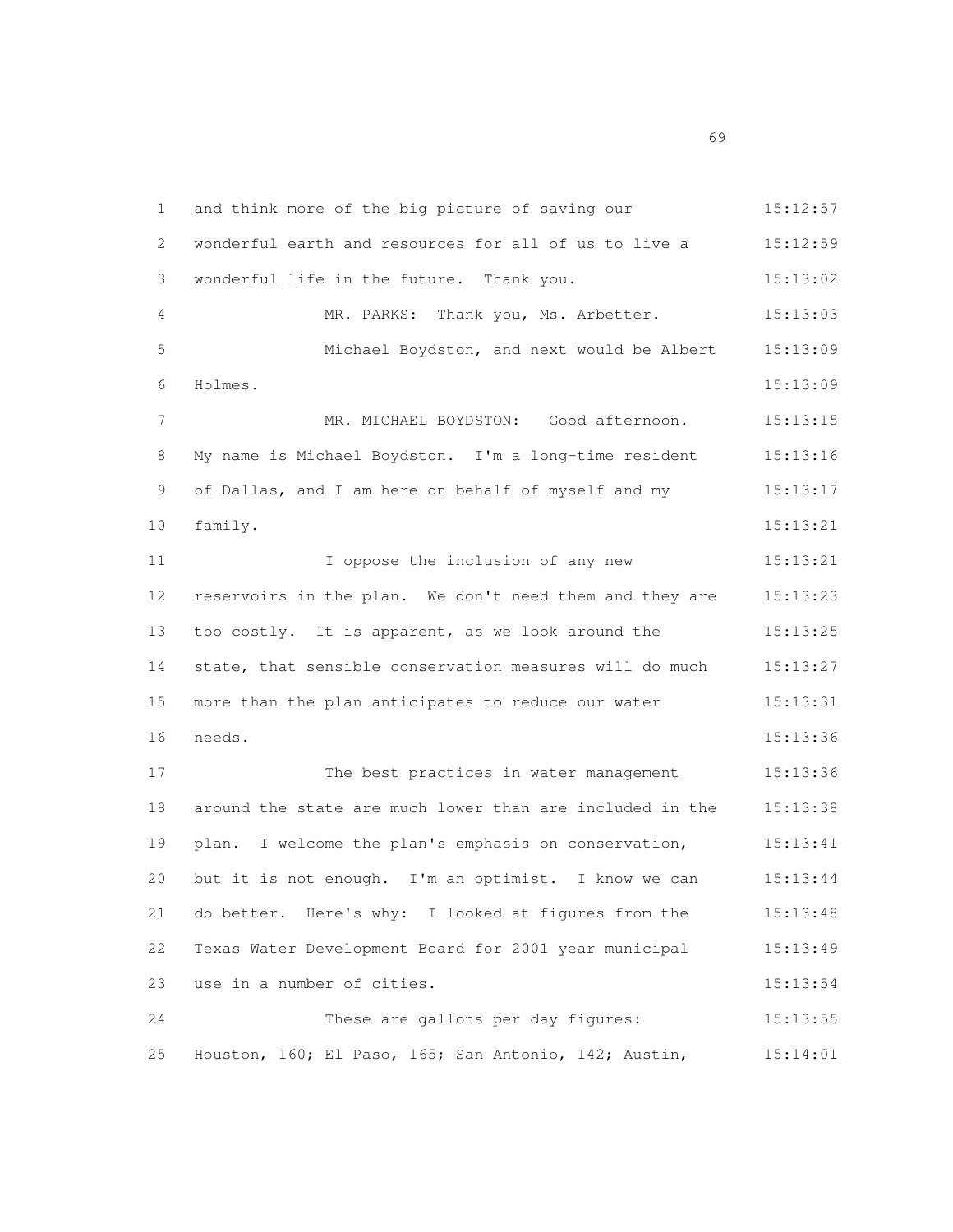132. 15:14:01

| 2  | Now, let's look at some cities in Region                 | 15:14:05 |
|----|----------------------------------------------------------|----------|
| 3  | C: Dallas, 250; University Park, 251; Plano, 279;        | 15:14:06 |
| 4  | Farmers Branch, 292; Highland Park, 356; Addison, 409.   | 15:14:12 |
| 5  | We need to be sure that every city                       | 15:14:21 |
| 6  | achieves measures comparable to those achieved by the    | 15:14:24 |
| 7  | cities with the best practices in Texas. We don't need   | 15:14:27 |
| 8  | to shoot for those with close to the worst.              | 15:14:30 |
| 9  | We need to surpass these levels in the                   | 15:14:33 |
| 10 | future as new technologies and new strategies develop.   | 15:14:34 |
| 11 | We need carrots and sticks in the plan in much greater   | 15:14:34 |
| 12 | quantity than are present currently.                     | 15:14:34 |
| 13 | I've lived in Dallas a long time. I have                 | 15:14:41 |
| 14 | seen the waste, the water running down the streets, the  | 15:14:43 |
| 15 | overwatered lawns. We don't need to spend billions of    | 15:14:47 |
| 16 | dollars; drown farmland, family cemeteries, ranchland,   | 15:14:52 |
| 17 | forests, fields, hunting grounds and homes so that those | 15:14:54 |
| 18 | of us in Dallas and other well-off cities can keep       | 15:14:56 |
| 19 | watering our streets and our sidewalks.                  | 15:15:00 |
| 20 | Now, studies including your own plan have                | 15:15:03 |
| 21 | shown that conservation and reuse, and greater use of    | 15:15:06 |
| 22 | existing sources, will let us live and grow without new  | 15:15:09 |
| 23 | reservoirs. It is hot in Austin and they are still       | 15:15:13 |
| 24 | growing there, and yet they use barely half the water    | 15:15:16 |
| 25 | that we do in Dallas. We can do better.                  | 15:15:19 |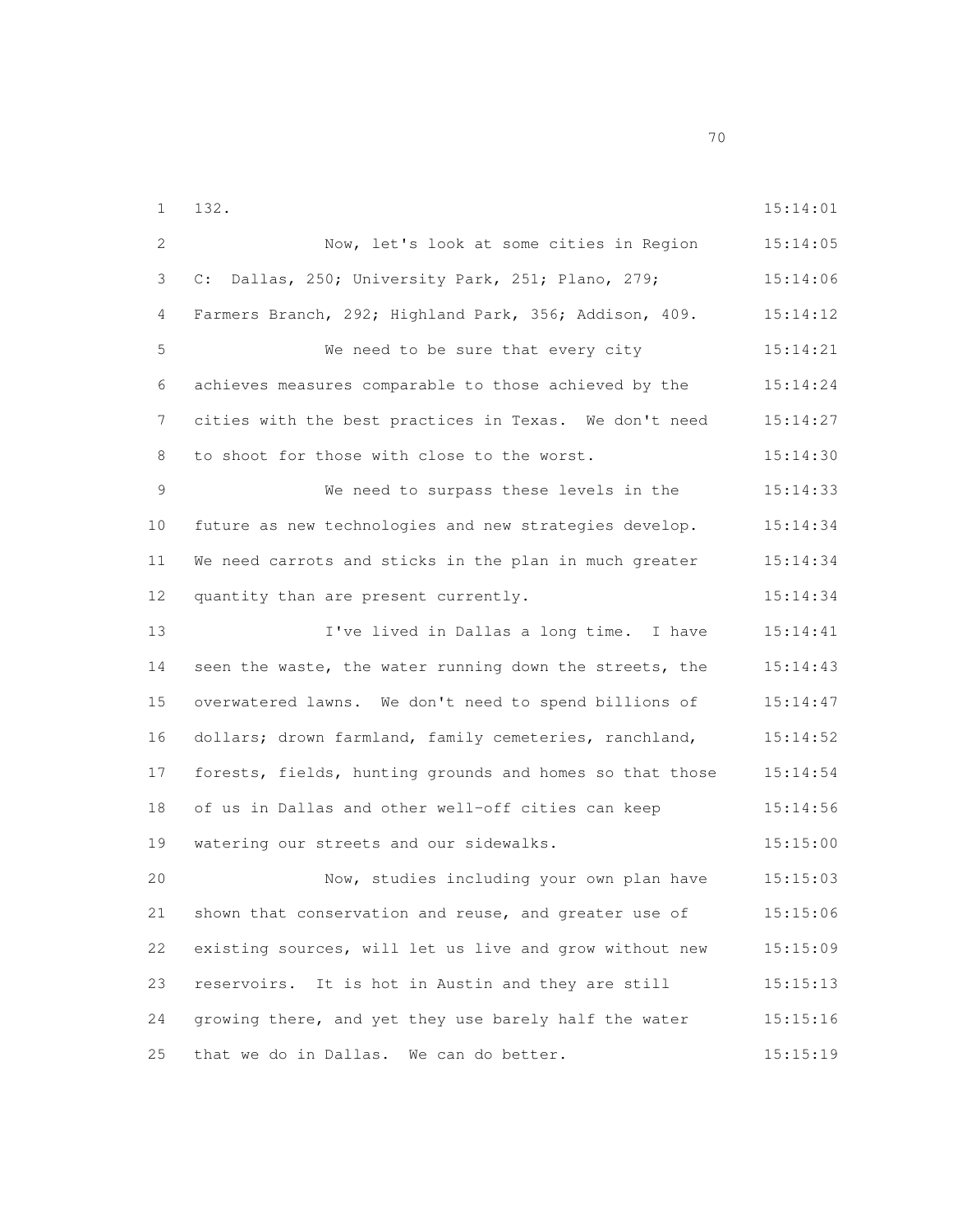Now, the plan and the reservoir proponent 15:15:22 strategy is essentially one of perpetual growth. Every 15:15:23 leader of every city will always tell you at any given 15:15:27 point in time "We plan to grow in the future." 15:15:30 I ask you to think: What are we going to 15:15:33 tell our children and our grandchildren in 2060 when 15:15:35 7 they say "we're still growing"? How many more 15:15:38 reservoirs are they going to build? Texas has 214 major 15:15:39 reservoirs today. 15:15:45 10 Instead of presenting that one more 15:15:46 boondoggle will solve our problems, we should work to 15:15:48 achieve a truly sustainable way of life while we still 15:15:48 13 have something left to save. Thank you. 15:15:53 14 MR. PARKS: Thank you, Mr. Boydston. 15:15:56 Next speaker is Albert Holmes. 15:15:59 MR. ALBERT HOLMES: Thank you, 15:16:03 Mr. Chairman Parks, members of the Region C, ladies and 15:16:05 gentlemen. I appreciate you all letting me talk. I am 15:16:08 Albert Holmes. I am president of the friends of the 15:16:11 Texas State Railroad. I live in Palestine, Texas, 15:16:14 Anderson County. 15:16:18 I would like to bring you greetings from 15:16:18 our mayor, Carolyn Salter. Dr. Carolyn Salter's 15:16:21 representative is Newell Cane in the green jacket. He 15:16:25 is really a Masters champion. 15:16:25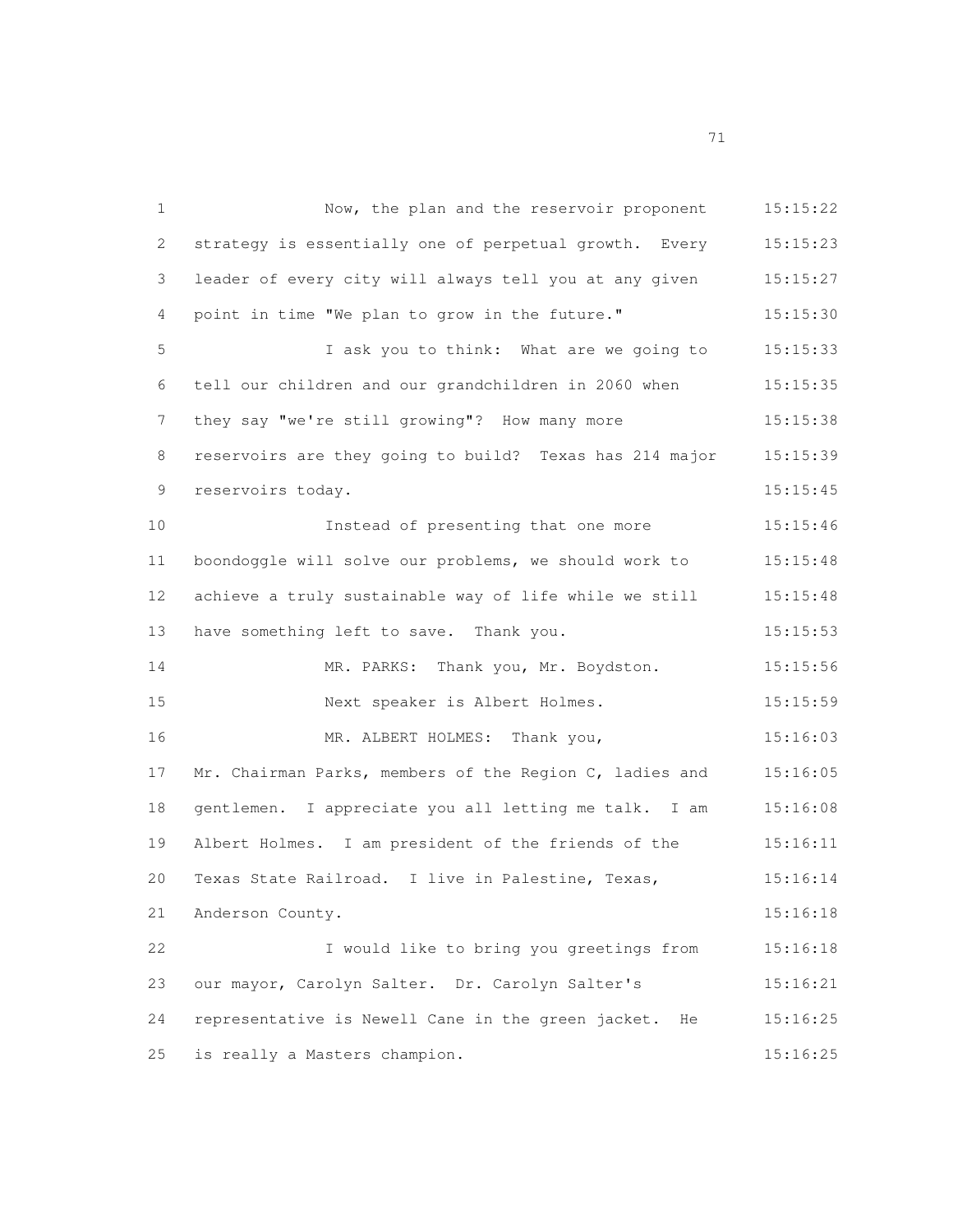1 But I would like to ask you all if: Have 15:16:32 you, any of you, ridden the Texas State Railroad? Put 15:16:36 3 your right hand up. I appreciate that. We have -- that 15:16:39 is our best tourist attraction in Anderson County and 15:16:42 Cherokee County. 15:16:47 The Region C Water Planning Group needs to 15:16:47 know that the proposed Fastrill Reservoir is a bad idea. 15:16:50 It would destroy the Texas State Railroad. It goes over 15:16:55 9 the Neches River and it would just -- also a dam would 15:16:58 destroy the Big Thicket wetlands. 15:17:03 As you know, Senator Kay Bailey Hutchison 15:17:05 12 just got three million six for the Big Thicket wetlands, 15:17:09 and you all would dry it up if you put in that dam. 15:17:11 It would take away a valuable tax revenue 15:17:15 from Anderson and Cherokee Counties. It would increase 15:17:19 the need for more law enforcement in the counties that 15:17:23 are already tight on budgets. It would flood a native 15:17:26 American burial ground along the Anderson County Neches 15:17:31 river side. I don't think any of us want to do that. 15:17:35 It's a situation that it endangers -- 15:17:37 endangered species on the river bottoms would be lost 15:17:43 forever along the lake below Lake Palestine. 15:17:47 We have 83,000 people that come in and 15:17:49 ride our train each year, and they are not the same 15:17:52 25 people. They are different people every year, so that 15:17:55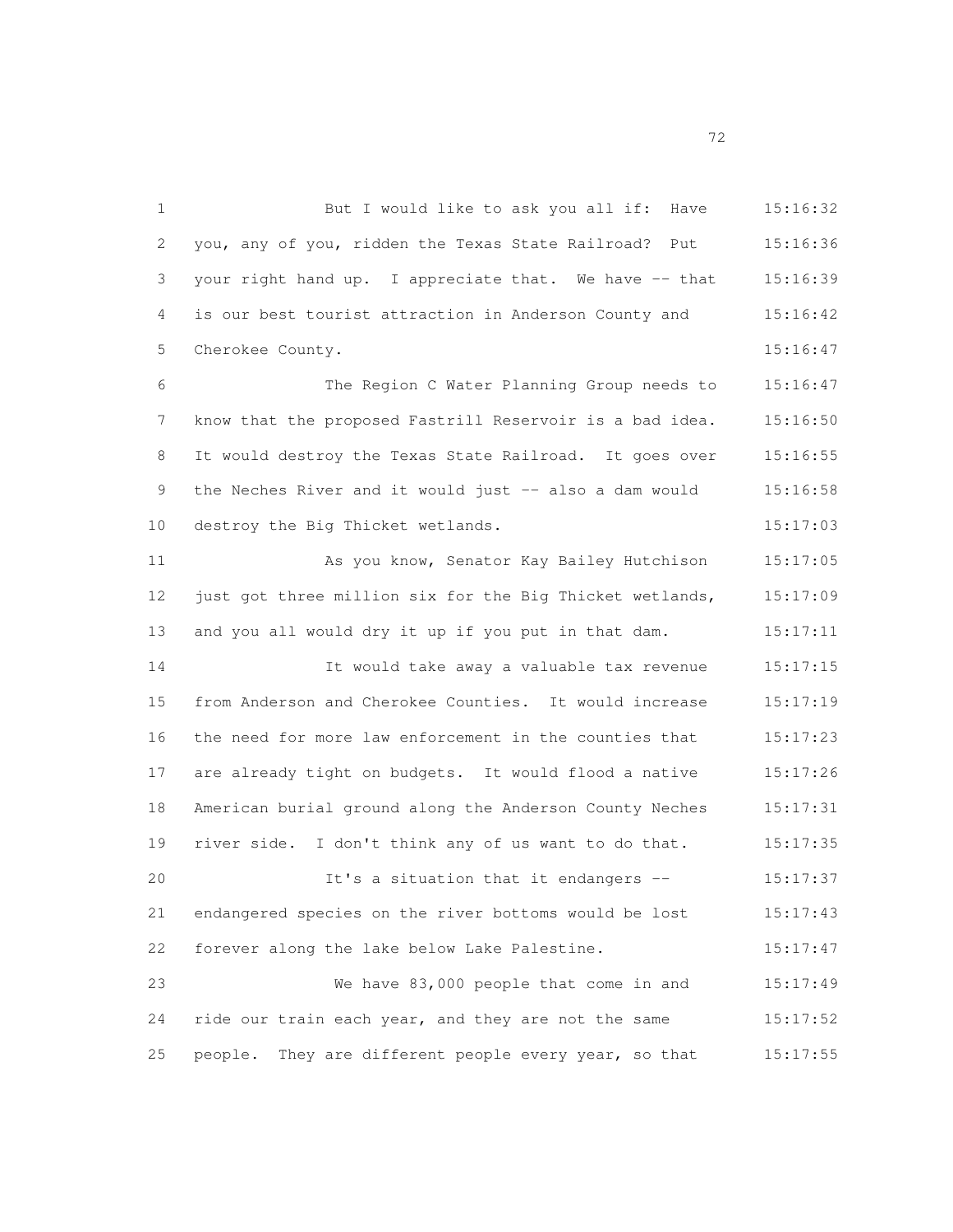is a lot of folks. We could get a lot of letters to you 15:17:57 and I don't think you're going to want them, but we can 15:18:02 get them to you if you will let me know. 15:18:04 It would -- that train would cease to 15:18:06 exist if you all put in the Fastrill Reservoir. We 15:18:08 heard from our railroad official superintendent just the 15:18:13 7 week before last that it would be, at today's cost, 15:18:16 8 about a \$105,000,000 to replace just three miles of 15:18:19 track and trestle. 15:18:24 Now, that's too much money. I don't think 15:18:25 you all want to touch the Fastrill Reservoir. And if 15:18:26 you all have any further questions of me you can find 15:18:30 13 out where I am from the Texas Department of Wildlife, 15:18:33 14 and I appreciate your time. 15:18:36 MR. PARKS: Thank you, Mr. Holmes. 15:18:38 Brett Johnson. 15:18:58 MR. BRETT JOHNSON: Again, my name is 15:18:58 Brett Johnson. I am a wildlife biologist with the Texas 15:19:00 Parks and Wildlife, and I just want to remind everybody 15:19:04 a couple of things to keep in mind. 15:19:09 Reservoirs are an artificial system. We 15:19:11 do not fully know the impacts, the ecological impacts, 15:19:15 of reservoirs. We do know that with several of these 15:19:20 reservoirs if they are built it will take out bottomland 15:19:25 hardwoods. 15:19:25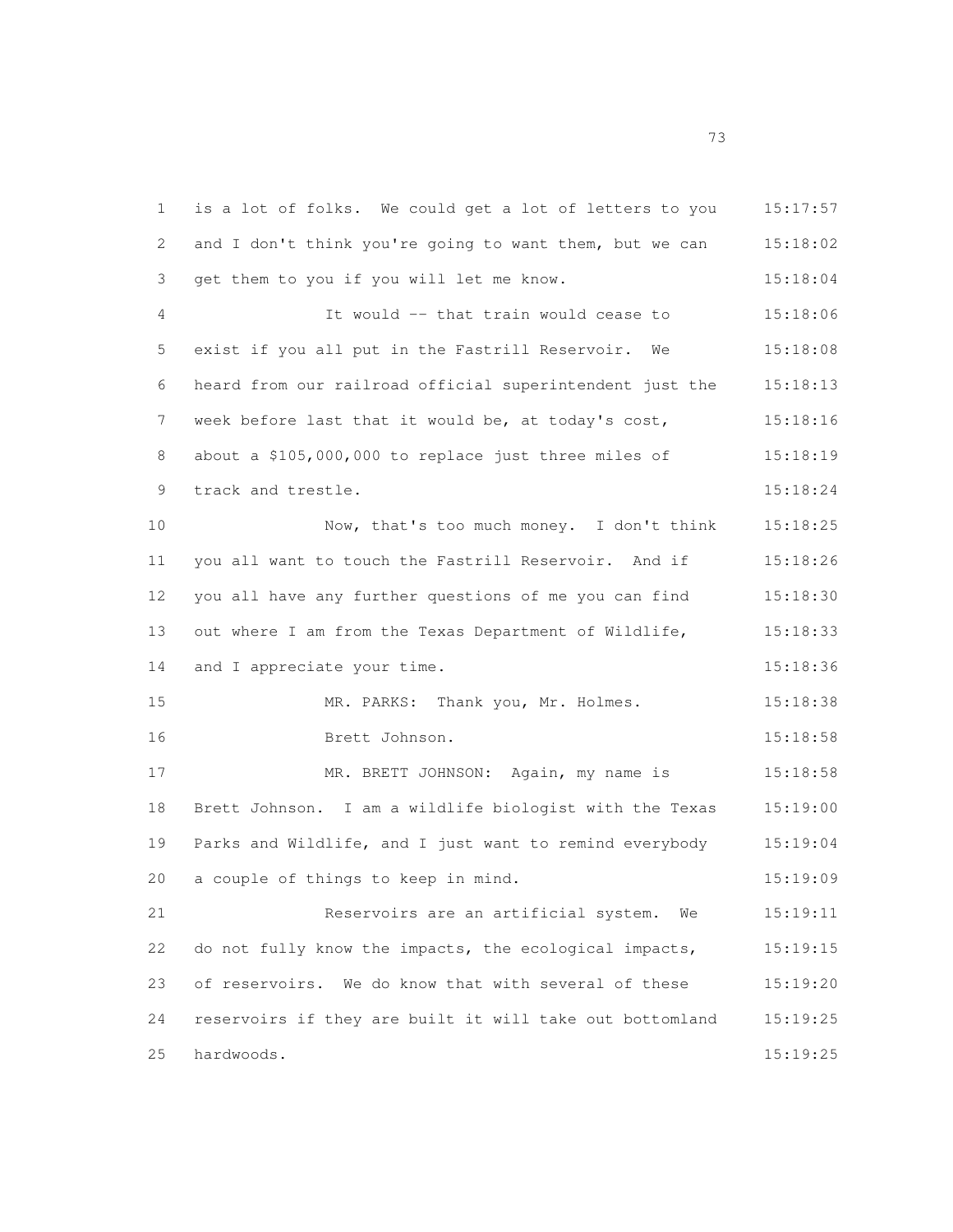Some other things I want you to keep in 15:19:28 mind, in building these dams that we've got to go up for 15:19:31 these reservoirs. It would change the flooding regimes 15:19:36 of these bottom lands. 15:19:39 So not only would you be directly 15:19:40 impacting those areas that would be flooded, you're also 15:19:42 impacting those areas that are downstream. Remember, in 15:19:45 8 stream dynamics two functions of your streams are to  $15:19:48$ 9 carry sediment and to carry energy. 15:19:52 By damning up a stream or a river you 15:19:55 change those two dynamics. If you look at the history 15:19:59 of reservoirs in North America we are just now starting 15:20:05 to figure out some of the ecological impacts of those 15:20:09 reservoirs. 15:20:13 I would like -- I'd just ask that when -- 15:20:14 if you are -- if you seriously consider building the 15:20:16 reservoirs, keep in mind what some of these ecological 15:20:19 impacts are that currently are not known. It is just 15:20:23 something I want everybody to remember. Thank you. 15:20:27 MR. PARKS: Thank you, Mr. Johnson. 15:20:31 The final speaker card that I've got is 15:20:34 from Mr. Jim Siddal, and I'm not sure whether this is 15:20:38 just an indication of support. If Mr. Siddal is in the 15:20:44 room, do you want to speak to the group. 15:20:49 UNKNOWN SPEAKER: I think he does. 15:20:58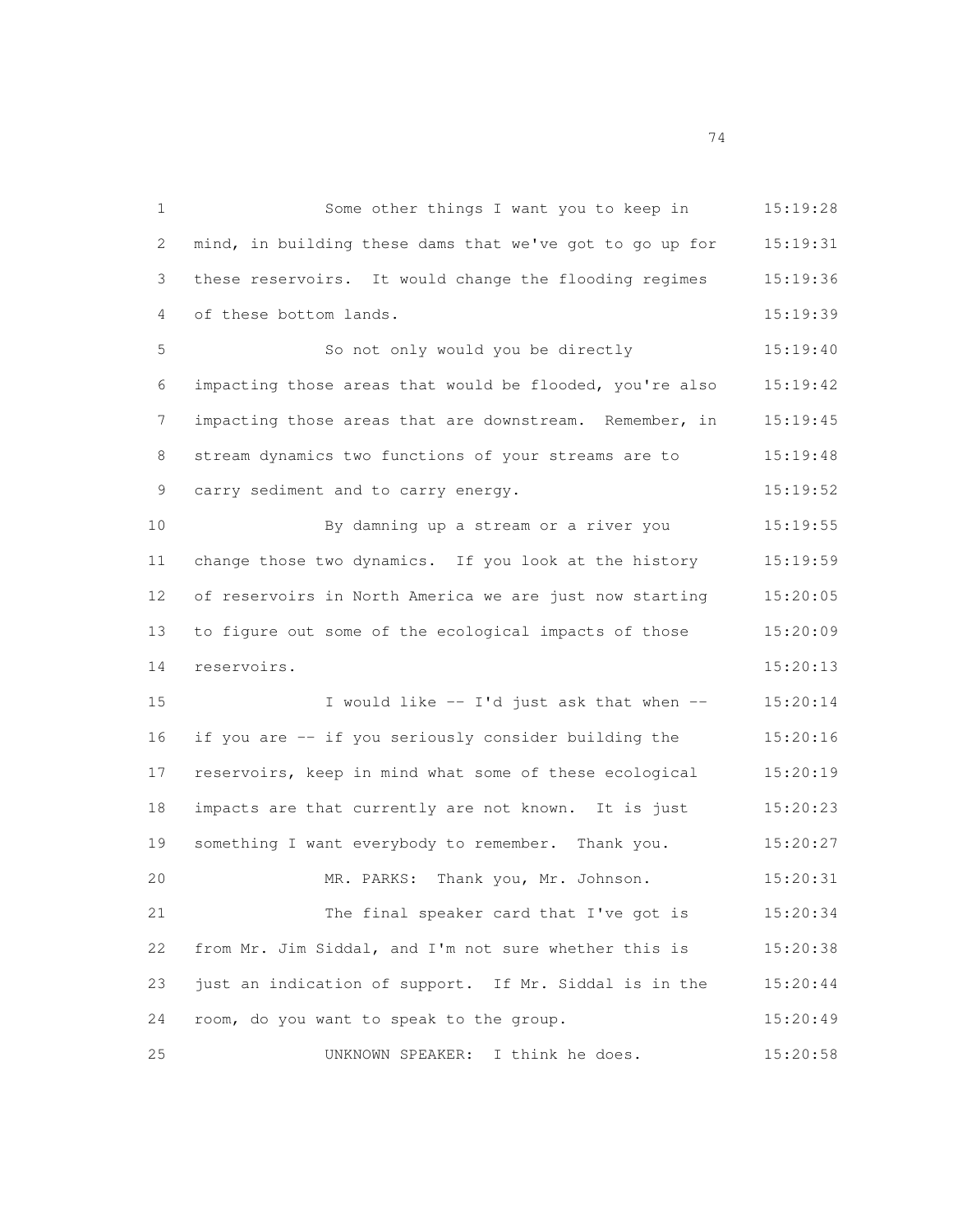MR. PARKS: Okay. Thank you. Have we 15:21:00 missed anybody here? 15:21:01 Okay, I've got two, and both of you filled 15:21:04 out speakers' cards? Mike, why don't you get them a 15:21:07 speaker's card to fill out. 15:21:17 Let me look here. 15:21:46 Give us your names real -- 15:21:46 8 MR. DAVID DUNNIGAN: David Dunnigan. 15:21:49 MR. PARKS: And the other gentleman? 15:21:49 MR. JAMES HENDERSON: James Henderson. 15:21:51 MR. PARKS: James Henderson? Okay. 15:22:08 Let me call then Mr. David Dunnigan to the 15:22:08 speaker's podium. 15:22:13 14 MR. DUNNIGAN: Thank you. My name is 15:22:19 David Dunnigan. I'm executive director of the Greater 15:22:20 Dallas Planning Council, which was organized in 1946 by 15:22:24 Dallas Mayor Woodall Rogers to advocate positive quality 15:22:27 planning and growth. 15:22:33 The Greater Dallas Planning Council Board 15:22:35 20 of Directors is in complete support of the Region C 15:22:37 Water Planning Group's efforts to secure a reliable and 15:22:40 sufficient water supply to meet the future needs. 15:22:43 We believe that increased emphasis must be 15:22:46 placed on water conservation measures to avoid waste or 15:22:49 25 undue use of our existing water resources; and 15:22:53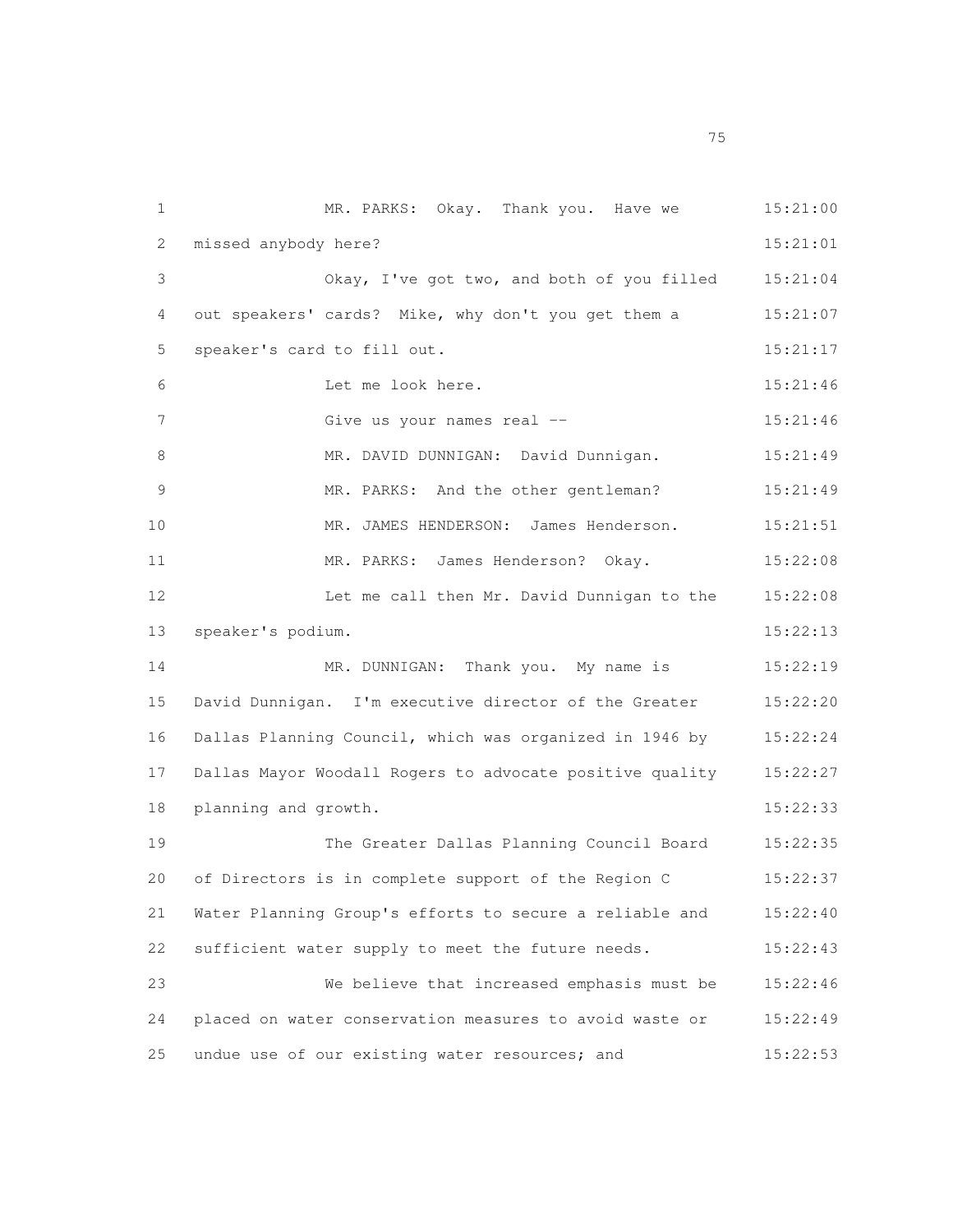furthermore we support all logical environmentally sound 15:22:57 means of creating more water reuse programs. 15:23:04 At the same time we acknowledge that even 15:23:08 4 if effective and even if -- pardon me. 15:23:11 At the same time we acknowledge that even 15:23:17 if effective and maximum employment of conservation and 15:23:20 reuse techniques are effectuated, it is highly probable 15:23:24 8 that additional supply sources will be needed. It is, 15:23:28 therefore, imperative that the planning group continue 15:23:33 to propose the creation of new water resources from 15:23:36 among the best alternatives that have been developed, 15:23:40 including interstate transfers, so that this region and 15:23:43 the whole of the state of Texas are ensured of having 15:23:46 14 adequate water in the future. 15:23:50 We appreciate the work and thought you are 15:23:52 giving to this difficult matter, and be certain that our 15:23:55 citizens and those of new generations will benefit from 15:23:58 your efforts, the Planning Council Board of Directors. 15:24:03 19 Thank you very much. 15:24:06 MR. PARKS: Thank you Mr. Dunnigan. I 15:24:07 aplogize for missing you here. 15:24:12 MR. DUNNINGAN. Oh, that's okay. 15:24:12 Mr. James Henderson? 15:24:14 MR. JAMES HENDERSON: I'm James Henderson. 15:24:16 I live in Dallas, Texas, and I am an independent 15:24:22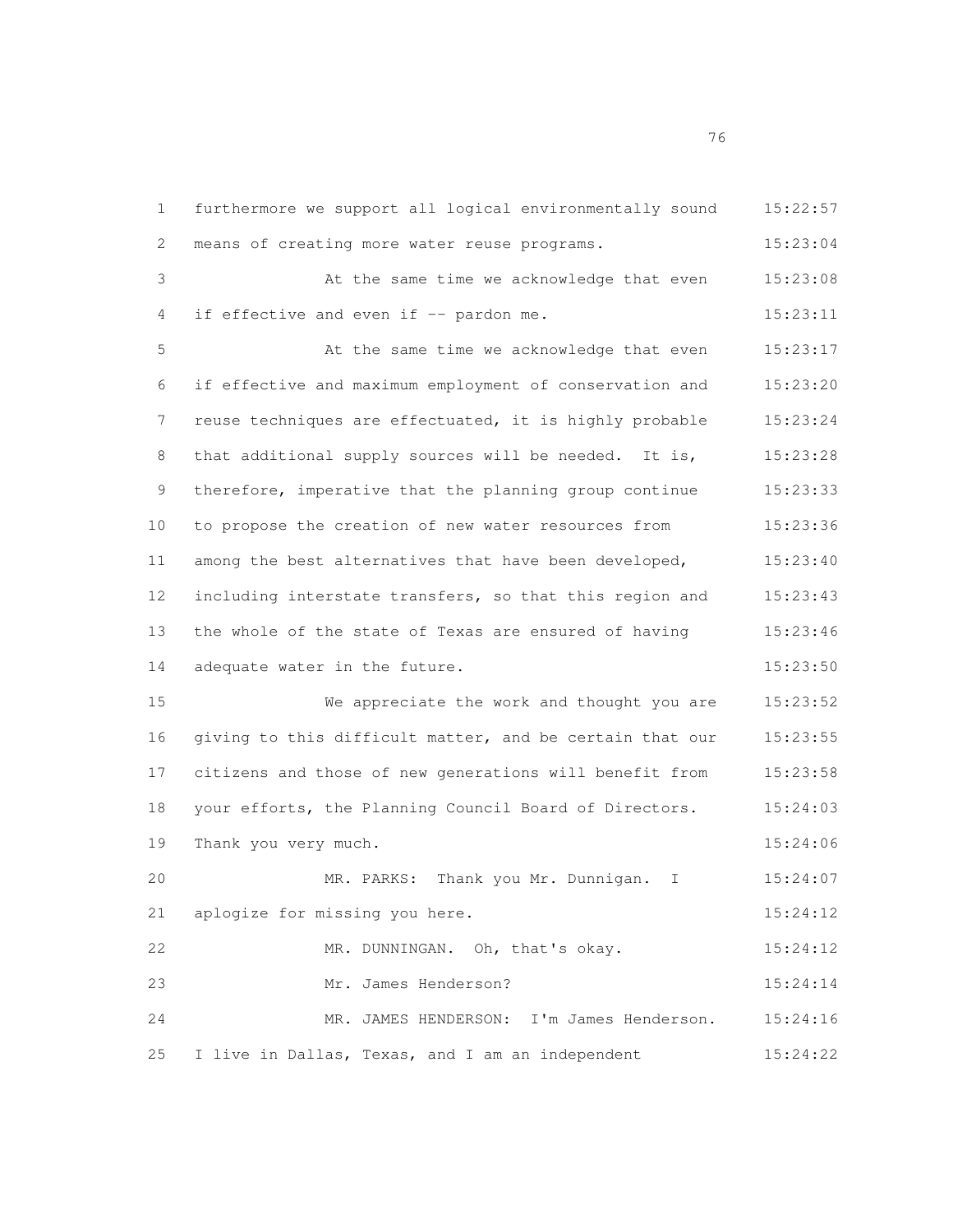geologist, and I have been in the oil and gas business 15:24:27 for 35 years. 15:24:30 And one thing that I haven't heard today 15:24:31 is what is going to happen to the mineral estate 15:24:34 5 underneath these submerged lands. 15:24:37 I have been involved in, you know, oil and 15:24:40 gas resources under lakes, rivers, and that is just one 15:24:42 8 thing I wanted to point out for y'all to think about. 15:24:47 So that is all I have to say. Thank you. 15:24:50 MR. PARKS: Thank you, Mr. Henderson. 15:24:52 Has anyone else in the room been missed by 15:24:57 anything that we have done with the speakers' cards? 15:25:01 Okay. It appears that we have gotten 15:25:09 everybody that has wished to speak, or has signed up to 15:25:12 15 speak, taken care of. I would remind you that if you -- 15:25:16 again it was difficult to go completely through these 15:25:25 17 things as we went through the speakers' cards; but if 15:25:29 you indicated that you'd also like to leave us written 15:25:29 material, we got part of the written material today. 15:25:32 If there is anything else that you have 15:25:33 with you today that you would like to leave with us and 15:25:35 bring it up to me before you leave, and I'll be happy to 15:25:39 23 add that to my stack of information. 15:25:40 Likewise you can submit information to us 15:25:44 in written form through September the 9th. 15:25:48